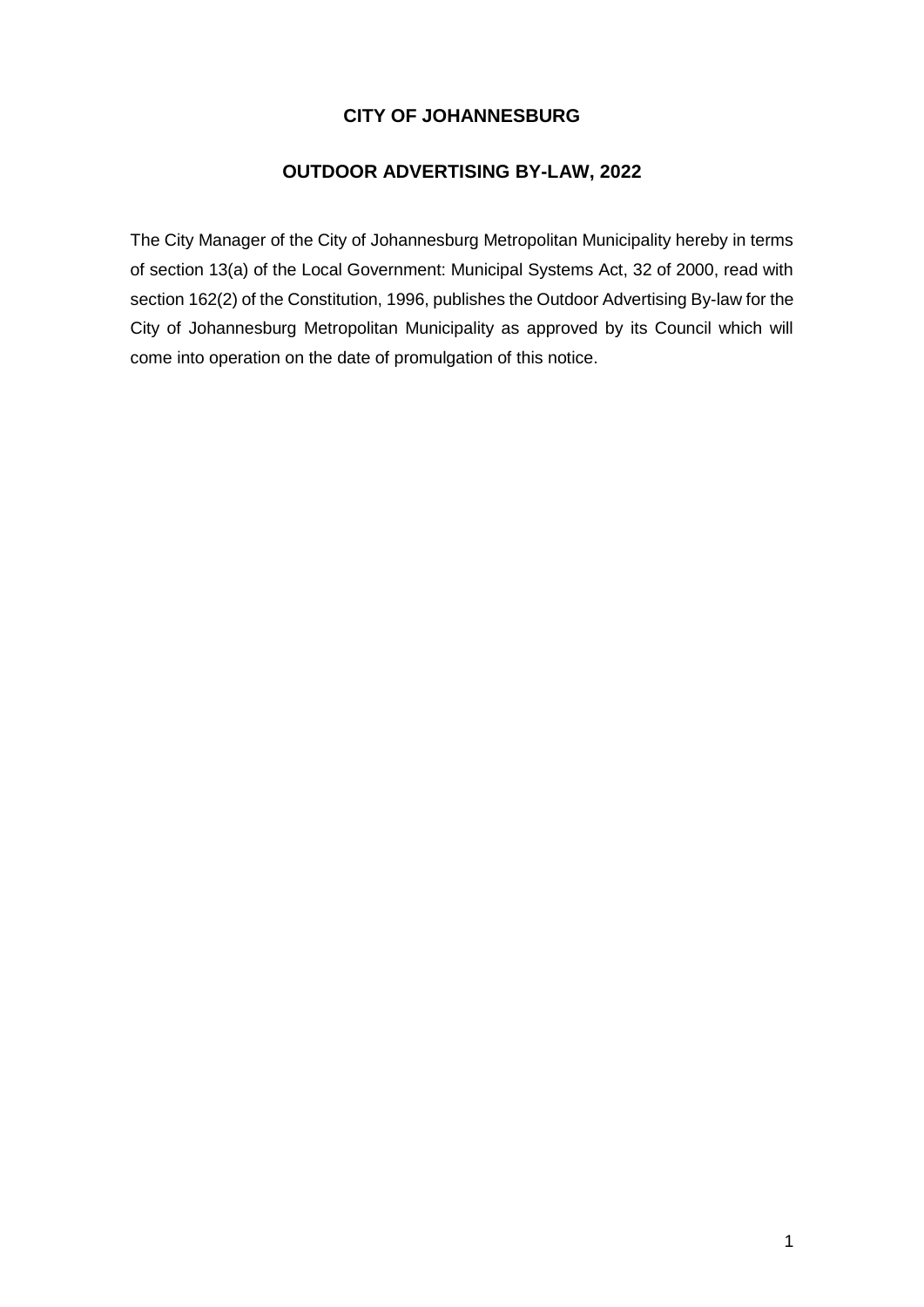# **CHAPTER 1**

# **INTERPRETATION AND APPLICATION**

- 1. Definitions<br>2. Application
- **Application**

## **CHAPTER 2**

## **APPLICATIONS AND APPROVALS**

- 3. Approval of advertising signs
- 4. Application Process
- 5. Advertising of the Outdoor Advertising Application<br>6. Composition and Functions of the OASC
- 6. Composition and Functions of the OASC
- 7. Appointment of independent member of the OASC<br>8. Termination of membership if independent member
- Termination of membership if independent members of OASC
- 9. Evaluation of administrative compliance
- 10. Recommendations of the OASC and decision by the ED
- 11. Approval of advertising signs
- 12. Withdrawal and amendment of approvals
- 13. Safekeeping of documentation for approved signs
- 14. Application for renewal of an advertising sign
- 15. Outdoor Advertising Appeals Committee

# **CHAPTER 3**

## **GENERAL REQUIREMENTS, EXEMPTIONS AND PROHIBITIONS**

- 16. General requirements for advertising signs<br>17. Power cables and conduits to signs
- Power cables and conduits to signs
- 18. Exempt advertising signs and advertisements
- 19. Prohibited signs

# **CHAPTER 4 CRITERIA FOR DIFFERENT TYPES OF ADVERTISING SIGNS AND ADVERTISEMENTS**

- 20. Position and spacing
- 21. Billboards
- 22. Custom-Made Billboards
- 23. Building wrap signs
- 24. Flat signs
- 25. Gantry advertising signs
- 26. Product replicas and three-dimensional advertising signs<br>27. Roof signs
- Roof signs
- 28. Veranda, balcony, canopy and under-awning advertising sign
- 29. Vehicular advertising
- 30. Trailer advertising signs
- 31. Advertisements on construction sites
- 32. Property practitioner signs
- 33. Street name advertising signs
- 34. Forecourt signs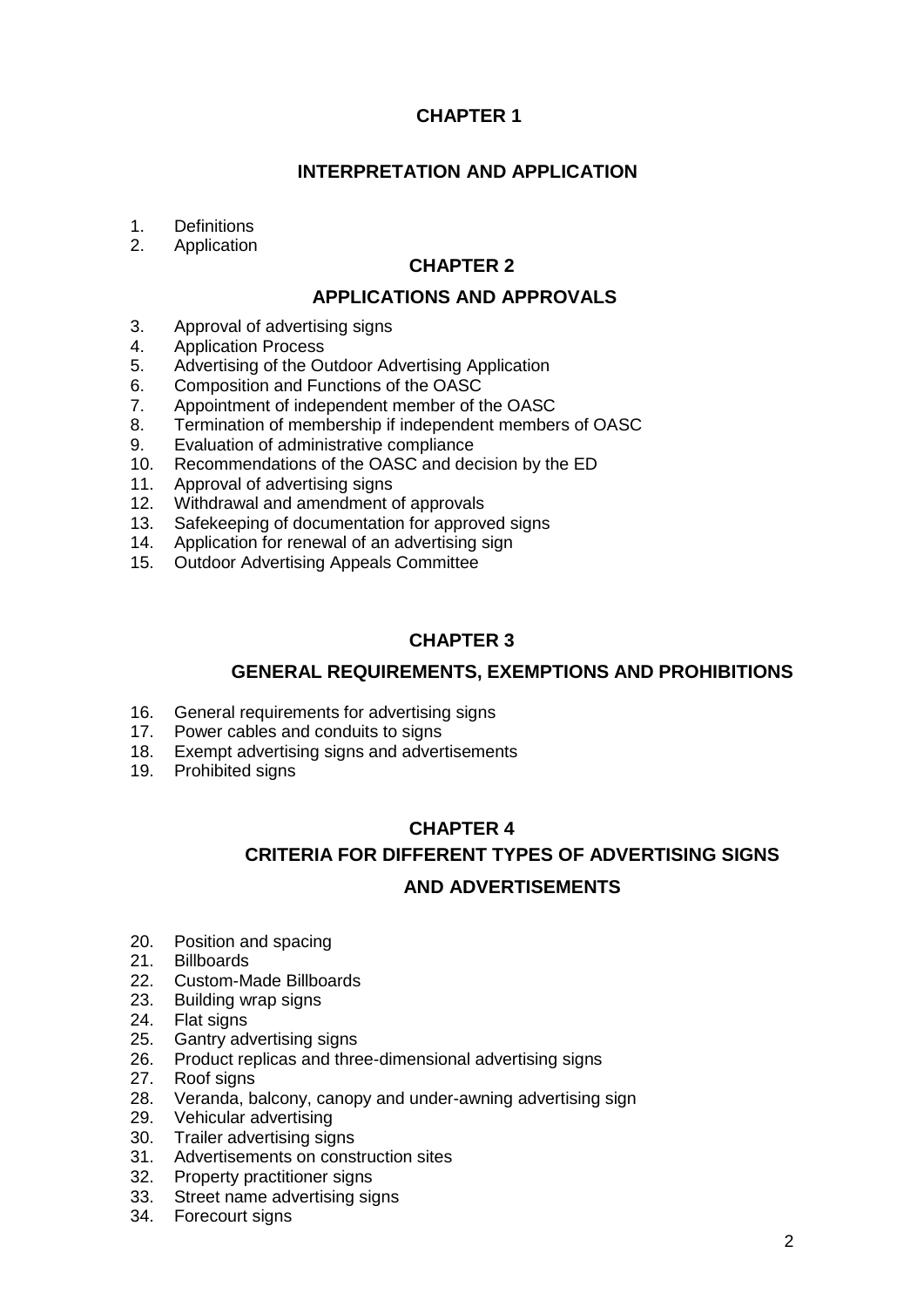- 35. Stack Signs
- 36. Tourism Signs
- 37. Service Facility Signs
- 38. Tower Signs
- 39. Bridge Signs
- 40. Projecting signs<br>41. Pylon signs for a
- Pylon signs for on-premises advertising
- 42. Advertising signs placed flat on buildings or painted on a wall of a building and bridges
- 43. Sky Signs
- 44. Advertising signs depicting name, profession or occupation at residential buildings, dwelling houses and dwelling units
- 45. Sun-blind advertisements
- 46. Advertisements on banners, flags and similar objects
- 47. Advertisements on blimps
- 48. Signs for sale of goods or livestock
- 49. Signs on municipal property
- 50. Loose portable signs
- 51. Handbills, Leaflets, Pamphlets and Community Newspaper
- 52. Murals
- 53. Street pole advertising
- 54. Newspaper headlines signs
- 55. On-premises business signs
- 56. Advertising signs at educational facilities and sport stadiums and field
- 57. Window signs
- 58. Ad Hoc signs
- 59. Advertising Precincts
- 60. Outdoor Advertising Code of Conduct Policy

# **CHAPTER 5 POSTERS**

- 61. Areas of control for Posters
- 62. Specifications for Posters<br>63. Conditions applicable to P
- Conditions applicable to Posters
- 64. Positioning and other requirements of Posters
- 65. Approval of Posters

## **CHAPTER 6 MISCELLANEOUS**

- 66. Maintenance and removal of advertising signs
- 67. Duration of approvals granted under previous By-laws or other applicable legislation
- 68. Serving of notices
- 69. Inspections
- 70. Offences and penalties
- 71. Repeal of By-laws
- 72. Tariffs
- 73. Title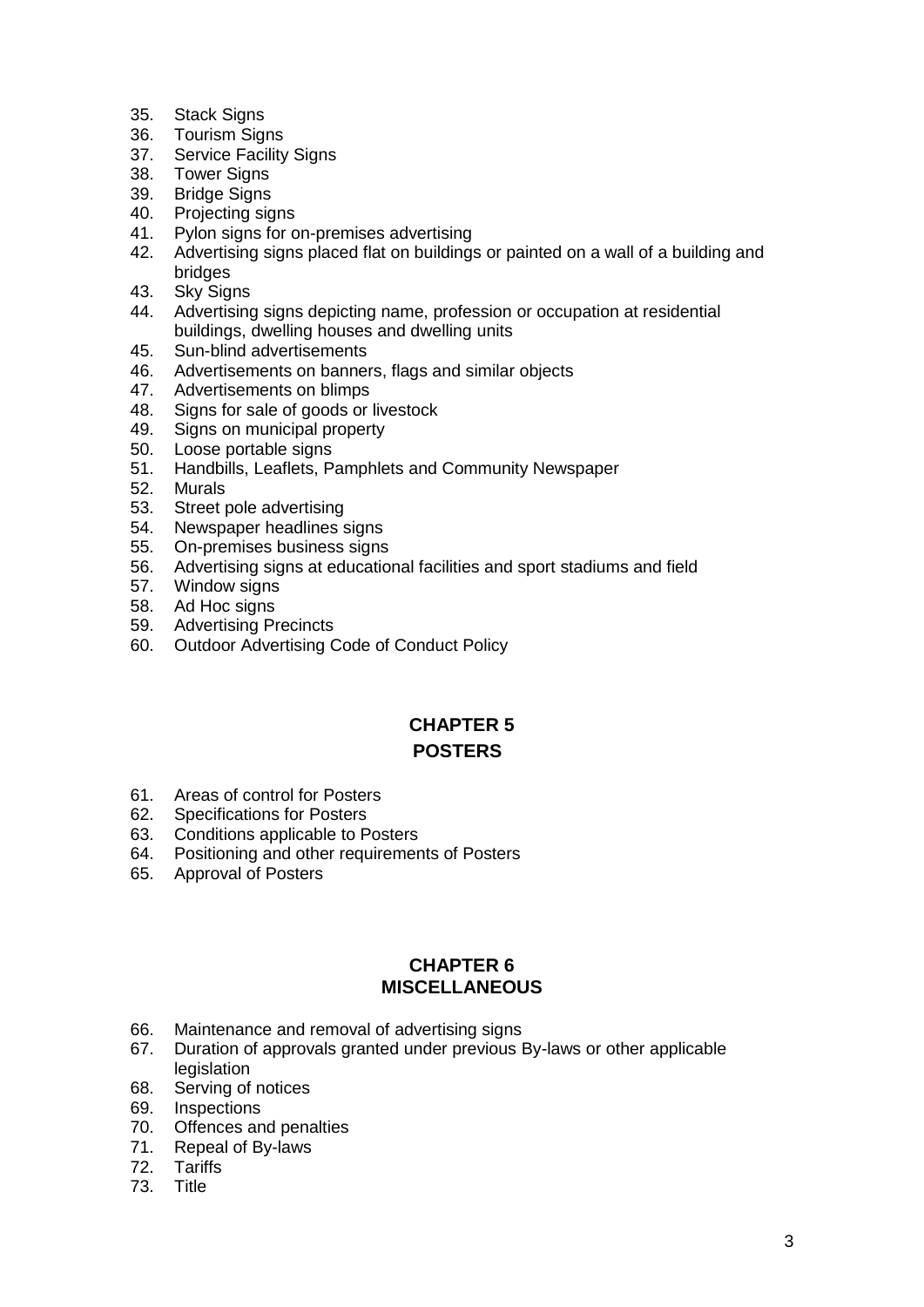- SCHEDULE 1: **Documentation to be submitted as part of an application envisaged in section 4 of these By-law**
- SCHEDULE 2: **Areas of Control**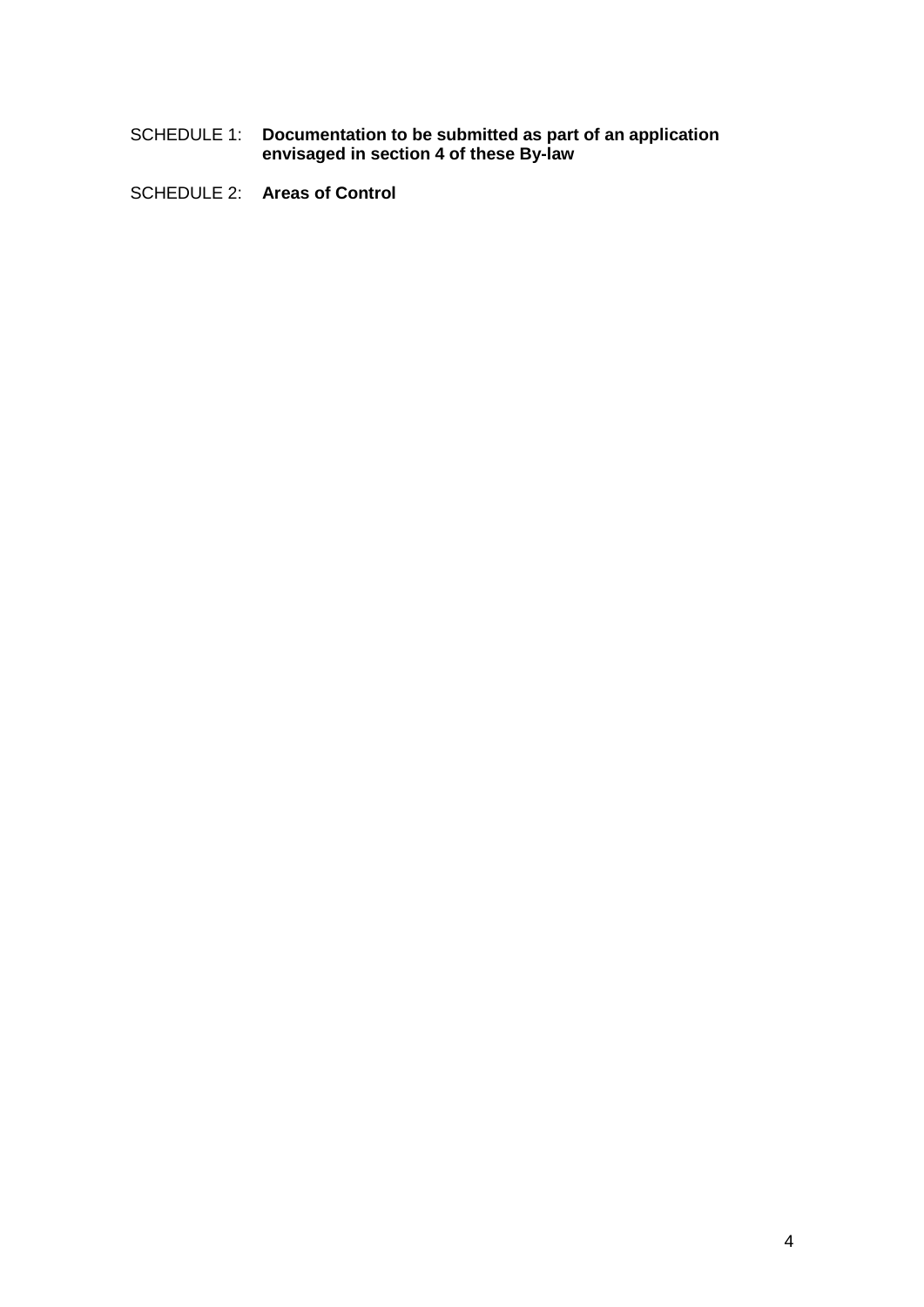# **CHAPTER 1**

## **INTERPRETATION AND APPLICATION**

#### 1. Definitions

In this By-law, unless the context otherwise indicates –

**"adjoining"** means all the adjoining property owners/occupiers which include the properties on the opposite side of a street or lane;

**"advertisement"** means any representation by a word, or abbreviation thereof, letter, logo, symbol, sign, figure, painting, drawing or other pictorial representation, or light, displayed in or in view of any public place, Provincial or National Road within the jurisdiction of the City for the purpose of drawing the attention of the public to or promoting any product, service, business or commercial enterprise, trade, person, election or candidature in an election, voter registration, entertainment, function, meeting or other event, aspects relating to security and news headlines;

**"advertising"** means the act or process of displaying an advertisement

**"advertise"** has a corresponding meaning;

**"advertising precinct"** means an advertising area specifically designated and approved as an advertising precinct by the City;

**"advertising sign"** means a screen, fence, wall or any other object, structure or device, freestanding or attached to any wall or structure, in a fixed position intended to be used or used for the purpose of displaying any advertisement and any object, structure or device which is in itself an advertisement, in or in view of a public place, Provincial or National Road and includes an advertising hoarding and billboard and in so far as any provision of this By-law relating to an advertising sign is practically capable of being applied to an advertisement, includes an advertisement other than an advertisement displayed on an advertising sign and a poster;

**"applicant"** means a person who makes an application in terms of the provisions of this By-law on public or private land and it includes such person's duly authorised agent;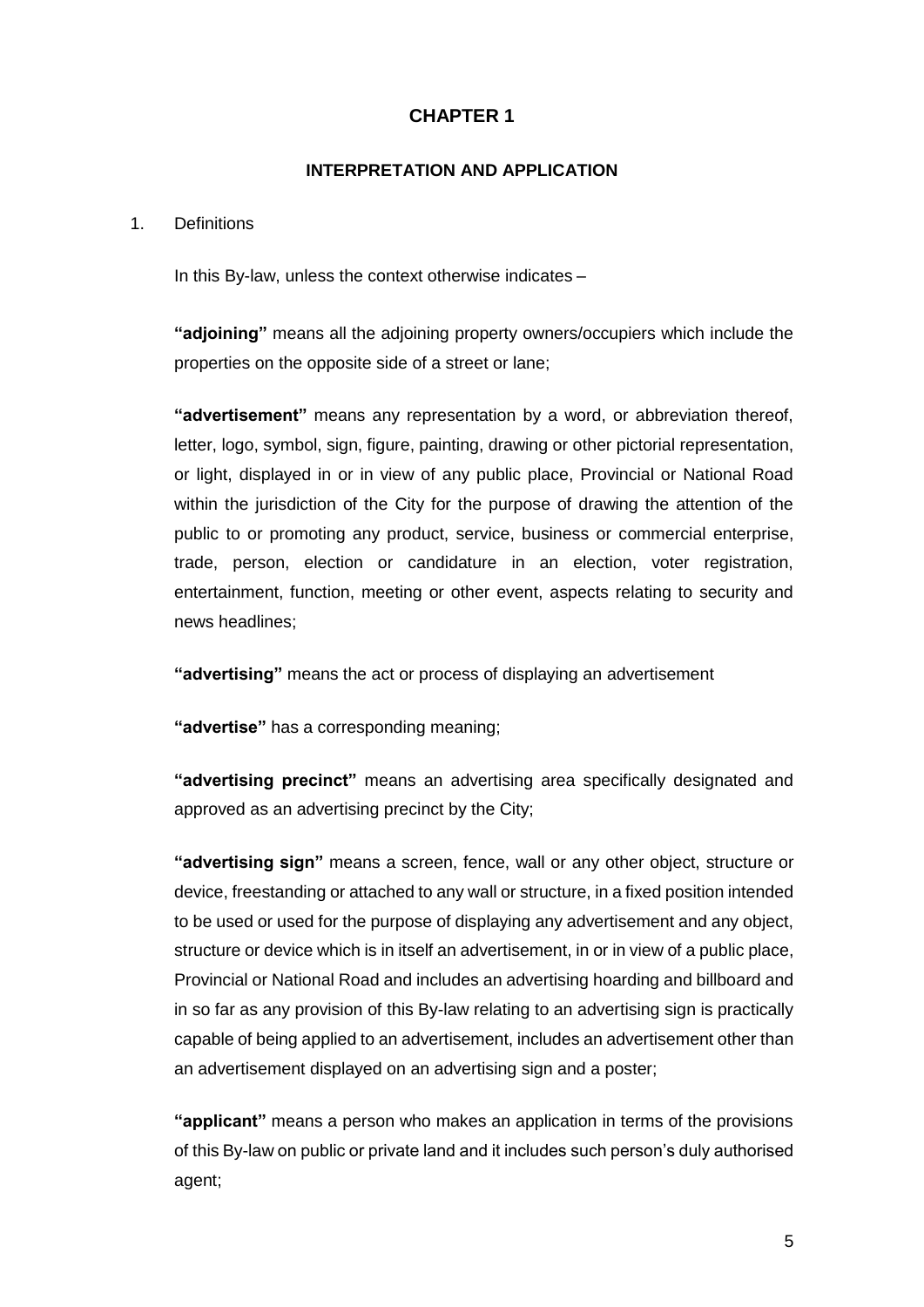**"approved"** means approved in writing by the City and **"written approval"** has a corresponding meaning;

**"animation or animated"** means that the visibility or message of a sign is enhanced by means of moving units, flashing lights or similar devices, or that a sign contains a variable message

**"arcade"** means a covered pedestrian thoroughfare not vested in the City, whether or not located at ground level, passing wholly or partly through a building and to which the public normally has regular and unrestricted access;

**"area of control"** means the degree of advertising control to be applied in a specific area, i.e. maximum-, partial- or minimum control in accordance with the visual sensitivity of an area and traffic safety conditions as contemplated in Schedule 2 to this By-law or in terms of an Outdoor Signage Management Framework as approved by the City;

"**area of maximum control**" means an area subject to stringent control of outdoor advertising due to its sensitivity to visual disturbance;

"**area of minimum control**" means an area subject to minimal control of outdoor advertising due to the areas' concentrated economic activity where the dominant concern and motivation is to conduct business and to sell products and services;

"**area of partial control**" means that portion of an area of minimum control located within 50m of an area of maximum control, and as determined by the City from time to time;

**"authorised official"** means any official of the City who has been authorised by the City to implement and enforce the provisions of this By-law;

**"banner"** means a piece of cloth or similar material on which an advertisement is displayed in such a manner that it is legible in windless conditions and is attached to one or more ropes, poles or a flagstaff that projects vertically, horizontally or at any angle from the building or structure to which it is attached, but excludes a banner carried as part of a procession;

**"billboard"** means a sign supported by a free-standing structure which may pasted with vinyl or covered, pasted or written upon by a combination of such methods and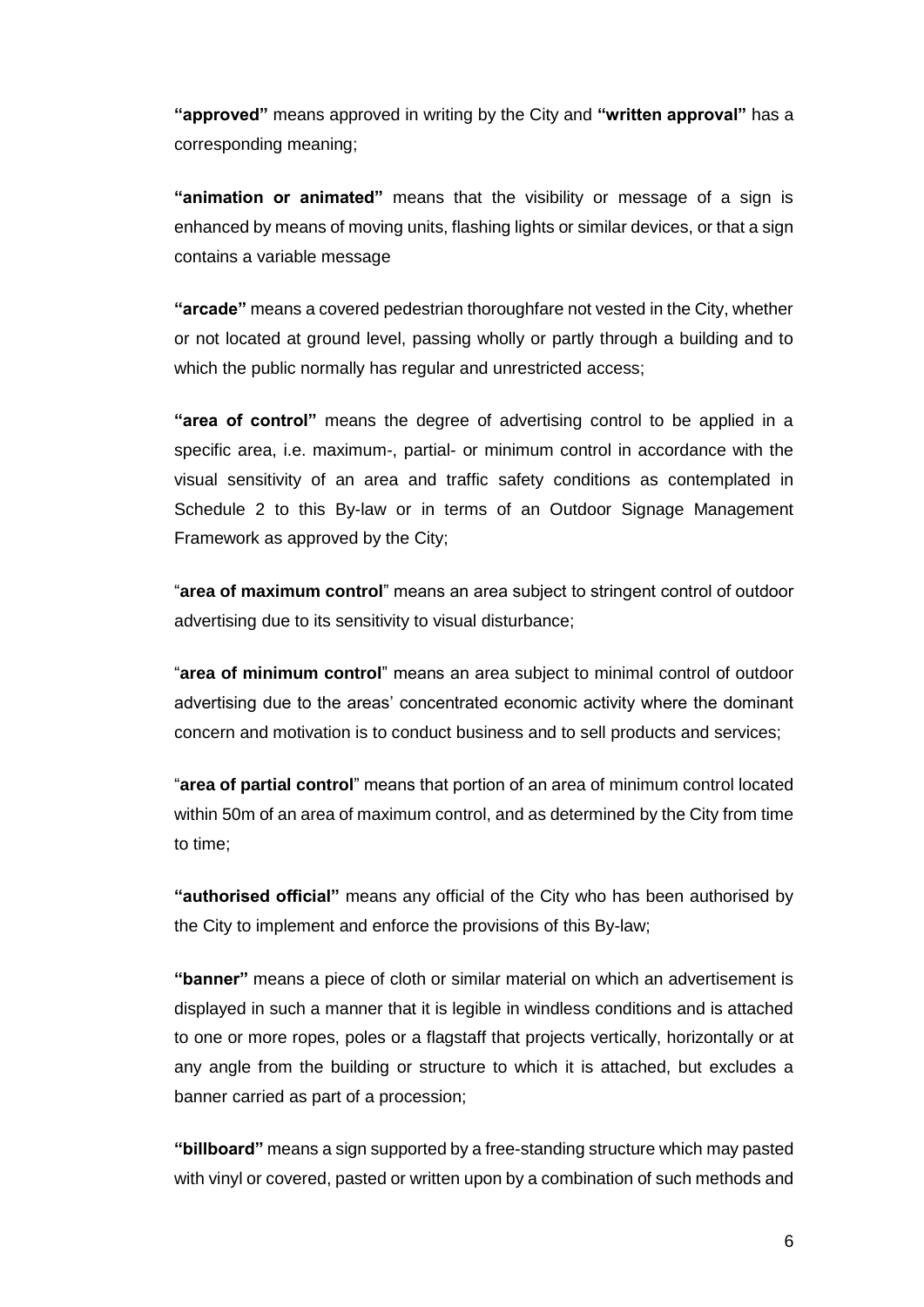may feature special effects such as internal illumination, special character cut-outs or three-dimensional representations;

**"blimp"** means a gas-inflated balloon or other object, including any such object capable of carrying passengers, which is attached or anchored to the ground upon which an advertisement is displayed;

**"building"** includes-

- (a) any other structure, whether of a temporary or permanent nature and irrespective of the materials used in the erection thereof, in connection with-
	- (i) the accommodation or convenience of human· beings or animals;
	- (ii) the manufacture, processing, storage or sale of any goods;
	- (iii) the rendering of any service;
	- (iv) the destruction or treatment of refuse or other waste materials;
	- (v) the· cultivation· or growing of any plant ·or crop;
- (b) any wall, swimming bath, swimming pool, reservoir or bridge or any other structure. connected •therewith;
- (c) any fuel pump or any tank used in connectiontherewith;
- (d) any part of a building including a building as defined in paragraph (a), (b) or (c);
- (e) any facilities or system, or part or portion thereof, within or outside but incidental to a building, for the provision of a water supply, drainage, sewerage, stormwater disposal, electricity supply or other similar service in respect of the building;

**"building wrap"** means a sign of vinyl mesh or similar material attached to a building and or structure under construction, renovation or maintenance for the duration of such construction, renovation or maintenance, or to an unsightly building or structure;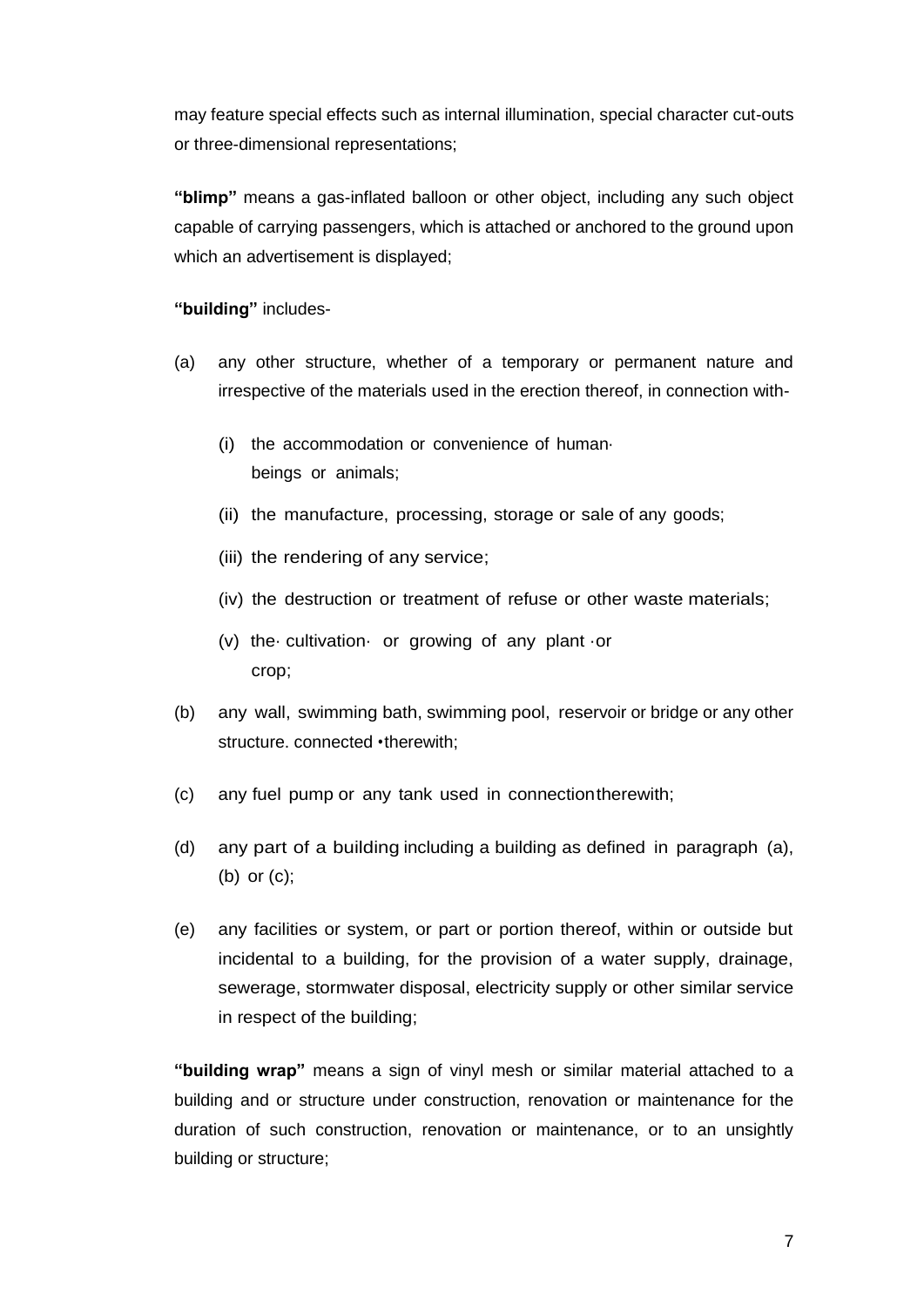**"bus Rapid Transit System"** means the public transport system as approved by the City;

## **"city "means:**

- (a) the City of Johannesburg Metropolitan Municipality established by Provincial Notice No. 6766 of 2000, as amended, or
- (b) its successors in title; or
- (c) a structure or person exercising a delegated power or carrying out an instruction, where any power in this By-law has been delegated or subdelegated, or an instruction given, as contemplated in section 59 of the Municipal Systems Act 23 of 2000, as the case may be;

**"clear height"** means the vertical distance between the lowest edge of an advertising sign and the level of the ground, footway or roadway immediately below such sign;

**"construction site"** means a property or portion of a property on which any building or structure is under construction after building plans have been approved in terms of the National Building Regulations and Building Standards Act, or provisional authorisation has been granted in terms of Section 7(6) of that Act, or on which a building or structure is in the process of being demolished, which require that a hoarding or fence be erected as contemplated in Regulation F1 of the Regulations issued under the said Act;

**"custom-made billboard"** means a billboard not less than 18m² and not exceeding 81m² in sign area, which features special effects such as internal illumination, special character cut-outs or three-dimensional representations as well as rotating or scrolling panels that provide a number of different messages in succession;

**"directional sign"** means an advertising sign indicating or directing the attention of the public to a place, undertaking or activity for the purpose of advertising it;

**"display"** means the display of an advertisement and "**displayed**" has a corresponding meaning;

**"dwelling house"** means one dwelling unit forming a single building;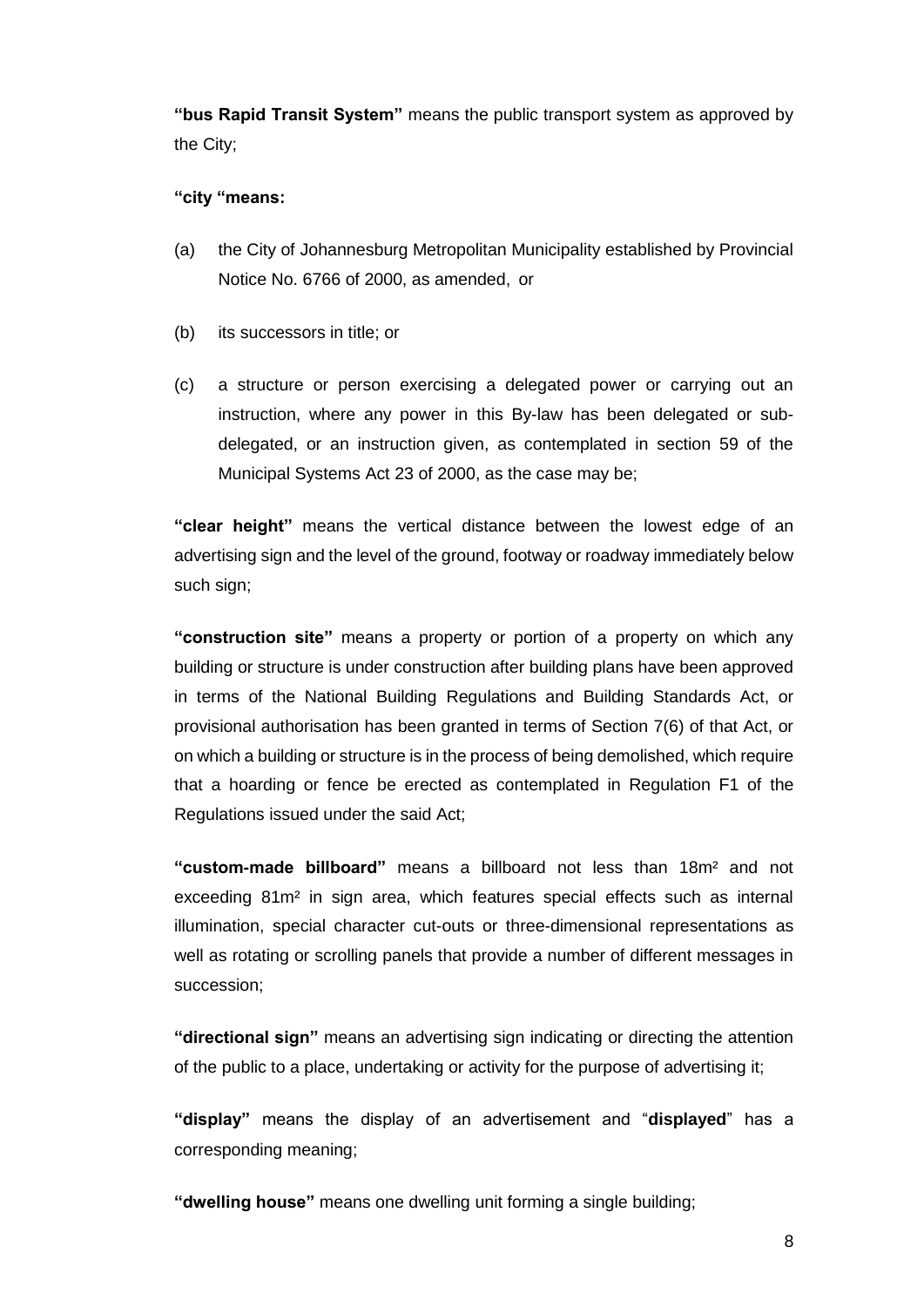**"dwelling unit"** means an interconnected suite of rooms designed for occupation by a single family, irrespective of whether the dwelling unit is a single building or forms part of a building containing two or more dwelling units;

**"Executive Director: Development Planning"** means the office of the Executive Director: Department of Development Planning within the City**;**

**"election"** means a national, provincial or local government election, any byelection and a referendum held in terms of any law;

**"electronic advertising sign"** means an advertising sign, which has an electronically or digitally controlled, or both an electronically and digitally controlled, illuminated display surface, which allows for different advertisements to be shown, changed, animated or illuminated in different ways and at different intervals on one such sign;

**"property practitioners' sign"** means a sign advertising the fact that land, premises, a development or other forms of fixed premises are for sale, sold, on show or to let and real estate agency sign shall have the same meaning;

**"event"** means an occasion organised for the general public;

**"façade"** means the principal front of a building;

**"flag"** means a piece of cloth or similar material upon which an advertisement is displayed and which is attached to a single rope, pole or flagstaff projecting vertically in such a way that its contents are normally not legible in windless conditions but excludes –

- (a) a national flag which does not carry any advertisement in addition to the design of the flag or flagstaff;
- (b) a flag carried as part of a procession; and
- (c) a flag which is not displayed on a flagstaff.

**"forecourt"** means an outdoor area forming a legal and functional part of the premises of a business enterprise, and shall include the area of a filling station where the fuel pumps are situated, or a terrace in front of a restaurant, including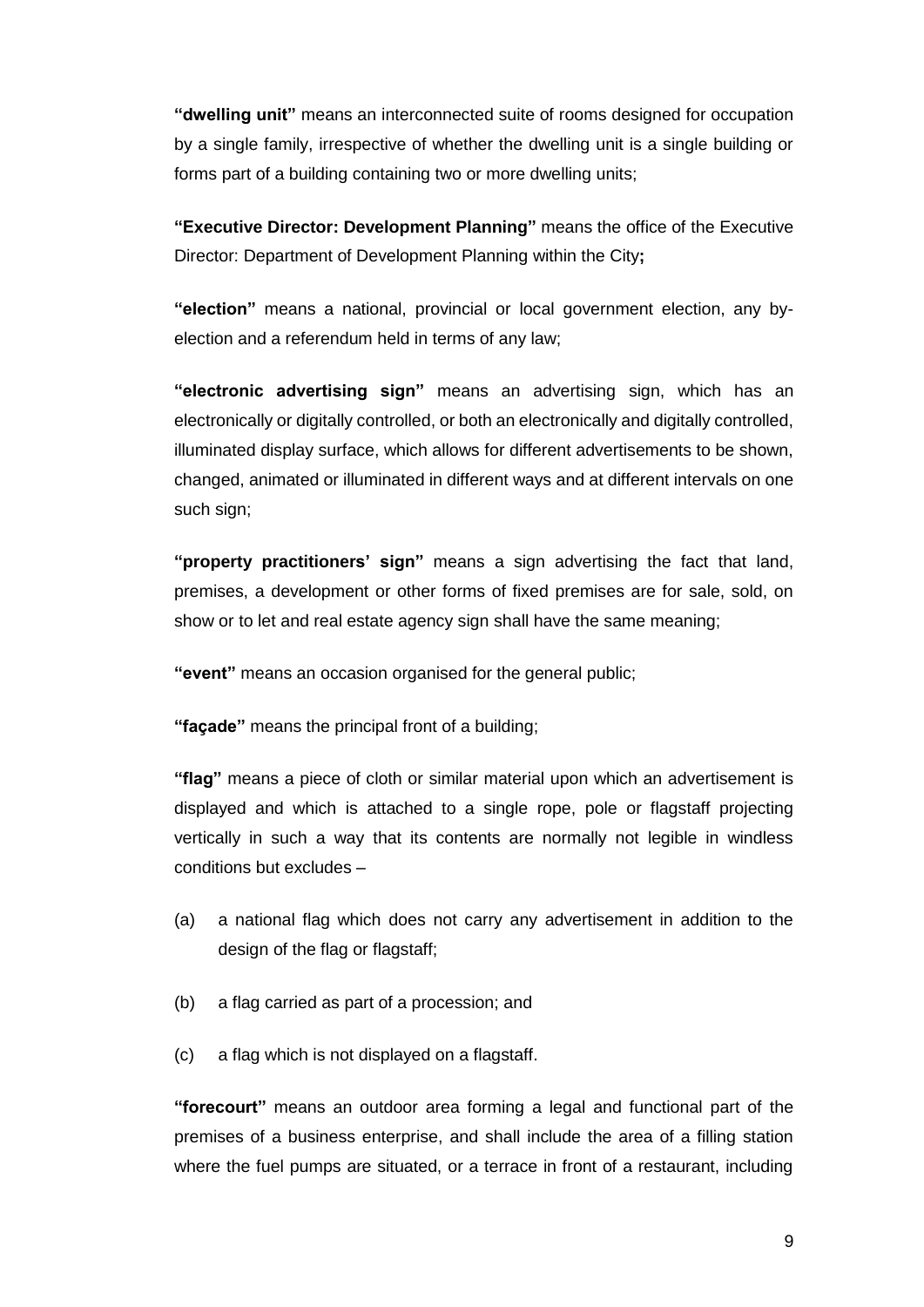enclosing fences, walls, screens or similar structures, excluding sidewalk areas intended for pedestrian circulation;

**"forecourt sign"** means a sign on a forecourt of business premises, displayed to draw attention to commercial services, goods for sale or other services available at the premises, but does not include a combination sign at a filling station or roadside service area;

**"gantry"** means a freestanding advertising sign that extends over, or suspends across a public street erected for the sole purpose of displaying an advertisement;

"**handbills, leaflets, pamphlets and community newspapers**" mean hand distributed advertising notices in the form of handbills, leaflets, pamphlets and community newspapers.

"**illuminated"** in relation to an advertisement means that it has been installed with electrical or other power for the purpose of illuminating it, either continuously or intermittently;

"**illuminated outdoor advertising signs**" means an outdoor advertising signs which is illuminated, whether by an electrical current or otherwise, and includes, but is not limited to, a laser beam;

**"interested party"** means any person who has in terms of this By-law submitted an application or submitted comments or an objection or made representations in respect of any such application;

**"intersection"** means that area embraced within the prolongation of the lateral boundary lines of two or more public streets, open to vehicular traffic, that join one another at any angle, whether or not one such public road crosses the other;

**"motorway"** means a road or part of a road designated as a motorway/freeway in terms of applicable legislation;

**"Municipal Systems Act"** means the Local Government: Municipal Systems Act**,**  2000 (Act, No. 32 of 2000) and any regulations made thereunder;

**"murals**" are signs painted directly onto the main walls or roof of a building used for commercial, office, industrial or entertainment purposes or for larger accommodation facilities.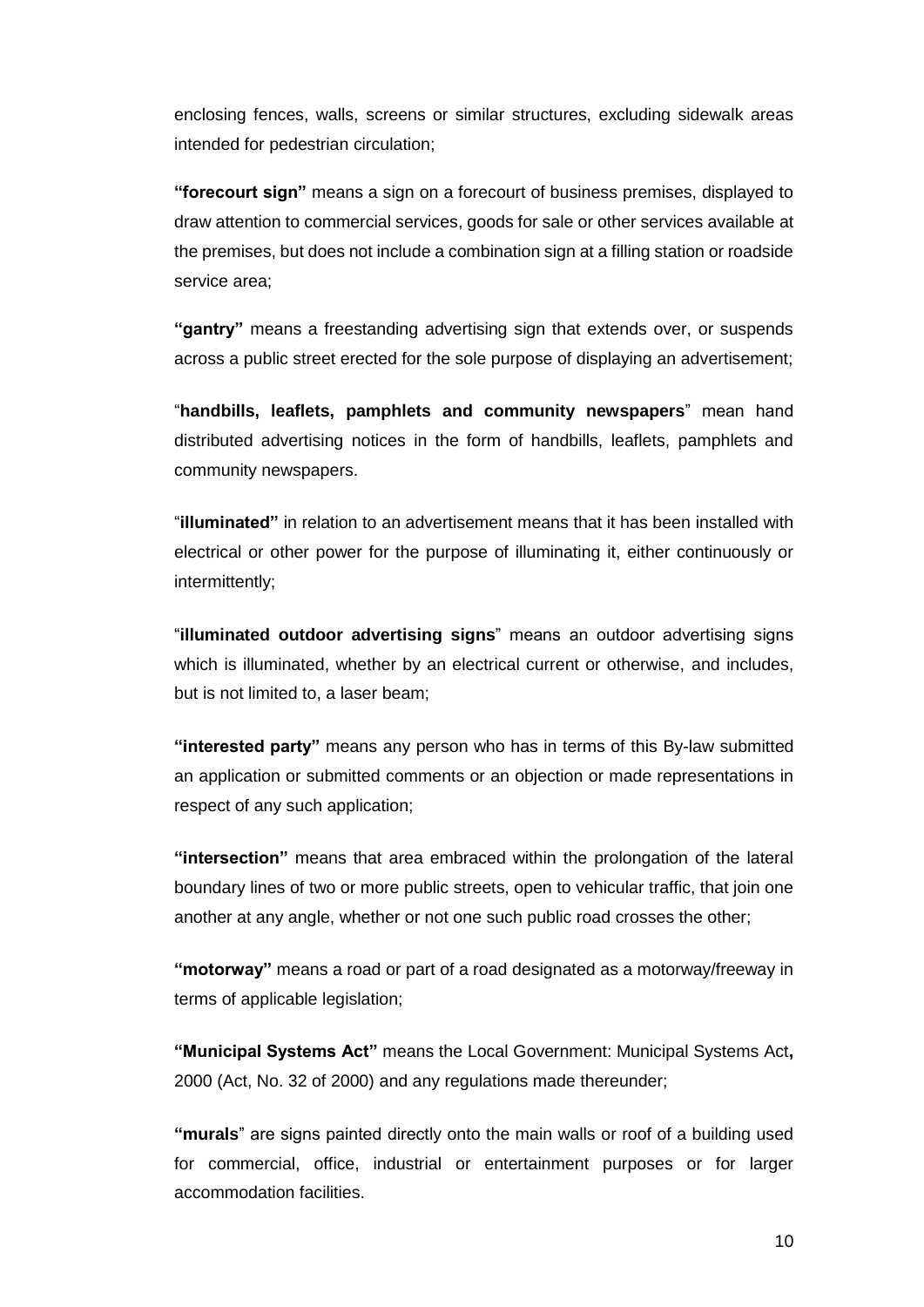**"National Building Regulations and Building Standards Act"** means the National Building Regulations and Building Standards Act, 1977, (Act No. 103 of 1977), and any regulations made there under;

**"National Environmental Management Act"** means the National Environmental Management Act, 1998 (Act No. 107 of 1998) and any regulations made there under;

**"National Road Traffic Act"** means the National Road Traffic Act, 1996 (Act No. 93 of 1996), and any regulations made there under;

"**newspaper headline posters**" means a poster announcing or attracting public attention to newspaper headlines of the day of a specific daily or weekly newspaper, excluding promotional posters for events, competitions and commercial advertisements.

**"OASC"** means Outdoor Advertising Steering Committee established in terms of section 6 of this By-law.

**"OAAC"** means Outdoor Advertising Appeal Committee established in terms of section 15 of this By-law.

**"on-premises advertising sign"** means an advertising sign located on-

- (a) a property other than a public place; or
- (b) a public street and adjacent to a property contemplated in paragraph (a), on which sign an advertisement is displayed, advertising any business, industry, service, activity or attraction taking place or provided on that property and "on-premises advertising" has a corresponding meaning;

**"outdoor advertising "**means the display of any advertisement in or in view of any public place, Provincial or National Road within the jurisdiction of the City;

**"owner"** means, in relation to **–**

(a) property, the person registered as the owner or holder thereof and includes the trustee in an insolvent estate, the liquidator of a company or a close corporation which is an owner and the executor of any owner who has died or the representative recognised by law of any owner who is a minor or of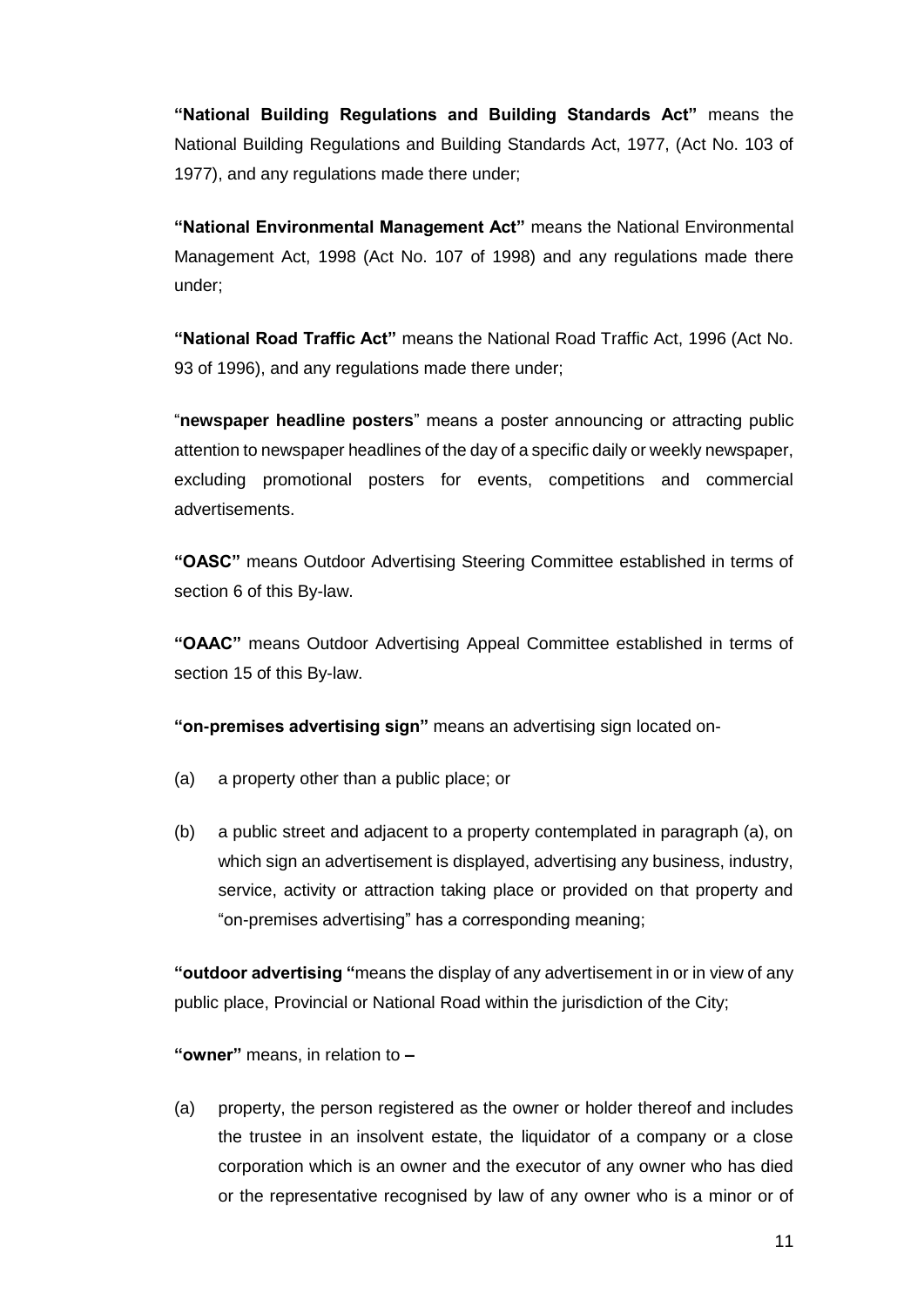unsound mind or is otherwise under disability, provided such trustee, liquidator, executor or legal representative is acting within the authority conferred on him or her by law. For the avoidance of doubt, the owner also includes the City and/or any of its municipal entities delegated to be the custodians of the land owned by the City; and

(b) an advertising sign or advertisement, the person who owns such sign or advertisement and any person who has a right to, or share in, the ownership of such sign or advertisement;

**"poster"** means any placard displaying an advertisement attracting public attention to any event, activity or product for which a poster may be approved as contemplated in section 26(1);

"**portable advertising sign**" means a moveable free-standing temporary advertising sign displayed on a forecourt of a business premises or sidewalk in front of business premises to draw attention to commercial services, goods for sale or other services available at the premises.

**"pre-evaluation submission"** means the submission envisaged in section 3(4) of this By-law;

**"prescribed"** means prescribed by the City;

**"product replica or three-dimensional sign**" means a replica or device used for advertising that may be free-standing or attached to a structure, and includes an inflatable object that is not an aerial sign;

**"projecting sign"** means an advertising sign, whether stationary or actuated, attached to and protruding from a building which is used for commercial business, offices, industrial or entertainment purposes and which projects more than 300mm from the surface of the wall to which it is attached;

**"property"** means any piece of land whether registered or not in a deed's registry as an erf, lot, plot, farm, stand or agricultural holding.

**"public place"** means a public street, bridge, subway, a square, open space, garden and any other enclosed space to which the public has a right of access or which is commonly used by the public and which is vested in the City in terms of any applicable law;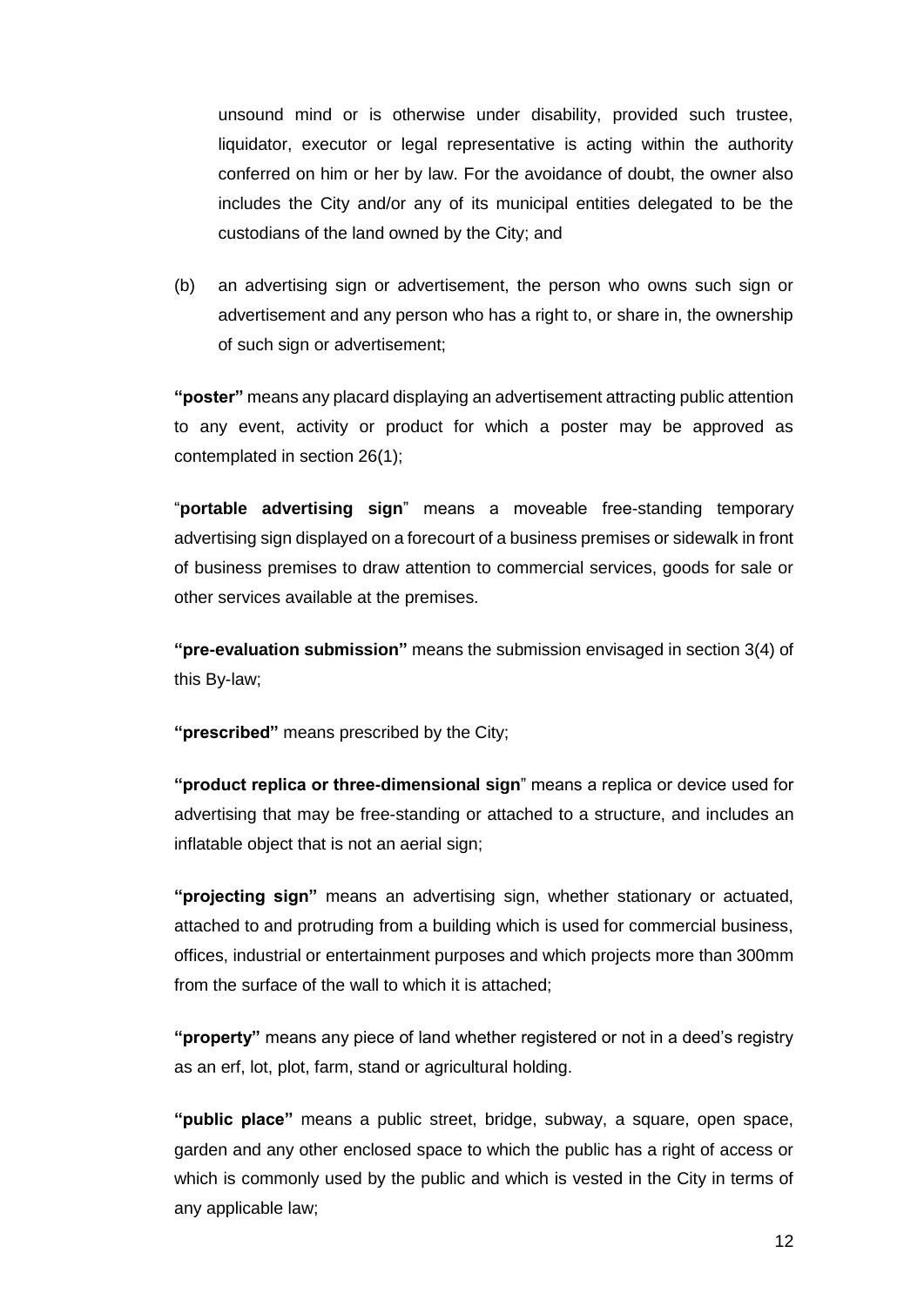**"public street"** means a road, street or thoroughfare or other right of way to which the public has a right of access or which is commonly used by the public and includes any portion of a public street between the edge of the roadway and the boundary of the land reserved for such public street, including a sidewalk, and it includes Provincial and National roads and/or motorways;

**"pylon sign"** means a structure designed solely for advertising purposes to which an advertising sign is attached, supported by or displayed on or a combination of such signs, for the purpose of on-premises advertising;

**"residential building"** means a building, other than a dwelling house and dwelling unit, designed for use or used for human habitation and includes a guest house, boarding house, hotel, residential club and hostel;

**"road island"** means an area demarcated on a roadway by means of painted lines, stones, kerbs or other means, with the intention of preventing vehicles from standing or being operated in that area;

**"road median"** means a median that separate a specific road/street to allow for traffic to travel in opposite directions or it separate two different roads to allow for traffic in opposite or the same direction but on different roads, for example a service road, and it excludes a road island;

**"roadway"** means that portion of a public street which is improved, constructed or intended for vehicular traffic;

**"road reserve"** means the full width of a public street including the roadway, shoulder and sidewalk and the air space above a roadway, shoulder and sidewalk and any other area within the road reserve boundary;

**"road traffic sign"** means any road traffic sign and traffic signal as contemplated in the National Road Traffic Act 93 of 1996;

**"roof sign"** means a sign which is fixed to the roof of a building equal to or less than 15 floors in height and used or partly used for commercial, office, industrial or entertainment purposes and shall include any sign consisting of a single line of freestanding, individual, cut-out, silhouetted letters, symbols or emblems;

**"Republic"** means the Republic of South Africa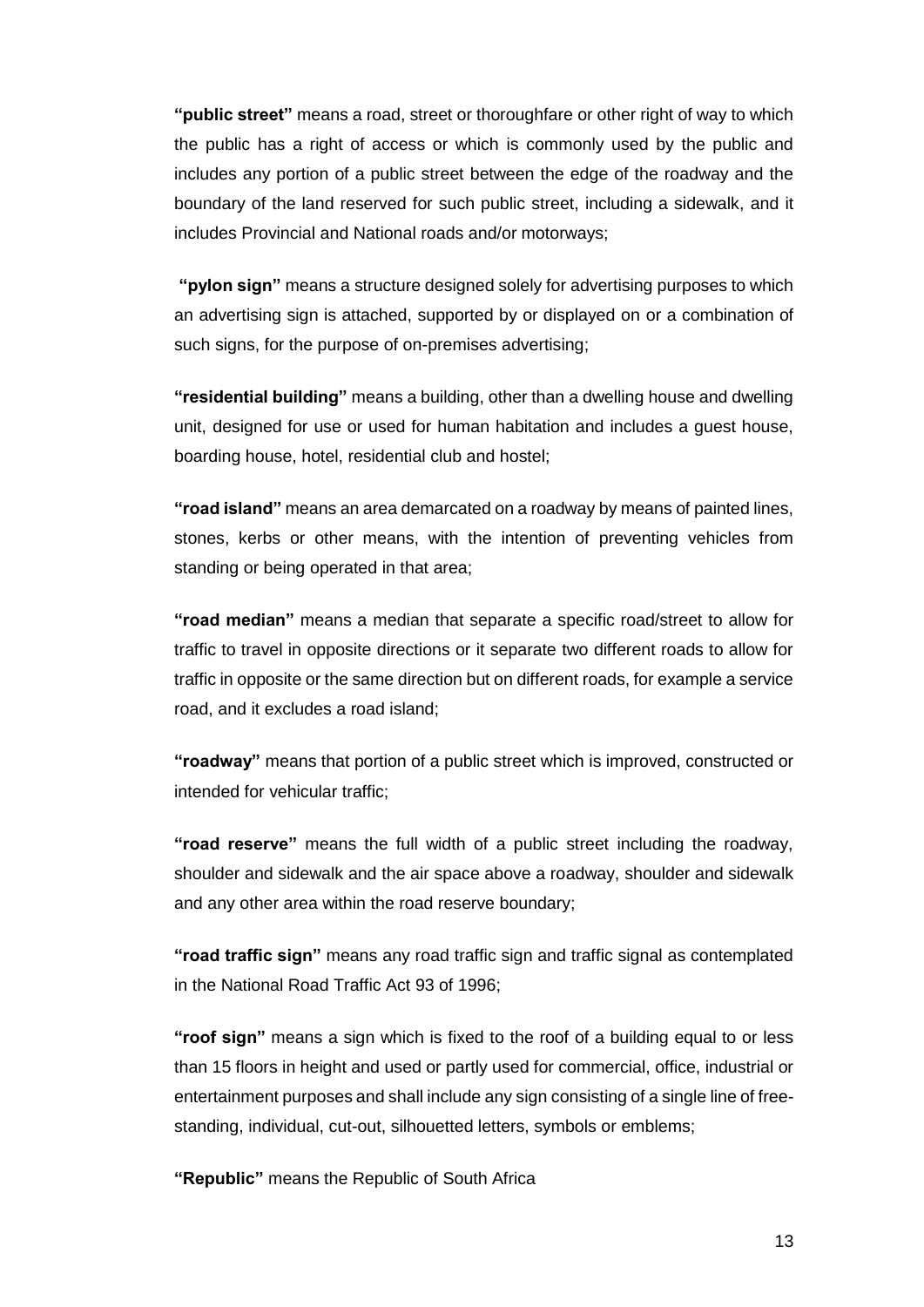**"sale of goods or livestock sign"** means an advertisement announcing such a sale on land or premises not normally used for commercial purposes and includes an advertisement announcing auctions of household goods on residential properties, livestock or game on farms, or the proposed sale of property or land by means of a public auction to be advertised within the road reserve**;**

**"security advertising sign"** means an advertising sign consisting of outdoor signs for security schemes such as neighbourhood watches, armed responses, security villages, residential estates, farm watches and similar initiatives indicating that such a scheme or initiative is operational in the area.

**"stack sign"** means a combination sign in an area zoned for industrial and commercial use identifying the businesses within such areas;

**"signs incorporated into the fabric of a building"** means a sign incorporated in and forming an integral part of the fabric of a building;

**"scaffolding sign"** means a system of interlocking poles and bars used to provide support or access, or both, to a site for construction purposes as regulated by the South African Bureau of Standards code of practice 085, entitled The Design, Erection, Use and Inspection of Access Scaffolding;

**"scrolling advertising sign"** means an advertising sign which by mechanical means allows the rotation or changing of advertising faces to display different advertisements on one such sign;

**"service facility signs"** This class consist of a variety of signs displayed at filling stations and roadside service areas (rest and service areas) in order to provide information on a variety of services, such as fuel pumps, rest rooms, car washes, convenience stores, fast food outlets and ATMs.

**"sky sign"** means any advertising sign erected or placed on or above any roof, parapet wall or the eaves of a building, but does not include an advertisement painted on a roof of a building;

**"storey"** means the space within a building, which is situated between one floor level and the next floor level above, or if there are no clearly defined storeys, a height of 4,5m;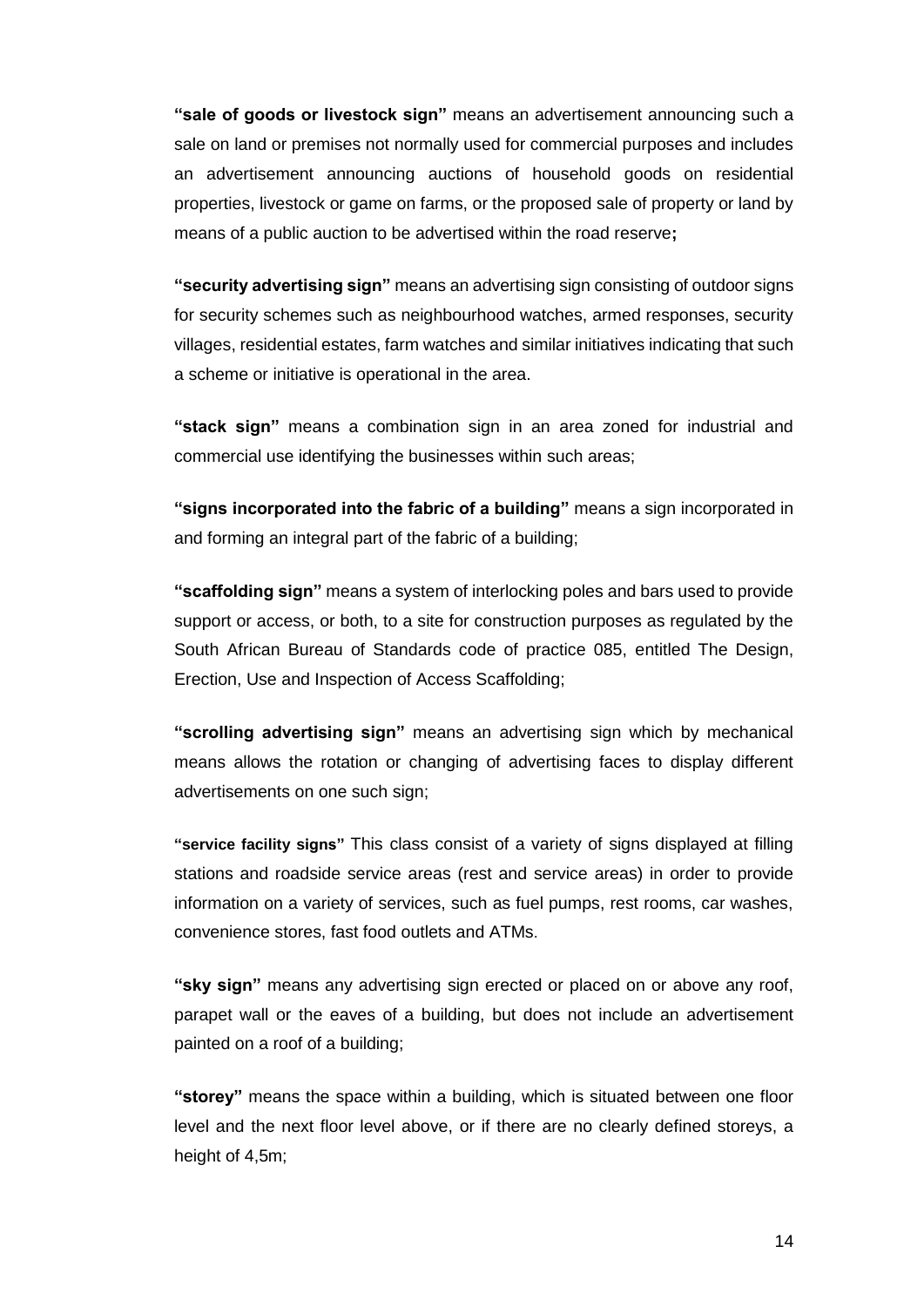**"street furniture advertisement sign"** means an advertisement displayed on any public facility or structure which is not primarily intended for advertising and includes a seating bench, plant box, sidewalk litter bin, pole-mounted litter bin, public transport shelter, sidewalk clock, suburban name and a street name signs and drinking fountain;

**"street light pole advertising sign"** means an advertising sign fixed to or erected on a street light pole which pole vests in the City or a Municipal Entity;

**"streetscape sign"** means the visual product of all the features within and adjacent to a public street such as street furniture, signage and landscaping;

**"third-party advertising sign"** means an advertising sign located on a property upon which sign one or more advertisements are displayed that are not descriptive of any business, industry, service, activity or attraction situated, taking place or provided on that property and "**third party advertising**" has a corresponding meaning;

**"transit advertising sign"** means a vehicle or trailer designed or adapted for advertising purposes and mainly used for such purposes;

**"urban design"** means the actions of conceiving and managing the special and aesthetic characteristics of urban space between and around buildings including physical elements that make up the streetscape and the combined visual effect of building facades and other structures;

**"vehicular advertising sign"** means outdoor advertising on self-driven vehicles which are normally driven on land or water and which are normally moving; and

**"voter registration"** means voter registration conducted by the Independent Electoral Commission established in terms of section 4 of the Independent Electoral Commission Act, 1993 (Act No. 150 of 1993), for the purpose of any election;

#### 2. **Application of this By-law**

- (1) This By-law applies to all outdoor advertising in the area and jurisdiction of the City.
- (2) Approval for outdoor advertising in terms of this By-law is required irrespective of the zoning of any property in terms of any applicable townplanning scheme and irrespective of the provisions of any other law.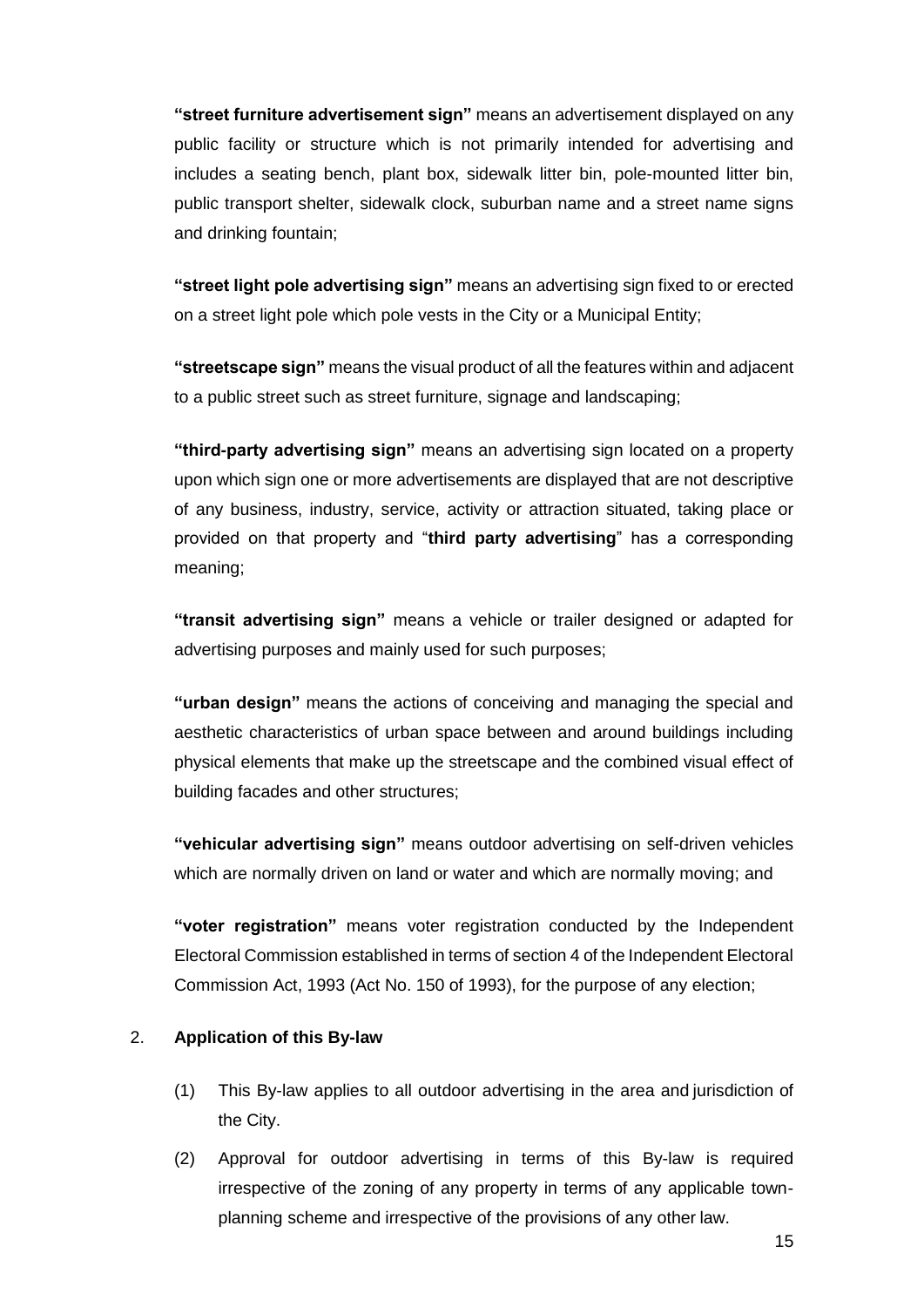- (3) The owner of an advertising sign and any person who has applied for approval of an advertising sign in terms of this By-law must comply with the applicable provisions relating to that advertising sign as stipulated in this Bylaw.
- (4) An approval in terms of this By-law does not exempt the applicant or owner from complying with any other applicable law.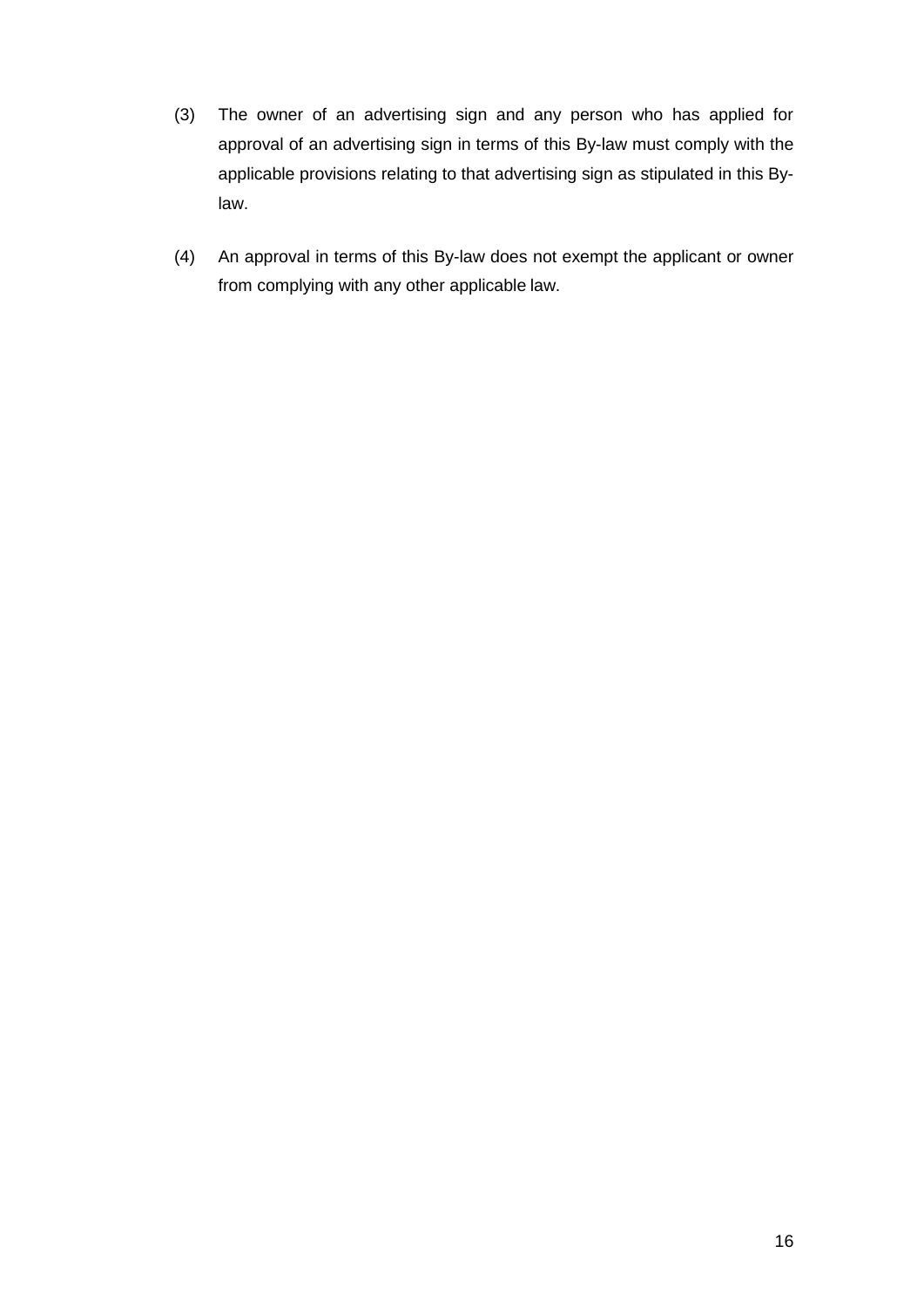# **CHAPTER 2**

## **APPLICATIONS AND APPROVALS**

#### <span id="page-16-1"></span><span id="page-16-0"></span>3. **Approval of advertising signs**

- (1) No person may erect an advertising sign or use or continue to use an advertising sign or any structure or device as an advertising sign without the prior written approval of the City in accordance with the processes as set out in this By-law, unless the sign to be erected has been exempted in terms of section 18 by this By-law from seeking prior approval from the City.
- (2) No advertising sign erected and displayed with approval contemplated in subsection (1) or any By-law repealed by section 71, may in any way be altered, removed, reerected or upgraded, other than for maintenance work which may be required for the upkeep of an advertising sign, without prior written approval of the City.
- (3) In approving the alteration, removal, re-erection, or upgrade as contemplated in subsection 2 above, the City may stipulate such conditions and requirements as the City may consider appropriate taking into considerations the provisions of section 16 of this By-law.

#### 4. **Application process**

- (1) An application for approval envisaged in subsection [3](#page-16-0)[\(1\)a](#page-16-1)bove must be on the prescribed form and accompanied by such documentation, information, maps, diagrams and plans as set out in Schedule 1 to this By-law.
- (2) Every application must be accompanied by the prescribed application fee and, where applicable, a deposit as determined by the City from time to time.

#### 5. **Advertisement of the Outdoor Advertising Application**

- (1) After receipt of a notice from the City to do so as contemplated in section 9, the applicant must within 21 days thereof:
	- (a) display a notice in an A1 size format in English on the application site in a conspicuous place clearly visible from any public street provided that no such notice may be displayed during the period from 12 December to 3 January of the following year, both dates included; and
	- (b) advertise on newspapers circulating within the jurisdiction.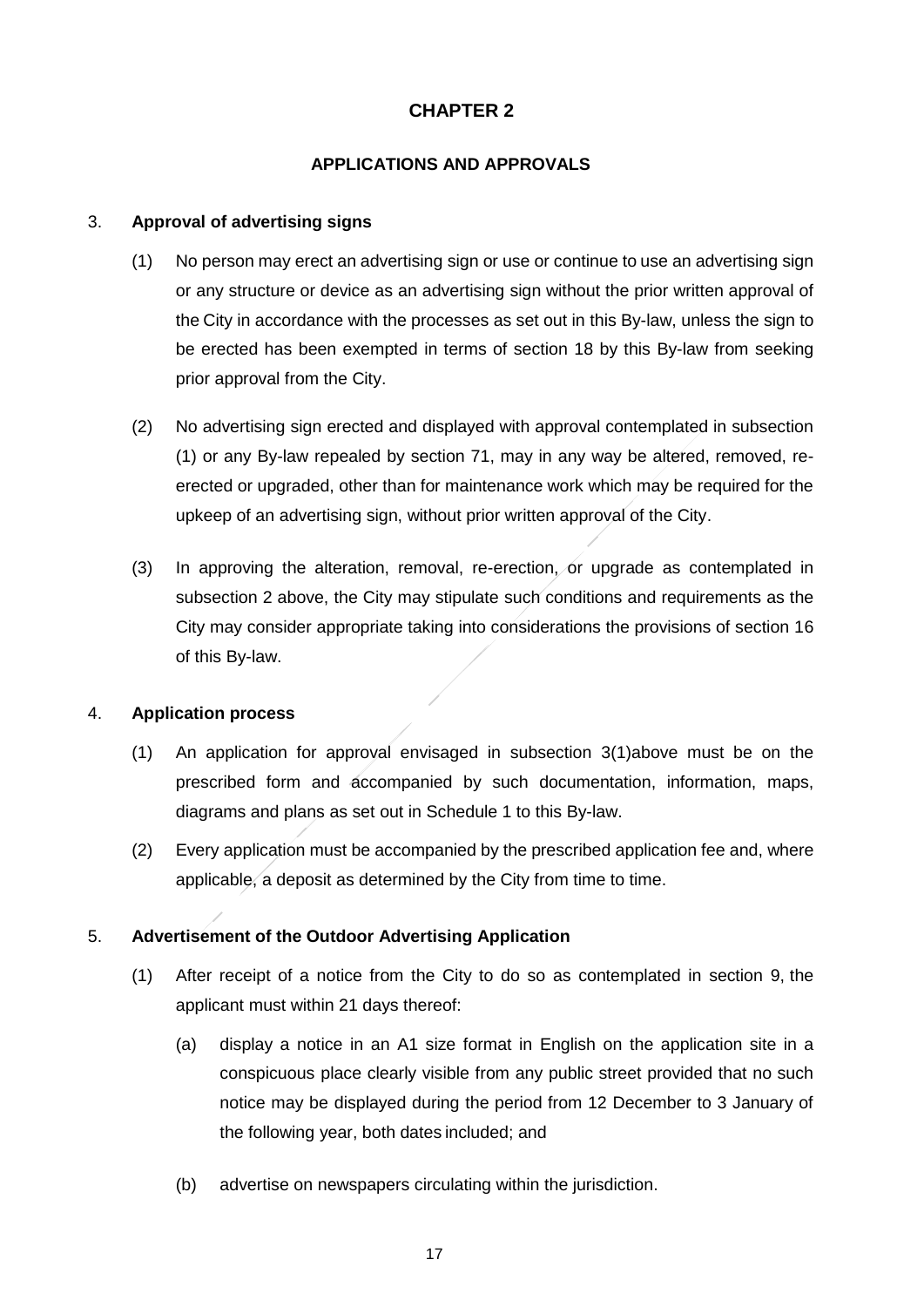- (2) The applicant must maintain such notice envisaged in subsection (1) above for a period of at least 21 days.
- (3) In addition to the on-site notice prescribed in subsection (1) above, the applicant shall also forthwith notify all the adjoining property owners in writing by registered post or by any other alternative means available to the applicant, provided that such alternative means are capable of independent verification that notification was made.
- (4) The applicant must publish a notice envisaged in subsection (1) above only after the applicant has been issued with an administrative compliance report as contemplated in section 9(2).
- (5) A notice contemplated in subsections (1) and (4) above must contain the following information:
	- (a) full details of the application concerned and that it will lie open for inspection at an address specified in the notice for a period of 21 days from the date of first display of the on-site notice in terms of subsection (1);
	- (b) the name, postal address, telephone number, fax number and e-mail address of the person submitting the application; and
	- (c) that any person may within a period of 28 days from date of first display of the notice envisaged in subsection (1) above submit comments or representations, or lodge an objection, in writing in respect of the application concerned.
- <span id="page-17-0"></span>(6) The applicant must furnish proof to the Outdoor Advertising Steering Committee ("OASC") in the form of an affidavit that it has complied with the provisions of subsections (1) to (4) above.
- (7) Any person proposing to submit comments or representations or lodge an objection as contemplated in subsection [5\(c\)](#page-17-0) above, must address such comments, representations, or objections to both the City and the applicant concerned at their respective addresses specified in the notices so contemplated.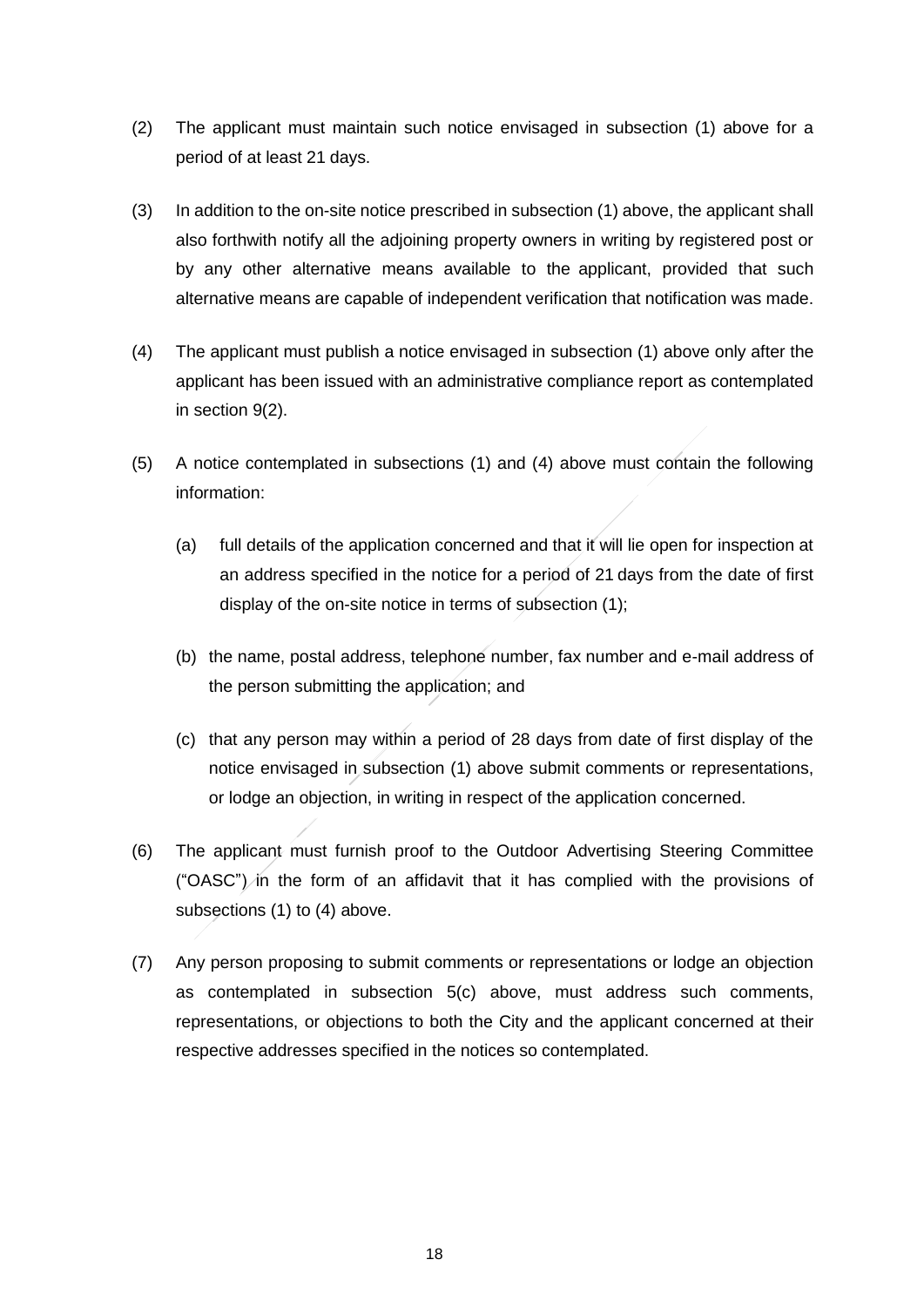### <span id="page-18-0"></span>6. **Composition and functions of the OASC**

- (1) The City shall establish the OASC which shall be responsible for amongst others the evaluation and consideration of the outdoor advertising applications envisaged in this By-law.
- (2) The OASC shall consist of a minimum of 5 members and maximum number of members as determined by the Executive Director: Planning ("ED") who have the qualifications and or experience in one or more of the following areas:
	- (a) Legal;
	- (b) Engineering;
	- (c) Environmental Science;
	- (d) Town Planning;
	- (e) Architecture;
	- (f) Land Surveying; and
	- (g) Outdoor Advertising Industry.
- (3) The OASC members in subsection 2 above, must include such independent and/or impartial external persons appointed in terms of section [7](#page-19-0) by the City Manager to ensure fairness and promote transparency in the evaluation of the application.
- (4) Notwithstanding the provisions of subsection (2), no official from the Johannesburg Property Company or any municipal entity that has been delegated the authority to manage the City's immovable property in so far as such management of immovable property includes outdoor advertising.
- (5) The Executive Director: Development Planning must appoint a member of the OASC to act as a chairperson of the OASC.
- (6) The meeting of the OASC shall not be quorate unless there is at least one independent and/or impartial member as appointed in terms of section [7.](#page-19-0)
- <span id="page-18-1"></span>(7) The functions of the OASC are to evaluate:
	- (a) applications in accordance with the provisions of this By-law, and any other governance documentation approved by the City;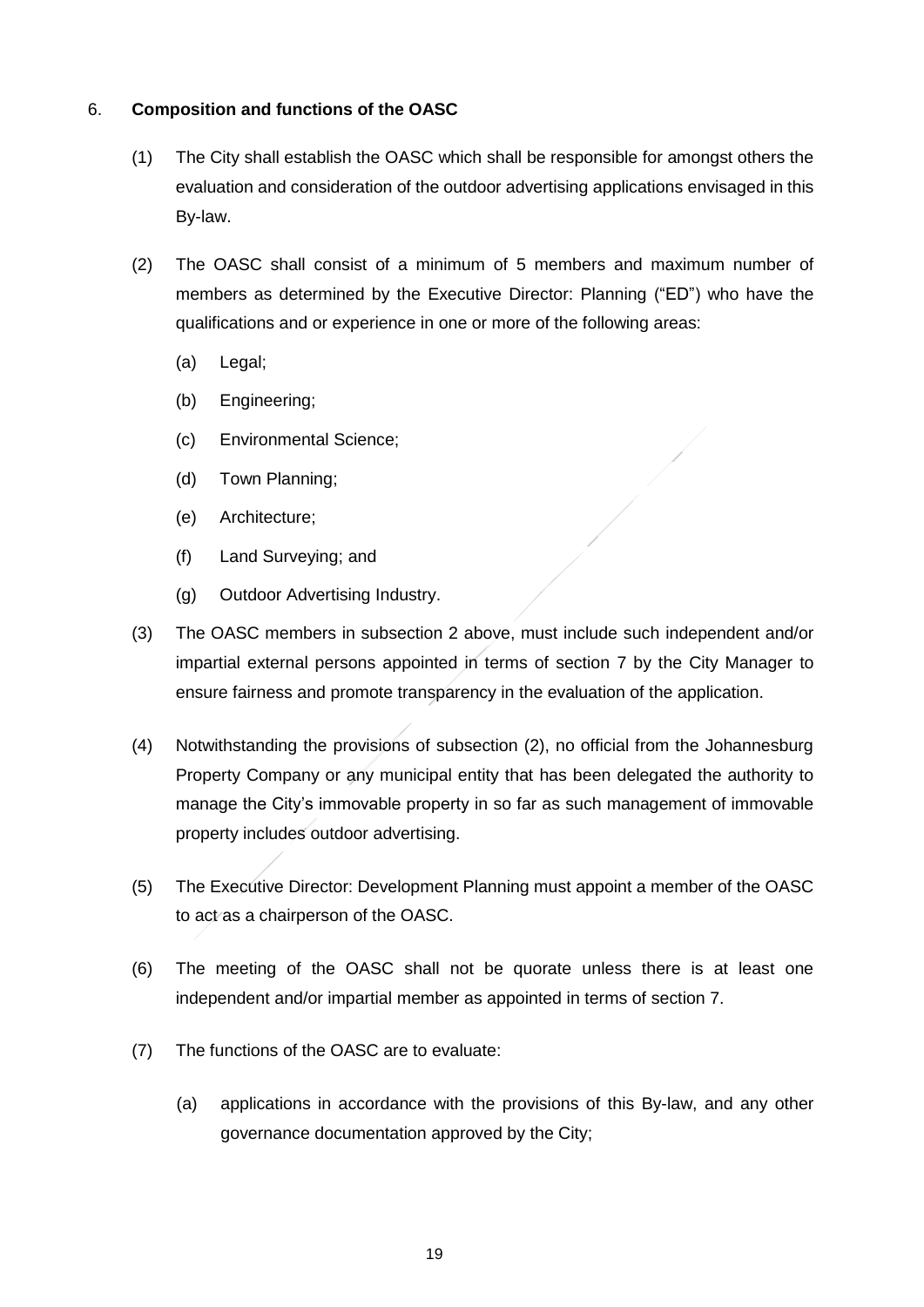(b) disputes or complaints relating to the non-compliance with this By-law and issue recommendations to the Executive Director: Development Planning of any rulings deemed to be appropriate.

## <span id="page-19-0"></span>7. **Appointment of independent members of the OASC**

- (1) The City Manager must, prior to the appointment of the independent members of the OASC contemplated in section 6(3), issue a public invitation for the nomination of persons who have experience of, and demonstrate acumen in, the matters and areas contemplated in section  $6(2)(a)$  to  $(g)$ , and who are not disqualified in terms of subsection 3.
- (2) The City Manager must appoint the independent and impartial members from the persons nominated in subsection (1).
- (3) A person shall be disqualified from being appointed as independent member of the OASC if such a person conducts business in the outdoor advertising industry or is a member of any of the entities representing the outdoor advertising industry.
- (4) The term of office of OASC members appointed in terms this section shall be for a maximum period of 2 years.
- (5) The members appointed shall be remunerated on the terms and conditions determined by the City Manager.

## 8. **Termination of membership of independent members of the OASC**

- (1) An independent member of the OASC may resign by giving one month's written notice to the City Manager.
- (2) The City Manager may after following due process and after having afforded such a member a reasonable opportunity to make submissions, terminate that member's membership of the OASC if that member has:
	- (a) repeatedly failed to perform his or her functions efficiently; or
	- (b) failed to attend two consecutive meetings of the OASC without prior permission of the chairperson of the OASC.
- (3) If an OASC member, appointed at any time during his or her term of office, becomes disqualified to be an OASC member as contemplated in section 7(3) that member—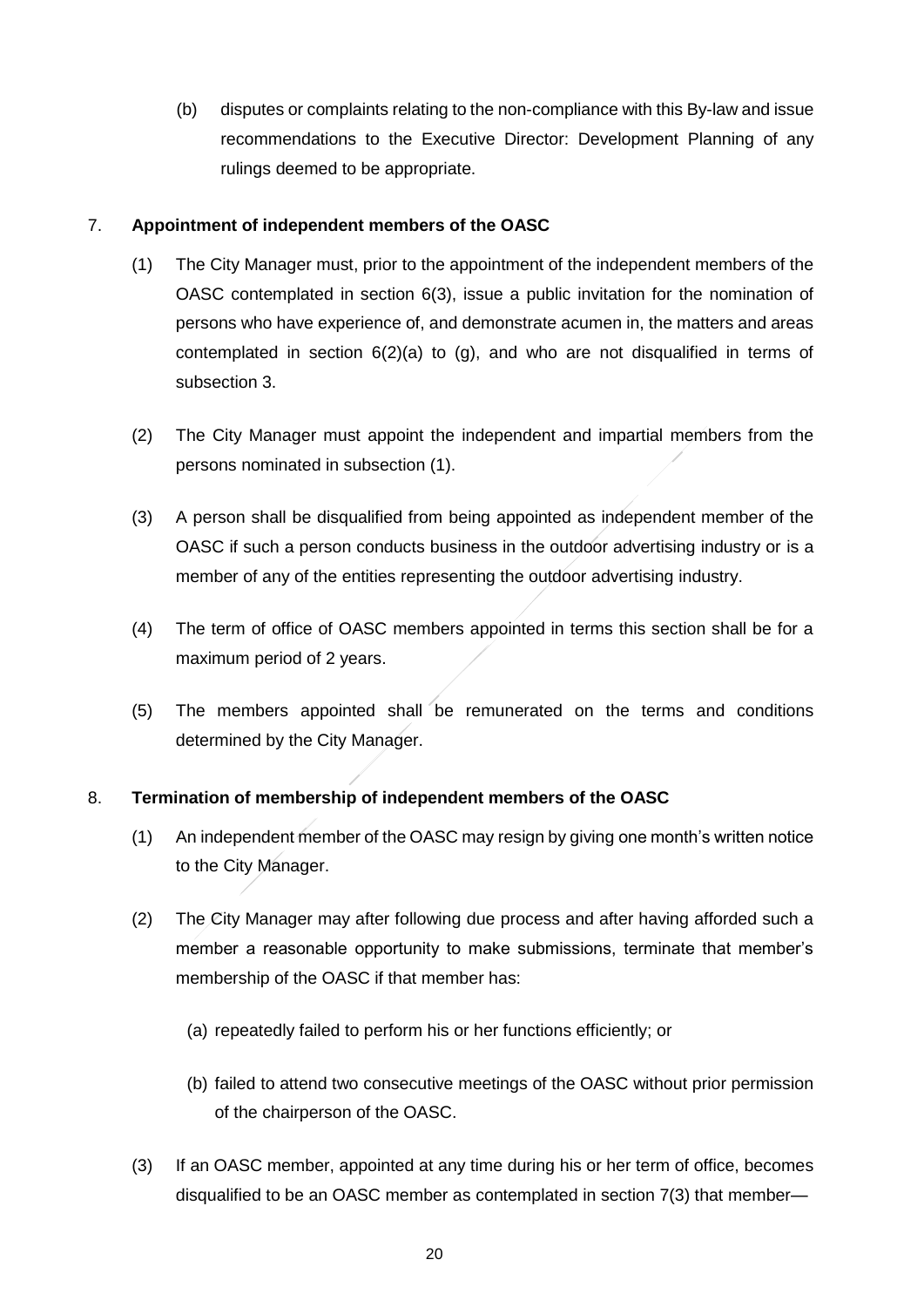- (a) must immediately, in writing, inform the City Manager and the chairperson of the OASC of that disqualification, and once the City Manager has been so informed, he or she must forthwith, in writing, remove that member as an OASC member; and
- (b) may not attend an OASC meeting from the time he or she has so become disqualified until he or she is removed by the City Manager**.**

## 9. **Evaluation of administrative compliance**

- (1) Notwithstanding the role of the OASC, the Executive Director: Development Planning may appoint an administrator who shall be responsible for the following tasks:
	- (a) receiving and safekeeping all applications from the public, including, an electronic storage of each copy of the application received; and
	- (b) conducting an administrative compliance assessment of all applications in order to determine whether all the requisite documentation has been provided and thereafter compile an administrative compliance report for the OASC**.**
- (2) Once the OASC has approved the administrative compliance report, an administrative compliance report must be issued to the applicant advising on the applicant's status regarding the compliance with the administrative requirements.

# 10. **Recommendations of the OASC and decision by the Executive Director: Development Planning**

- (1) In executing its functions in terms of subsection [6](#page-18-0)[\(7\)](#page-18-1) above, the OASC may make any of the following recommendations to the Executive Director: Development Planning:
	- (a) acceptance of the application subject to any conditions it deems appropriate;
	- (b) rejection of the application; or
	- (c) removal of any advertising sign that does not comply with this By-law; or
	- (d) imposition of fines for advertising sign that does not comply with this By-law.
- (2) In considering an application submitted in terms of section 4, the OASC must have due regard to the following: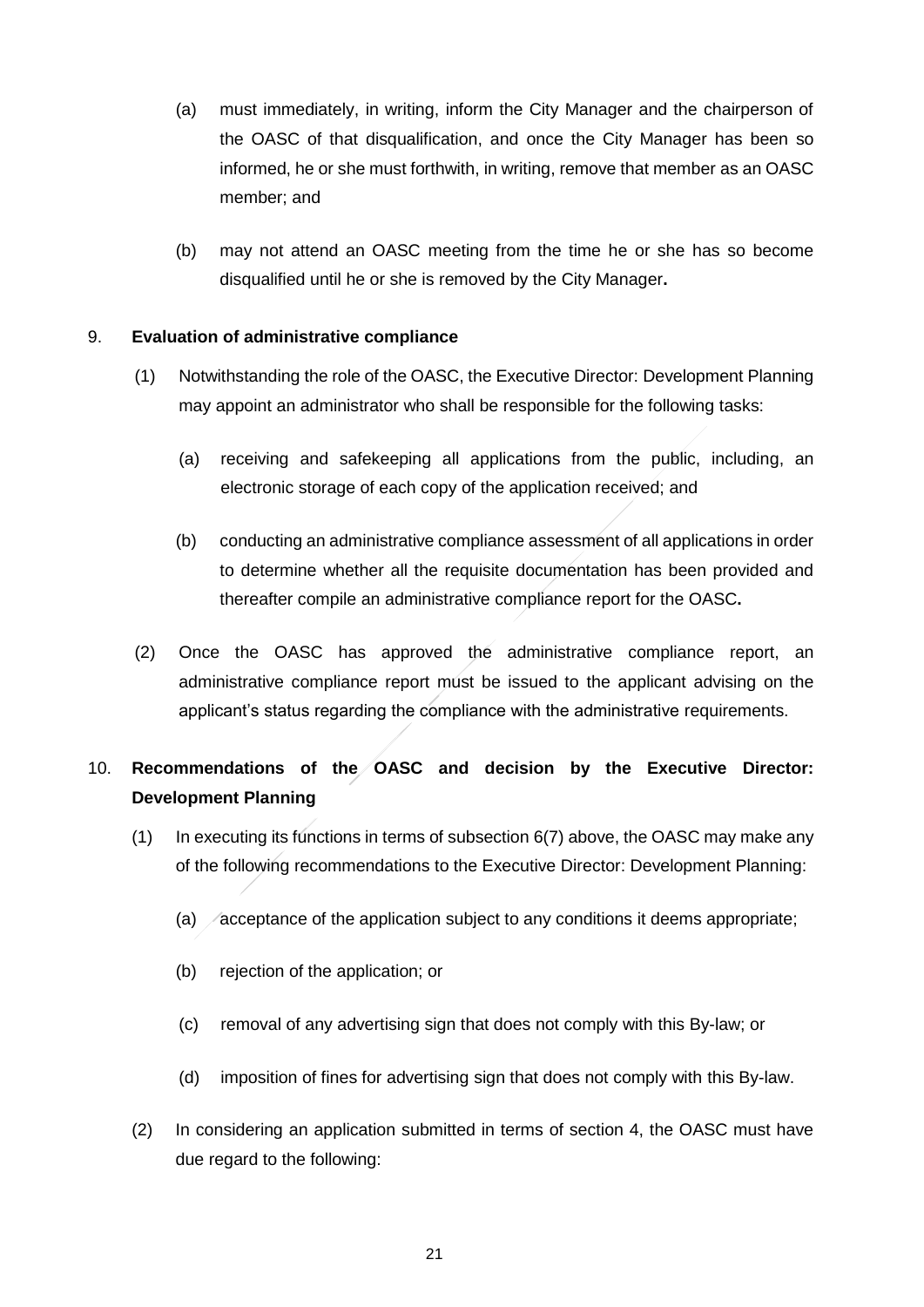- (a) the compatibility of the proposed advertising sign with the environment and with the amenity of the immediate neighbourhood, urban design and streetscape**;**
- (b) whether the proposed advertising sign will
	- (i) have a negative visual impact on any property or a property zoned or used for residential purposes under any applicable town-planning or land use scheme; or
	- (ii) constitute a danger to any person or property or to motorists or pedestrians or obstruct vehicular or pedestrian traffic or constitute a traffic hazard in general;
	- (iii) in any way impair the visibility of any road traffic sign;  $\angle$
	- (iv) obscure any existing and legally erected advertising sign;
	- (v) obscure any feature which in the opinion of the OASC is a natural feature, architectural feature or visual line of civic, architectural, historical or heritage significance; or
	- (vi) in the OASC's opinion, be unsightly or objectionable or detrimentally impact on the architectural design of any building on the property concerned or any adjacent or nearby property.
- (c) The number of advertising signs displayed or to be displayed on the property concerned and on any adjacent property and its visibility in the circumstances in which it will be viewed in compliance with the minimum distances specified in this By-law.
- (d) Any restrictive or other condition and any existing building line and servitude specified in a title deed, town planning scheme, conditions of establishment or any other law;
- (e) Any comments/objections/representations submitted by and conditions determined or prescribed by any statutory authority in terms of any legislation applicable to outdoor advertising;
- (f) Any written representations, objections and comments received from any interested party;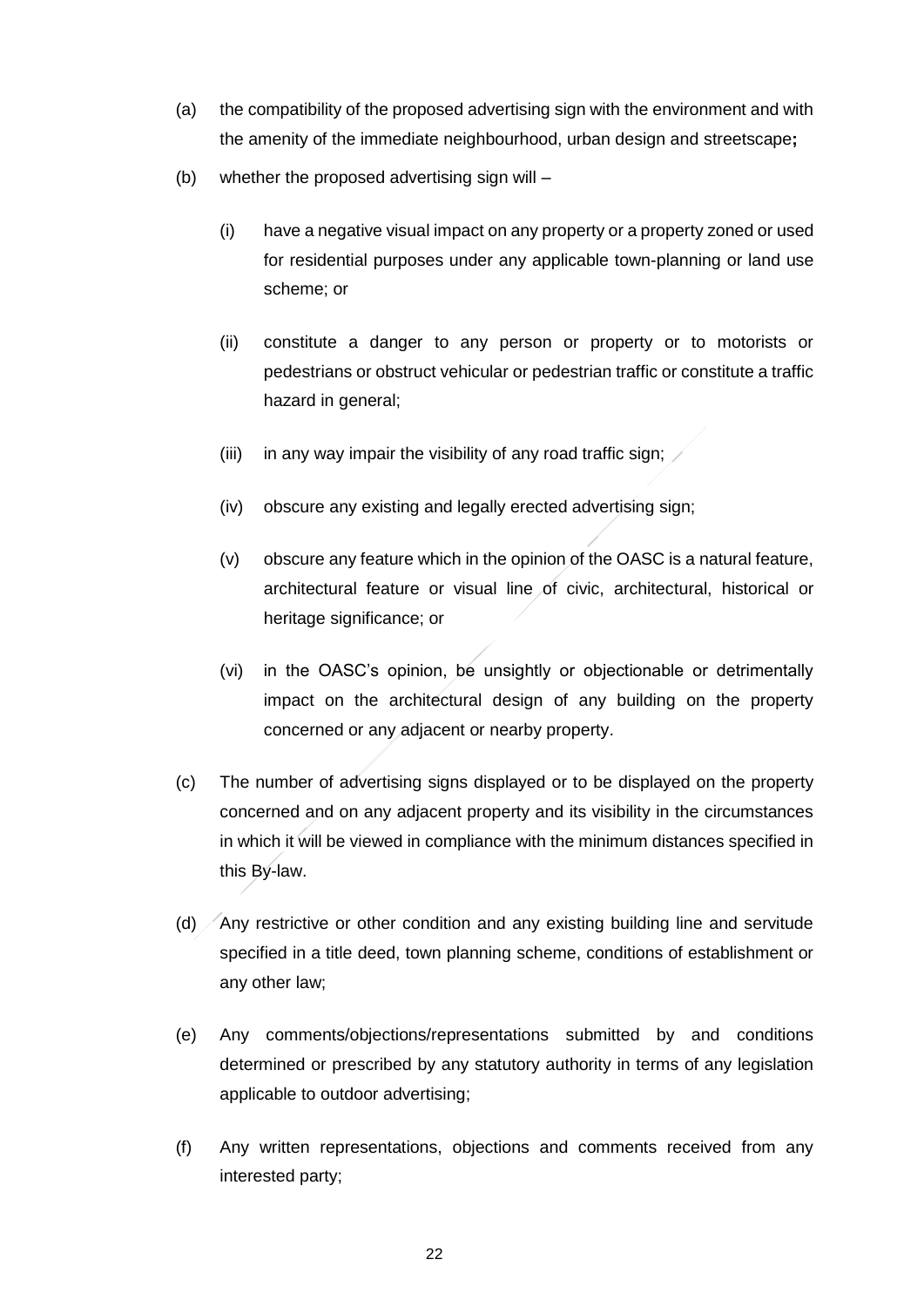- (g) Compliance with the provisions of this By-law or any other applicable law;
- (h) Promotion and/or advancement of new SMME entrants in the outdoor advertising industry;
- (i) Any other governance document as approved by the City and relevant to outdoor advertising.
- (3) In considering disputes relating to non-compliance with the By-laws, the OASC must adhere to the principles of *audi alteram partem* rule.
- <span id="page-22-0"></span>(4) Once the OASC has made a recommendation, a full written record of the decisions must be submitted to the office of the Executive Director: Development Planning, who must make a final decision.
- (5) The written record contemplated in subsection [\(4\)](#page-22-0) above must include a report by the independent or neutral external persons outlining either their concurrence or dissent with the majority decision of the OASC.
- <span id="page-22-1"></span>(6) The Executive Director: Development Planning may upon receipt of the recommendation by the OASC either approve or refuse or refer the recommendation back to the OASC for further considerations.
- (7) The Executive Director: Development Planning must make the decision contemplated in subsection [\(6\)](#page-22-1) above within 30 days of receipt of the OASC recommendations.

## 11. **Approval of advertising signs**

- (1) The approval of a sign in terms of this By-law must not be construed as approval in terms of any other act, ordinance, By-laws or regulation.
- (2) The approval period of signs may not exceed a maximum period of 5 years.
- (3) Notwithstanding the maximum period stipulated in subsection (2) above, OASC may in exceptional circumstances and upon a properly motivated request by an applicant, recommend to the City's Council to grant an approval for a sign for a period of more than 5 years but not exceeding 9 years 11 months.
- (4) The exceptional circumstances that may warrant an approval period exceeding 5 years may include but not limited to the following: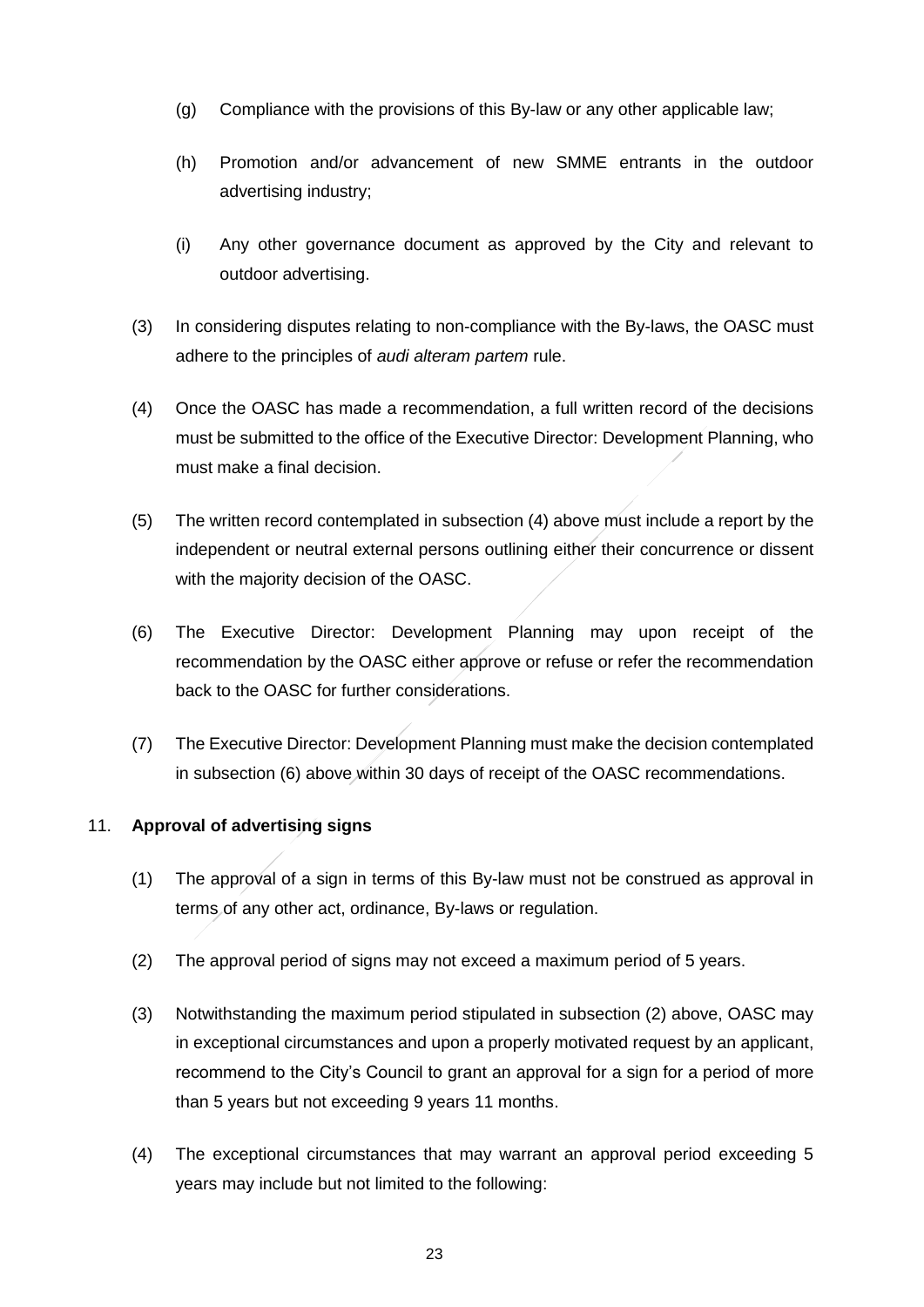- (a) the nature and extent of the capital outlay for the sign in question; and
- (b) promotion and/or advancement of new SMME entrants to the outdoor advertising The City shall withdraw any approval given under this By-law where the relevant sign does not or ceases to comply with this By-law, or a condition imposed in such approval has not been complied with.
- (5) If an application submitted in terms of section 4 has been refused in terms of section 10(6), no further application may be lodged in respect of the same exact application site for a period of two years from the date of such refusal, unless a motivation is submitted in writing for approval indicating a change of circumstances.
- (6) If an advertising sign approved in terms of section 10(6) above is not completely erected within six months from the date of notification of such approval or within a time specified in such approval or any further period which the OASC on good cause shown allows in writing, the approval shall automatically lapse, whereafter a new application must be submitted in terms of section 4.
- (7) After the erection of an approved advertising sign, the applicant shall provide the OASC with a completion certificate by a registered engineer within 5 days of date of such erection.
- (8) The OASC must for its records retain every application, plans, drawings and other documentation submitted in terms of section 4 read with Schedule 1 for a period it considers appropriate.
- (9) No approval granted in terms of this section has the effect that
	- (a) any person is exempted from any provision of any other law that might be applicable to outdoor advertising; or
	- (b) the owner of the advertising sign is exempted from the duty to ensure that such sign is designed, erected, completed, displayed and maintained in accordance with the provisions of this By-law and any other applicable law.
- (10) The OASC shall consider the application on written submissions only and no formal oral hearing will be conducted.
- (11) A decision on a complete application shall be taken within 3 months of date of submission of the application, failing which, it shall constitute grounds for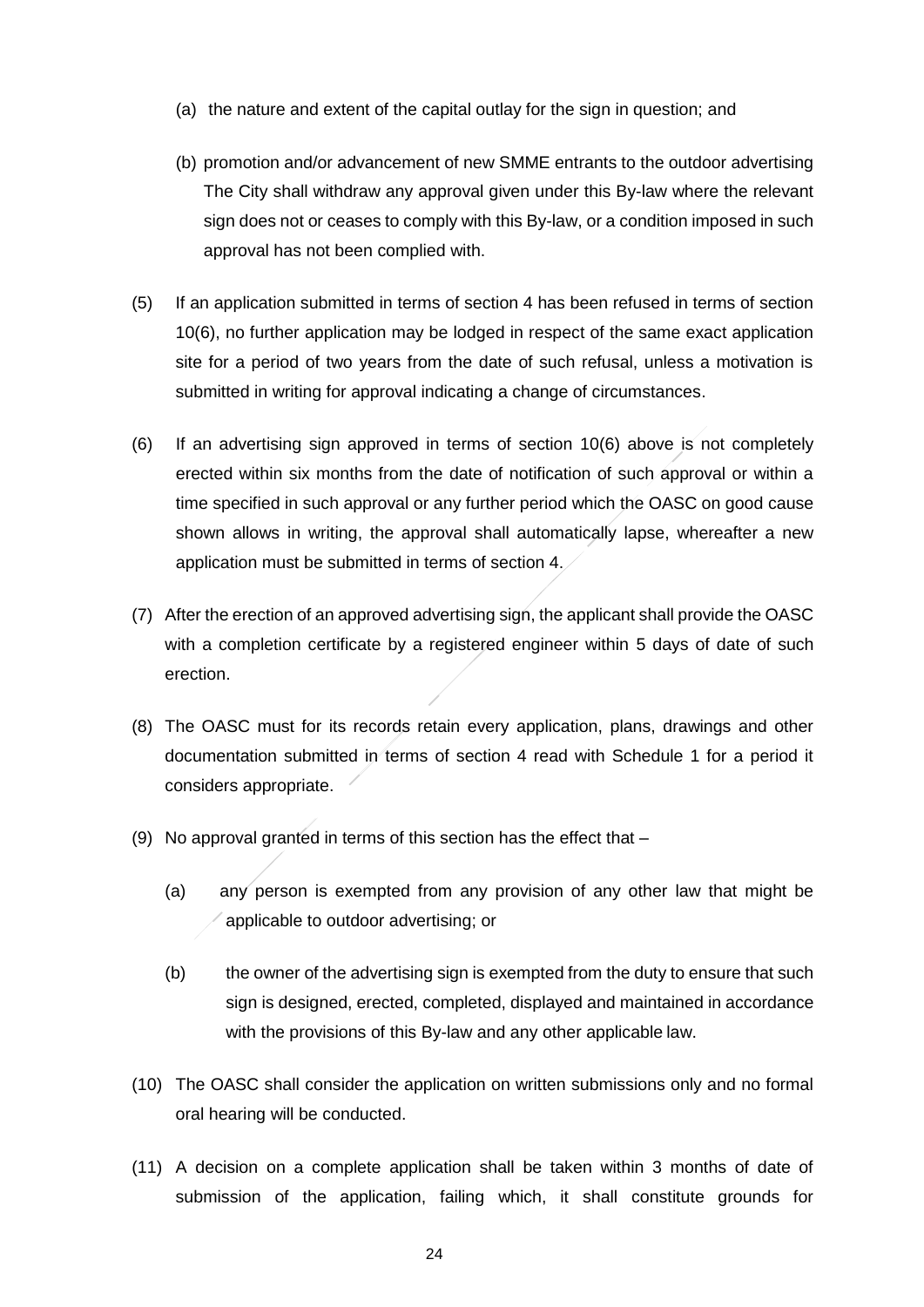unreasonable delay and an appeal may be submitted in that regard in terms of section 15, if the applicant so wishes.

## 12. **Withdrawal and amendment of approvals**

- (1) The OASC may, after having considered any representations made in terms of subsection (2) below, withdraw an approval granted in terms of section 10(6) above or granted in terms of any previously repealed By-laws or other legislation applicable to outdoor advertising or amend any approval by adding, amending or deleting a condition in respect of such approval if, in the opinion of the OASC, the advertising sign concerned **–**
	- (a) is or has, as a result of a change to the nature of the environment or the amenity of the neighbourhood, streetscape or urban design existing at the time of such approval, become detrimental to the area in which it is located by reason of its size, intensity of illumination, quality of design, workmanship, material or its existence;
	- (b) constitutes, or has become a danger to any person or property;
	- (c) is obscuring any other approved advertising sign, natural feature, architectural feature or visual line of civic, architectural, historical or heritage significance; or
	- (d) has become prohibited in terms of this By-law or any other law;
- (2) Prior to taking any decision in terms of subsection (1) above, the OASC must in writing notify the owner of the advertising sign concerned and the owner of the property on which such sign has been erected of its proposed decision and that he or she may within 21 days of the receipt of the notice make written representations concerning the proposed decision.
- (3) The owner of the advertising sign concerned and the owner of the property concerned must forthwith be given notice in writing of any decision in terms of subsection (1).
- (4) The City must upon written request provide written reasons for its decision as contemplated in Section 5 of the Promotion of Administrative Justice Act, 2000.

#### 13. **Safekeeping of documentation for approved signs**

(1) The owner of a property upon which a sign or an advertising sign is erected, attached or displayed, must retain certified copies of all documentation relating to the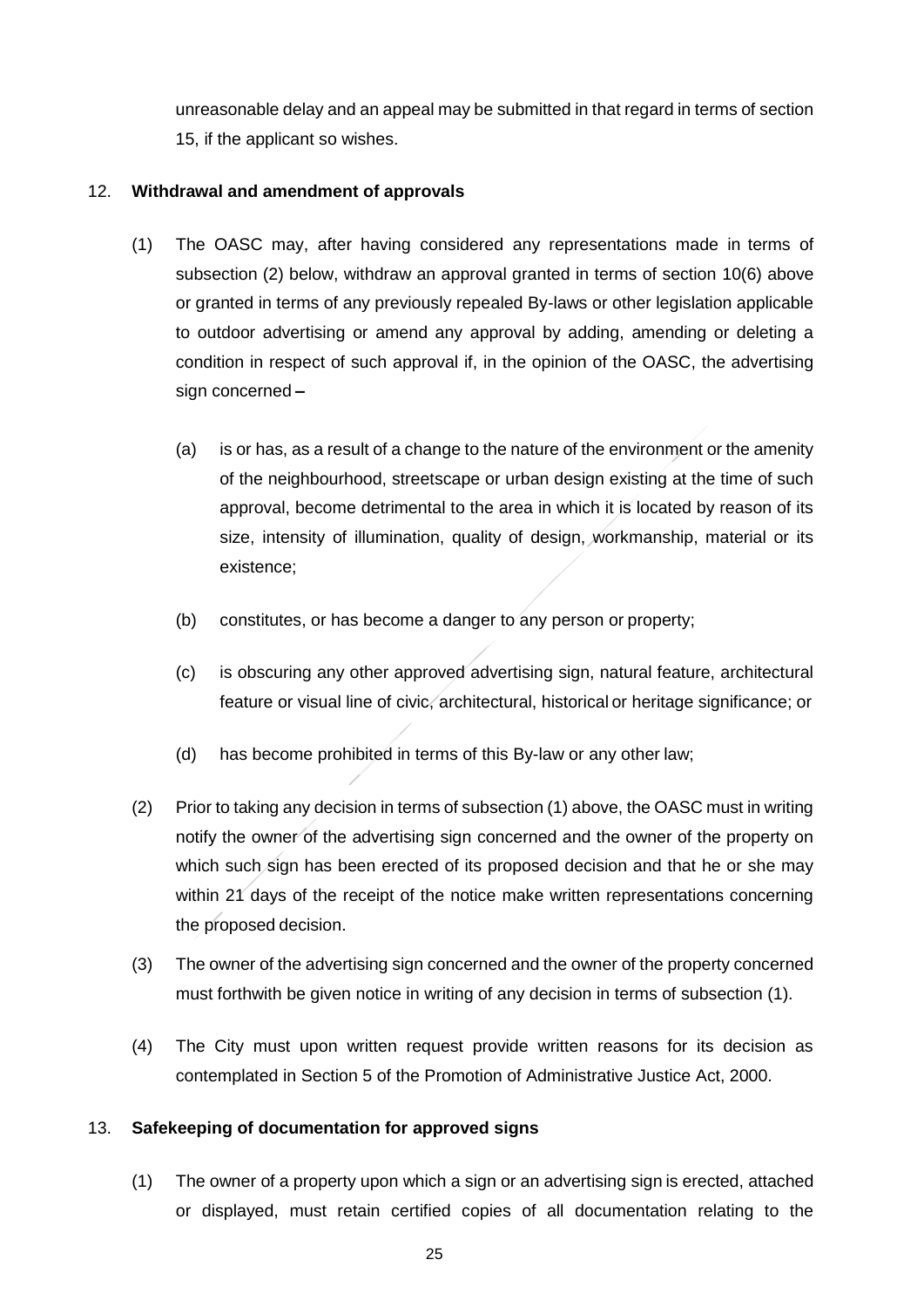application for approval of such sign in terms of this By-law and the approval of the City in terms of this By-law, for as long as that sign is erected or displayed, and must on request by an authorised official, present such documentation.

(2) The owner of an advertising sign, who is also not the owner of the property or building on which such sign is displayed, must provide the owner of that property or building with a certified copy of all documentation contemplated in subsection (1), relating to such advertising sign.

## 14. **Application for renewal of an advertising sign**

- (1) Any application for renewal shall be submitted to the OASC for consideration in terms of section 4, within 5 months prior to the expiry of such an approved advertising sign.
- (2) The provision of sections 4, 5 and 6(7) shall apply *mutatis mutandis* to an application for a renewal of an existing advertising sign.

## 15. **Outdoor Advertising Appeals Committee ("OAAC")**

- (1) The City shall establish the Outdoor Advertising Appeals Committee ("OAAC") which shall be responsible for the appeals lodged against the decision of the Executive Director: Development Planning contemplated in section 10(6).
- (2) The OAAC shall consist of a minimum of 5 members and a maximum number of members as determined by the City Manager who have the qualifications and or experience in one or more of the following areas:
	- (a) Legal;
	- (b) Engineering;
	- $(c)$  Environmental Science;
	- (d) Town Planning;
	- (e) Architecture;
	- (f) Land Surveying; and
	- (g) Outdoor Advertising Industry.
- (3) The OAAC members in subsection (2), must include such independent and/or impartial external persons by the City Manager to ensure fairness and promote transparency in the disposal of the appeal lodged.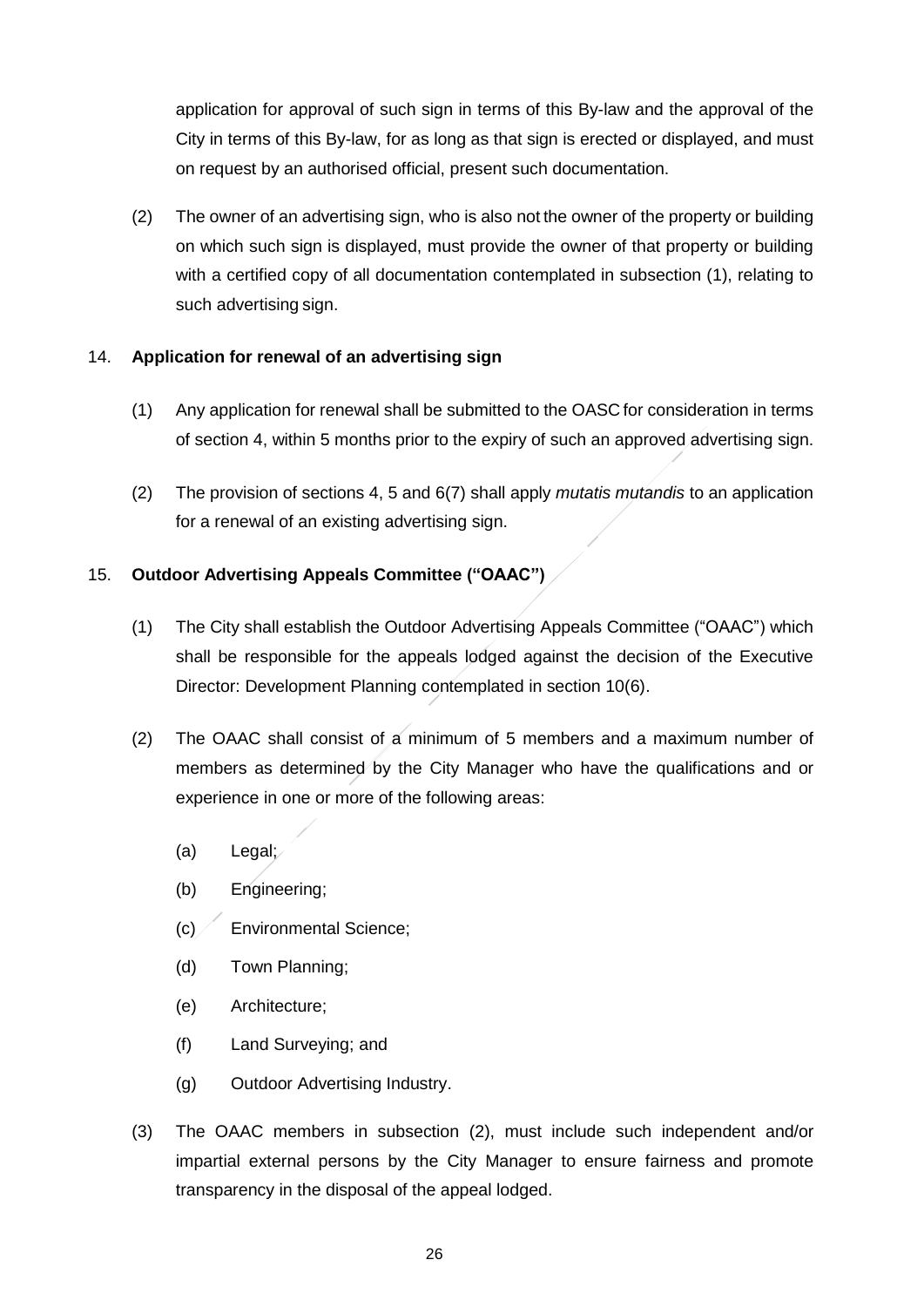- (4) The provision of sections 7 and 8 shall apply mutatis mutandis to the appointment and termination of independent and/or impartial members of the OAAC.
- (5) Any person whose rights and interests are affected by a decision issued by the Executive Director: Development Planning, may appeal against the decision of the Executive Director: Development Planning by lodging a written notice of appeal, specifying the grounds of appeal, within 21 days of the date on which he or she was notified of the decision**.**
- (6) The persons referred to in subsection (5) above shall be limited only to an applicant for advertising sign, persons who submitted comments or an objection or made representations in respect of any such application or person whose signs has been declared not to comply with this By-law or person who submitted comments or an objection or made representations in respect of an advertising sign that does not comply with this By-law.
- (7) The City shall give notice to all other interested parties, if any, that an appeal has been lodged and whether they want to make any further written submissions in respect of the appeal within 14 days of date of such notification.

The OAAC shall consider the appeal on written submissions only and must consider such appeal and make a recommendation to the City Manager, who shall make a decision thereon within 30 days after receipt of the OAAC recommendation. The City Manager may uphold the appeal, with or without amendments, or dismiss the appeal.

(8) The City Manager must forthwith after a decision has been taken in terms of subsection (9), in writing, notify the appellant thereof and any other interested parties, if any.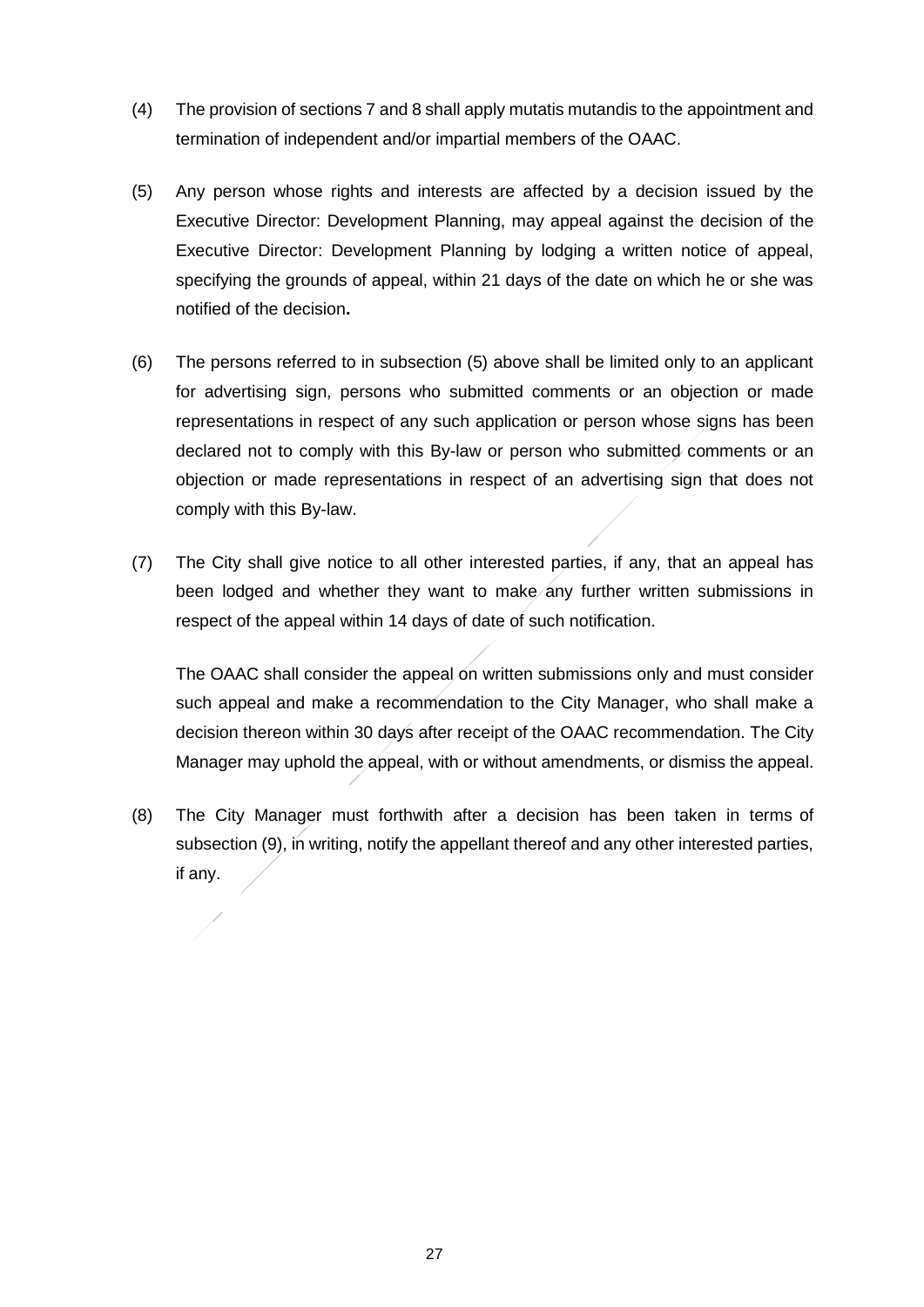## **CHAPTER 3**

## **GENERAL REQUIREMENTS, EXEMPTIONS AND PROHIBITIONS**

#### 16. **General requirements for advertising signs**

- (1) The owner of an advertising sign must ensure that such sign is designed or located so as not to –
	- (a) be detrimental to the nature of the environment, streetscape, urban design or detract from the architecture of any building on which or where such sign is to be located, by reason of abnormal size, appearance, intensity of illumination, workmanship, design or its existence;
	- (b) wholly or partially obscure any other advertising sign previously erected which displays an advertisement;
	- (c) constitute a danger to any person or property;
	- (d) project outside the boundaries of the property on which it is to be erected or displayed;
	- (e) result in the removal or damage to any trees in a public place without prior written authorisation of the Council;
	- (f) be unsightly and/or objectionable and not to comply with minimum distances as prescribed in this By-law in relation to any other advertising sign;
	- (g) have a detrimental visual impact on any residential property within the immediate area;
	- $(h)$  obstruct a fire escape or the means of access to or egress from a fire escape; or
	- (i) comply with the minimum clearance with regard to overhead power lines stipulated in any law.
- (2) The owner of the sign shall be held responsible for any damage or loss caused by the advertising sign and/or due to the display of the sign.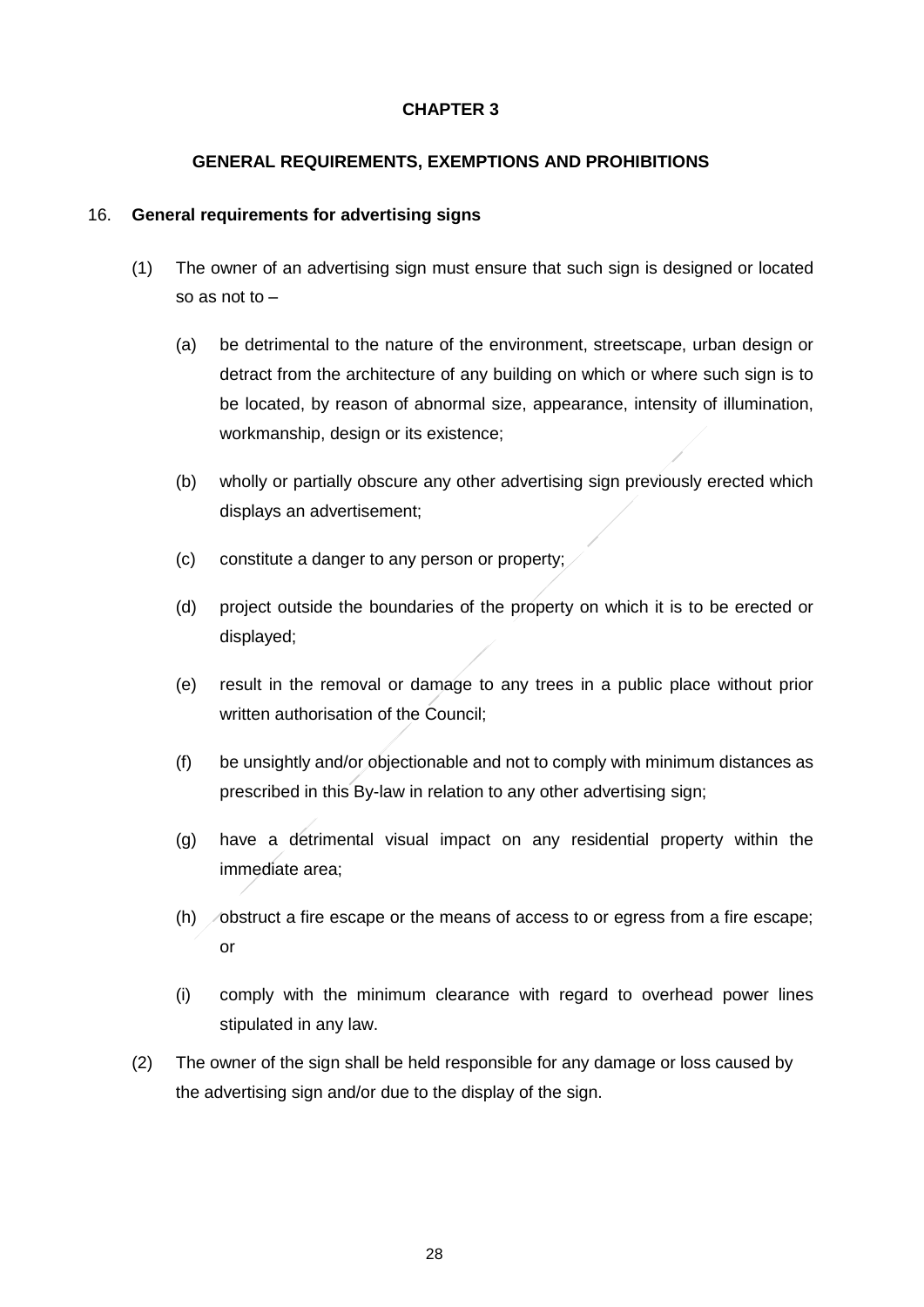- (3) Any advertising sign on a public road/street or facing a public road/street, must comply with the following requirements:
	- (a) except for streetlight pole and on-premises advertising signs, a minimum distance of a 100m must be maintained between approved advertising signs or advertisements visible to each other, provided that the City may require a minimum distance exceeding 100m if it considers it necessary in the interest of road safety; and
	- (b) except for static on-premises advertising signs flat against a building, no advertising sign may be located inside a prohibited area at any on- and off-ramp of a motorway, and inside a prohibited area of an overhead road traffic sign targeting the same critical traffic direction.
- (4) Any advertising sign on a public /road street or facing a public street/road controlled by road traffic signs or signals must in addition to any other requirement in terms of this By-law or any other applicable law, comply with the following requirements:
	- (a) no advertising sign may obscure or interfere with any road traffic sign or create a traffic hazard;
	- (b) any advertising sign must be clear of any road traffic signs concerned and must be positioned in compliance with the following:
		- (i) no free-standing on-premises advertising sign greater than 8m² in extent shall be allowed within a 100m from the nearest road traffic sign or signal at an intersection;
		- (ii) no street furniture used for advertising or a sign containing the name of a suburb and an advertisement at an intersection may be within 5m from any road traffic sign;
		- (iii) except for temporary construction site advertising signs and street furniture advertising signs, no other third-party advertising sign may be positioned within 100m from the nearest road traffic sign or signal at an intersection.
- (5) Traffic flow may not be impeded during the erection and maintenance of an advertising sign located in a public street, unless prior permission has been obtained and necessary precaution arranged with the City.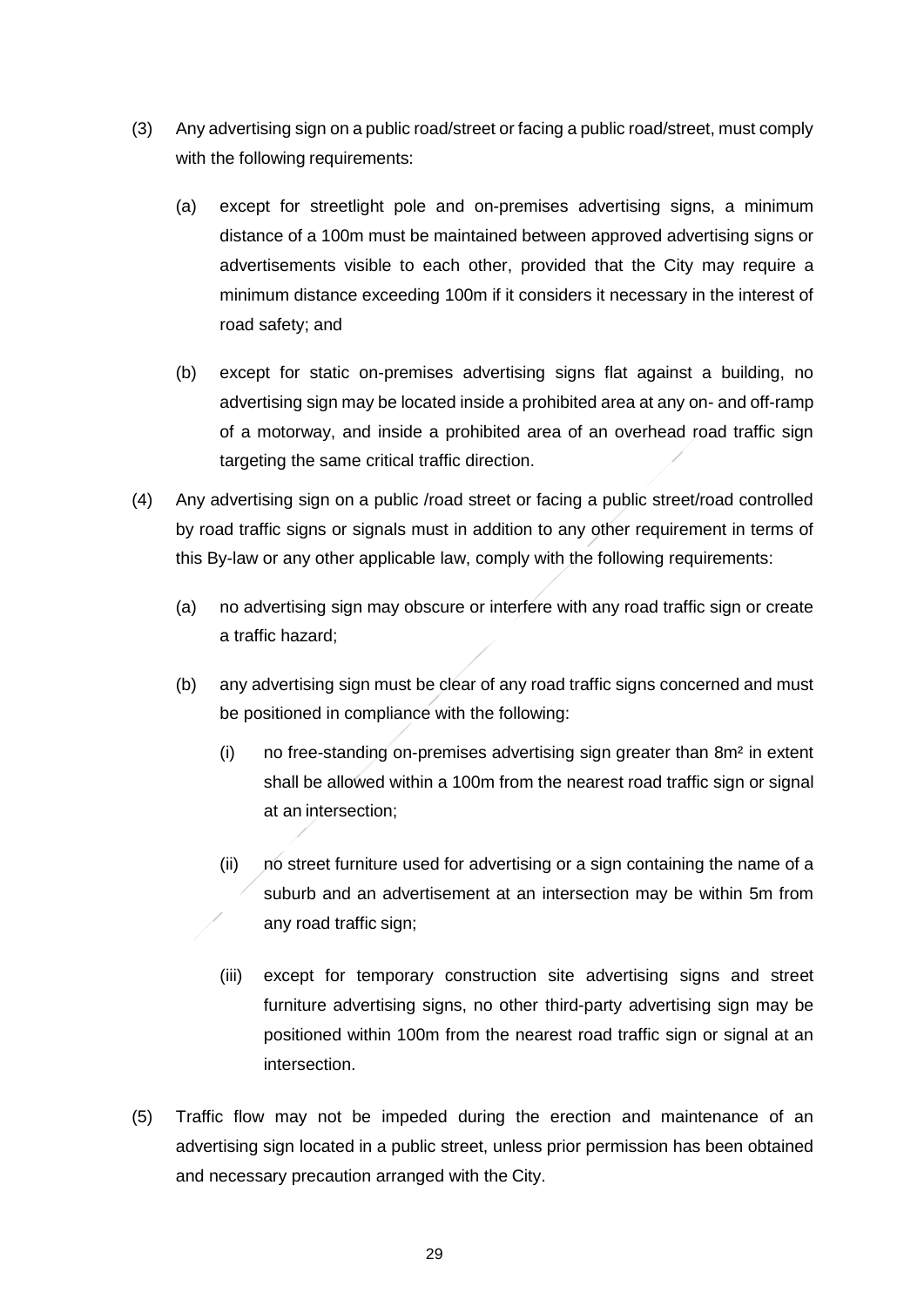- (6) As a guideline, no freestanding third-party advertising sign on any property, except for those located in an advertising precinct, may exceed:
	- (a) in an area of partial control, 40m²; and
	- (b) in an area of minimum control, 120m².
- (7) Notwithstanding the guideline as set out in subsection (5) above, the City may approve an application in excess of the sizes stipulated in subsection (5) above on good cause shown.
- (8) The overall height of an advertising sign may not exceed 12,5m with a clear height of 2.1m, provided that the City may in granting an application in terms of section 4(1), approve a height in excess of the height stipulated in this subsection on good cause shown.
- (9) The following maximum luminance levels per square metre shall be applicable for all classes of advertising signs where illumination is permitted:

| <b>Illuminated area</b>              | Max. Iuminance               |
|--------------------------------------|------------------------------|
| less than $0.5m2$                    | 1 000 candela/ $m2$          |
| $0.5 \text{ m}^2 < 2 \text{ m}^2$    | 800 candela/m <sup>2</sup>   |
| 2 m <sup>2</sup> < 10 m <sup>2</sup> | 600 candela/m <sup>2</sup>   |
| 10 $m2$ or more                      | $400$ candela/m <sup>2</sup> |

## 17. **Power cables and conduits to signs**

- (1) Every power cable and conduit containing an electrical conductor for the operation of an advertising sign must be so positioned and attached so that it is not unsightly.
- (2) No advertising sign may be connected to any electricity supplywithout the prior written permission of the electricity supply authority concerned and such permission must, on request by an authorised official, be presented to him or her by the owner of the advertising sign concerned.

## 18. **Exempt advertising signs and advertisements**

- (1) The following advertising signs and advertisements are exempt from the provisions of this By-law:
	- (a) An advertising sign on a property where a building, swimming pool, tennis court, paving, fencing or garden landscaping or any other structure is in the course of being constructed, erected, carried out or altered and on which the activity concerned is described and the name of any architect, contractor or consultant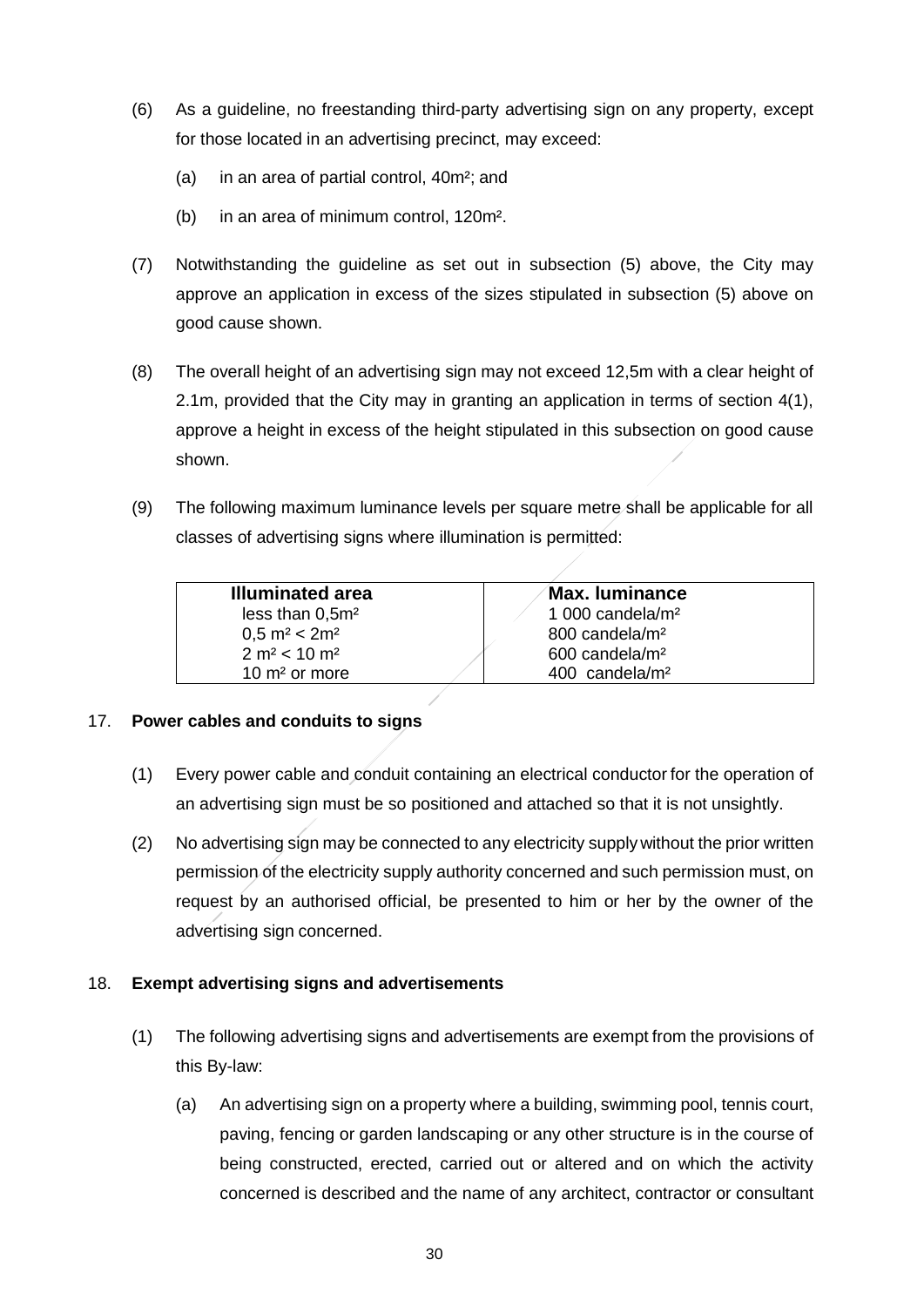concerned in such activity is displayed and the branch of the industry or the profession involved is specified, provided–

- (i) only one such sign, or set of signs is permitted per street frontage of a property;
- (ii) such sign is placed on or affixed to the building concerned or attached to the boundary wall or fence of the property on which the activity is taking place;
- (iii) such sign may not exceed 8m² in extent with a maximum height of 6m, if the name of the architects, consultants and contractors or all of them are displayed;
- (iv) such sign may not exceed 2m² in extent if the names of the contractor, sub-contractor, or both of them, are displayed;
- (v) such sign is removed within 21 days of the completion of the activities contemplated in this paragraph;
- (vi) such signs may be illuminated but not animated;
- (vii) such signs may contain a visual representation or description of the building, development or structure being erected or other work or activity being carried out; and
- (viii) where relevant, details of the type of accommodation being provided, floor space available and the name, address and telephone number of the developer or the agent of the developer.
- (b)  $\sqrt{}$  In an area of maximum control, an advertisement consisting of one metal plate or board not exceeding 600mm x 450mm in size, displaying the name, address and telephone number of a security company contracted to protect a property and firmly affixed to the boundary wall, fence or gate on the street of the property concerned;
- (c) An advertising sign not exceeding 2m² in extent attached to a boundary wall or fence of a property on which the existence of a security company or protection service conducted on that property is displayed;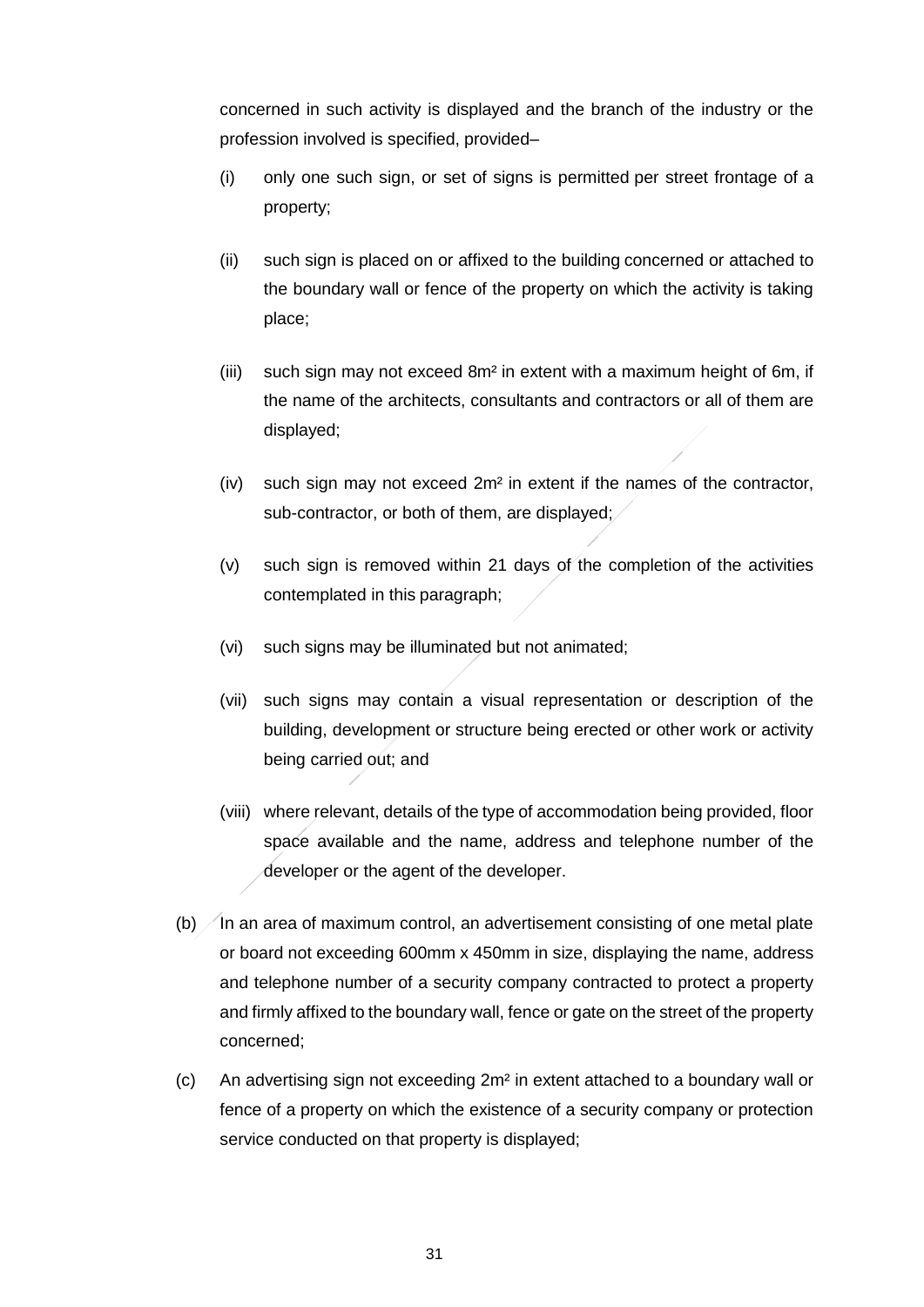- (d) A single advertisement not exceeding 600mm x 450mm in size on any street boundary of a property or portion of a property on which the existence of a security service or burglar alarm system is displayed;
- (e) An on-premises advertising sign comprising–
	- (i) a non-illuminated advertising sign not projecting over a public street and not exceeding 8m² in extent displaying the trade, business, industry or profession conducted by any occupant or resident of the building to which such sign is attached, and the name of such occupant and resident, the address and telephone number of the occupant and resident and the hours of business; provided only one such sign per occupant or resident is displayed; and
	- (ii) An illuminated advertising sign not exceeding 12m² in extent, incorporated in the face of a building and a sign forming an integral part of the fabric of a building, not on or attached to the building in any manner. These signs are permitted in all areas and must be visually and architecturally integrated in the building or structure. Street furniture advertisements not exceeding 2m².
- (f) A street furniture signs may be illuminated but not animated
- (2) Any advertising sign referred to in subsection (1) which does not comply with any provision of this By-law relating to such sign, may only be erected or displayed after approval of an application in terms of section 4.
- (3) The following advertising signs and advertisements are exempt from compliance with the provisions of section 4 application process, but must comply with any other applicable provision of this By-law:
	- $(a)$  Any advertising sign and advertisements associated with and displayed at or on public transport shelters and stations;
	- (b) A poster relating to voter registration for the purposes of an election displayed by the Independent Electoral Commission in terms of section 27 of the Electoral Act 73 of 1998;
	- (c) A poster advising of a national, provincial government or local government event or activity;
	- (d) A poster advising of an event, activity, function or meeting organised by a registered political party;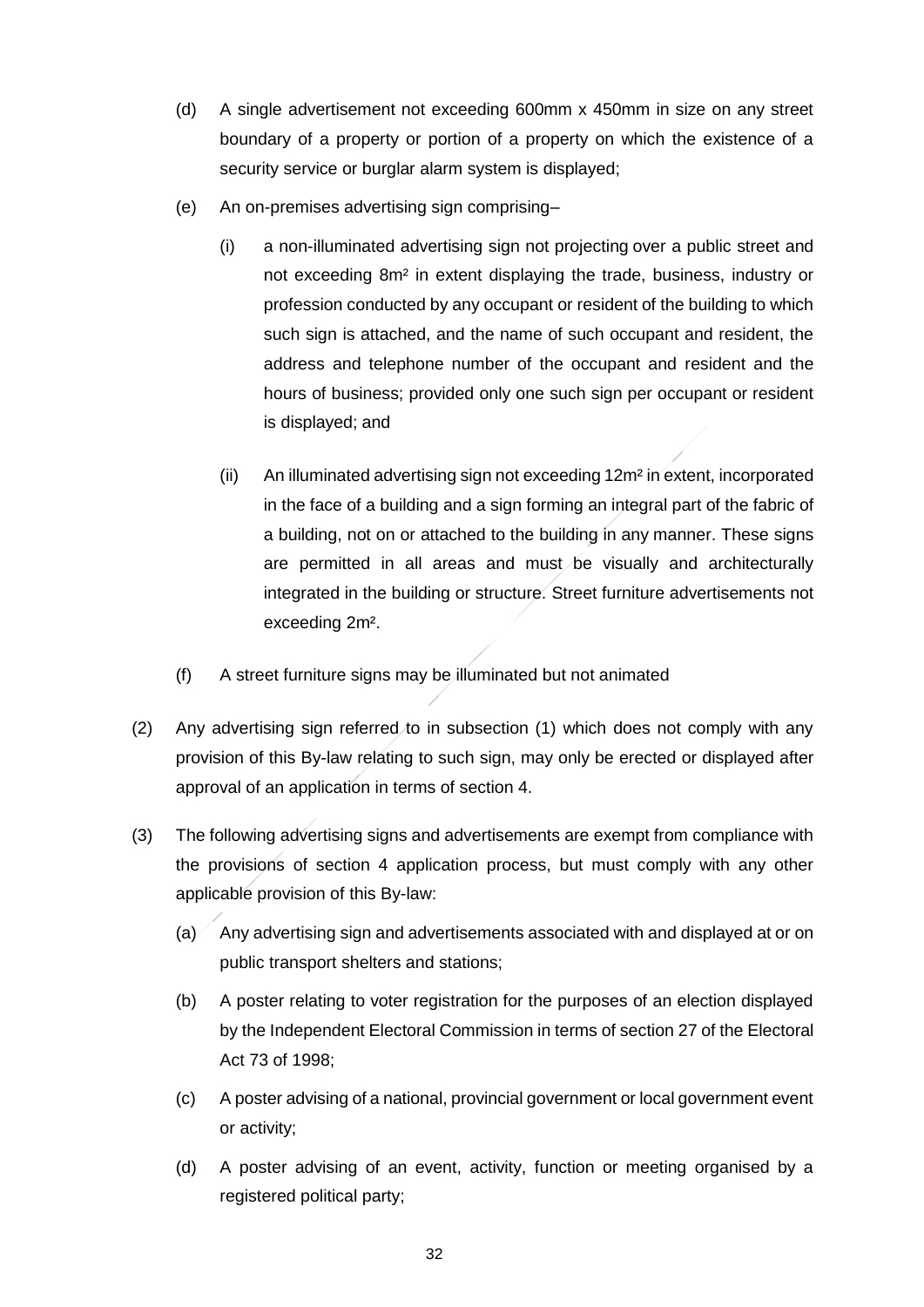- (e) An advertising sign provided for in terms of sections 28, 35, 36, 37, 40, 41, 45 and 46 and complying with the applicable requirements of those sections;
- (f) An advertising sign not exceeding 2m² indicating the existence of a Block or Neighbourhood Watch System, Community board, displayed on a boundary wall or fence or in a position approved by the Council;
- (g) An advertising sign for hawkers once a permit has been issued in terms of the relevant By-laws which is limited to two signs per hawker and which must be removed daily at close of business of such hawker; and
- (h) Any advertising sign which has been erected in terms of a Council approved initiative in terms of a Council Resolution which is deemed to be in the public interest or which is deemed to be of local, Provincial or National interest.
- (4) Any advertising sign referred to in subsection (3) which does not comply with any provision of this By-law relating to such sign, may only be erected or displayed after approval of an application in terms of section 4.

## 19. **Prohibited signs**

- (1) In addition to any other prohibition, expressed or implied, in this By-law, no person may erect or display any advertising sign-
	- (a) on calico, paper machete, plastic, woven or similar material unless
		- (i) it is an advertising sign contemplated in sections 41 and 42;
		- (ii) it consists of a flexible face and forms part of an advertising sign approved in terms of section 4;
	- (b) which is a swinging sign, not rigidly attached to any building or structure;
	- $(c)$  which may obscure, or be mistaken for, or interfere with the functioning of, a road traffic sign;
	- (d) which may endanger the safety of motorists by restricting their vision or line of sight;
	- (e) which is suggestive of indecency and/or prejudicial to public morals;
	- (f) which obstructs any window or opening in a building provided for the ventilation or natural light of that building or which obstructs any stairway or doorway or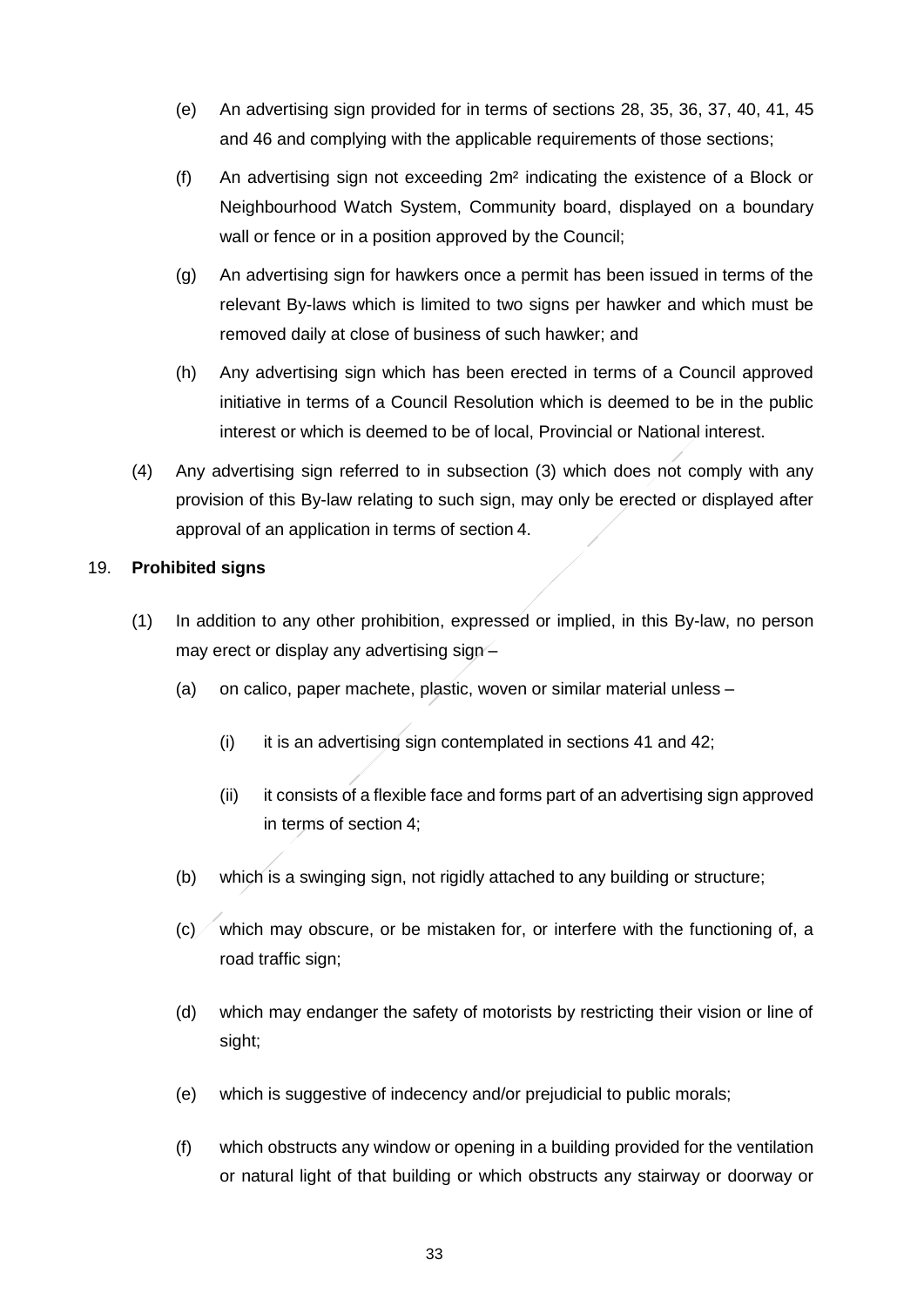other means of exit from a building or which will prevent the movement of persons from one part of a roof of a building to another part thereof;

- (g) which is an animated or flashing advertising sign, the frequency of the animations or flashes or other intermittent alternations of which is a source of nuisance to the public or detrimentally affect or pose a risk or threat to road traffic or pedestrian safety;
- (h) which is an illuminated advertising sign, the level of illumination of which disturbs the residents or occupants of a building or is a source of nuisance to the public or a portion of the public or detrimentally affect or pose a risk or threat to road traffic or pedestrian safety;
- (i) which is a movable either temporary or permanent advertising sign, other than those allowed in terms of this By-law;
- (j) which is painted on or attached to a boundary wall or fence which wall or fence has not been approved as an advertising sign in terms of section 4;
- (k) which is on a road island, excluding street light pole advertising signs;
- (l) which is attached to a security access control structure to any area property or building;
- (m) which is a painted third-party advertising sign onto the roof of any building;
- (n) in the middle or on the median island of a motorway marked as such whether Provincial, National or local and it includes street pole advertising signs;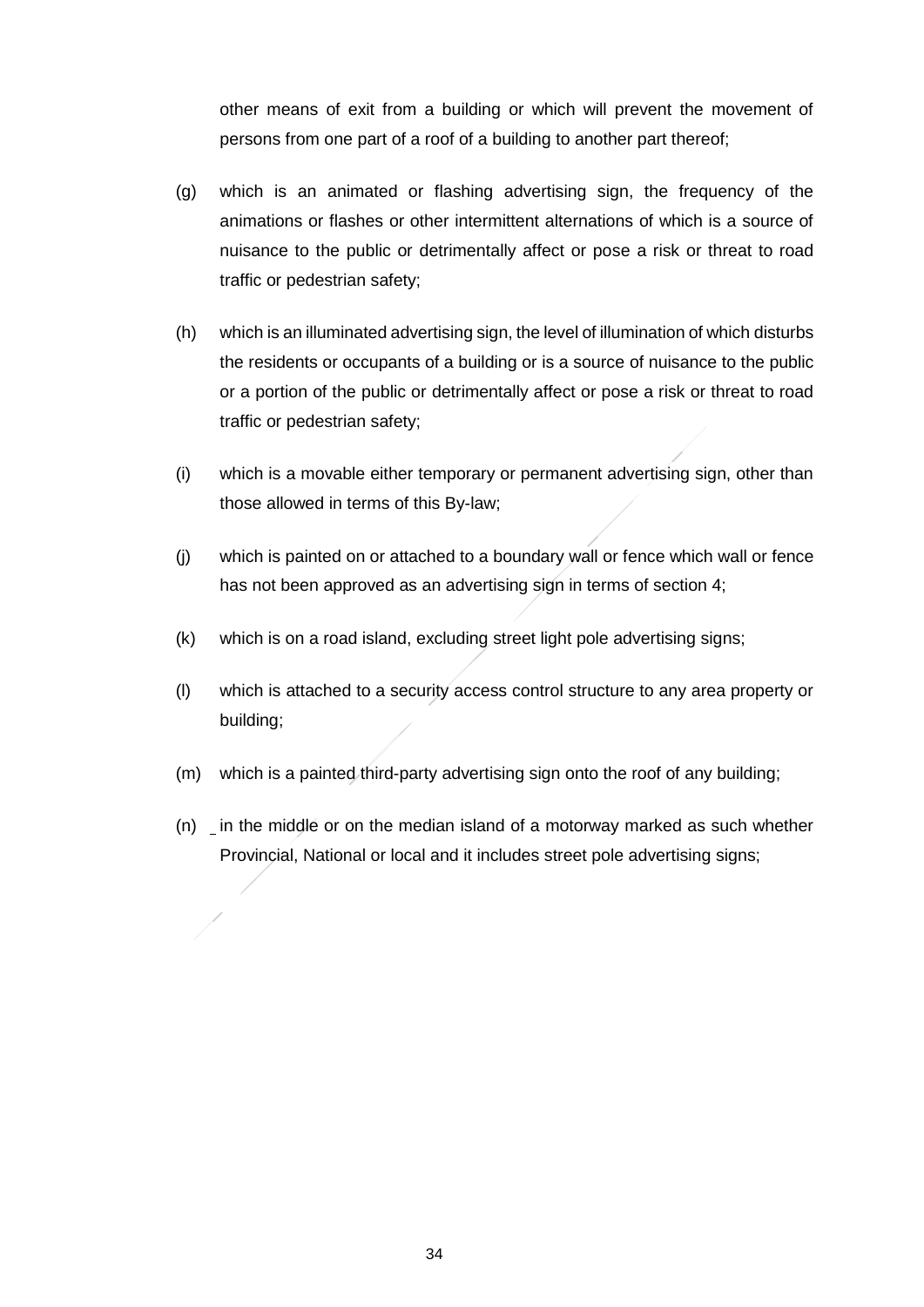### **CHAPTER 4**

## **CRITERIA FOR DIFFERENT TYPES OF ADVERTISING SIGNS AND ADVERTISEMENTS**

#### 20. **Position and Spacing**

- (1) The following advertising signs must be positioned and spaced in accordance with the requirements set out in Table 1 below:
	- (i) billboards;
	- (ii) gantries;
	- (iii) product replicas and three-dimensional advertising signs;
	- (iv) flat signs,
	- (v) advertising on bridges,
	- (vi) landscape advertisements; and
	- (vii) all other relevant advertising signs as required by the City.

#### **Table 1: Position & Spacing Requirements**

| Speed                                                                                                                                | Distances<br>required<br>advertising<br>between<br>lother. measured from<br>the nearest pole of the<br>advertising signs | <b>Distances</b><br>required<br>between<br>advertising signs and road sign where<br>signs visible from each the advertisement and content of the<br>road sign are visible for the same<br>direction of travel measured from the<br>nearest pole of the advertising sign to<br>the road sign, parallel along the road<br>where the sign is located | required<br>Distance<br>from<br>advertising signs to intersection<br>measured from the nearest pole<br>of the advertising sign to the<br>centre of the cross road, parallel<br>along the road where the sign is<br>llocated |  |  |  |  |
|--------------------------------------------------------------------------------------------------------------------------------------|--------------------------------------------------------------------------------------------------------------------------|---------------------------------------------------------------------------------------------------------------------------------------------------------------------------------------------------------------------------------------------------------------------------------------------------------------------------------------------------|-----------------------------------------------------------------------------------------------------------------------------------------------------------------------------------------------------------------------------|--|--|--|--|
| $0 \square 60$                                                                                                                       | normal free standing<br>250 <sub>m</sub>                                                                                 | 50 <sub>m</sub>                                                                                                                                                                                                                                                                                                                                   | 50 <sub>m</sub>                                                                                                                                                                                                             |  |  |  |  |
| $61 - 80$                                                                                                                            | 250 <sub>m</sub>                                                                                                         | 50 <sub>m</sub>                                                                                                                                                                                                                                                                                                                                   | 80 <sub>m</sub>                                                                                                                                                                                                             |  |  |  |  |
| > 80                                                                                                                                 | 250 <sub>m</sub>                                                                                                         | 200m                                                                                                                                                                                                                                                                                                                                              | 100m                                                                                                                                                                                                                        |  |  |  |  |
| Spacing requirements: small electronic billboards                                                                                    |                                                                                                                          |                                                                                                                                                                                                                                                                                                                                                   |                                                                                                                                                                                                                             |  |  |  |  |
| $0 \square 60$                                                                                                                       | 100m                                                                                                                     | 50 <sub>m</sub>                                                                                                                                                                                                                                                                                                                                   | 100m                                                                                                                                                                                                                        |  |  |  |  |
| $61 - 80$                                                                                                                            | 500 m apart                                                                                                              | 50 <sub>m</sub>                                                                                                                                                                                                                                                                                                                                   | 200 <sub>m</sub>                                                                                                                                                                                                            |  |  |  |  |
| > 80                                                                                                                                 | 1.5 km apart                                                                                                             | 200m                                                                                                                                                                                                                                                                                                                                              | 200m                                                                                                                                                                                                                        |  |  |  |  |
| All distances will be measured from the closest edge of the advertising sign to the relevant point regardless of<br>a line of sight. |                                                                                                                          |                                                                                                                                                                                                                                                                                                                                                   |                                                                                                                                                                                                                             |  |  |  |  |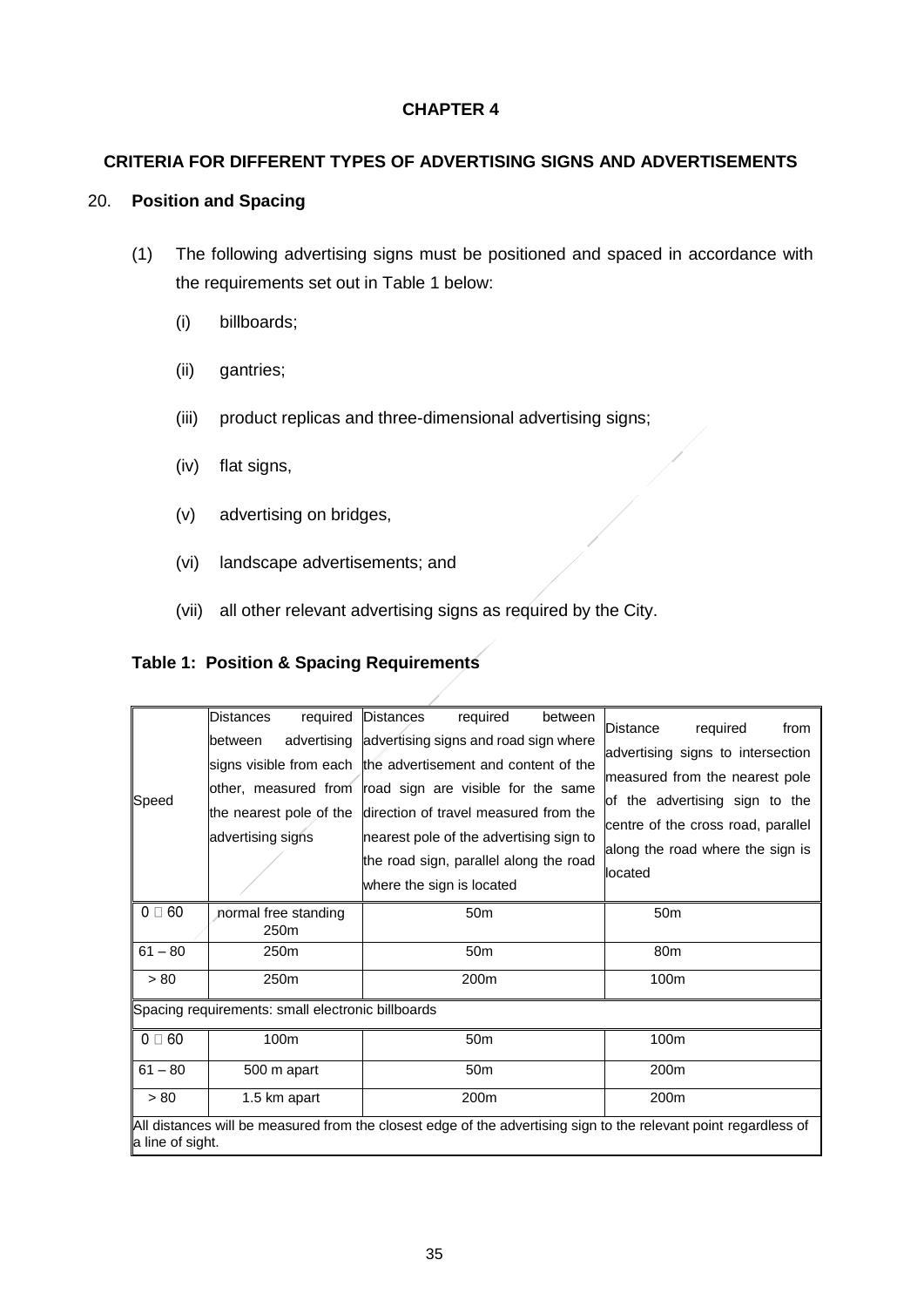- (2) In addition to the requirements of subsection (1), a single sided advertising sign must be displayed perpendicular to or at an angle that is easily readable for the oncoming traffic.
- (3) In the case of an advertising sign comprising of more than one side, the advertisement must be displayed with the axis of symmetry perpendicular to the direction of the oncoming traffic.

## 21. **Billboards**

(1) The following criteria as included in Table 2 will apply for billboards:

|                           | <b>Super Billboards</b>      | <b>Large Billboards</b>      | <b>Small Billboards</b>       | Electronic<br><b>Billboards</b> |
|---------------------------|------------------------------|------------------------------|-------------------------------|---------------------------------|
| Area of control           | Minimum                      | Minimum / Partial            | Minimum / Partial             | Minimum /<br>Partial            |
|                           |                              |                              |                               | Larger than                     |
| Size of<br>ladvertisement |                              |                              |                               | 4,5m <sup>2</sup> up to and     |
|                           | Larger than 40m <sup>2</sup> | Larger than 18m <sup>2</sup> | Larger than 4,5m <sup>2</sup> | including 36m <sup>2</sup> .    |
|                           | up to and                    | up to and including          | up to and including           | Larger than                     |
|                           | including 81m <sup>2</sup>   | 40m <sup>2</sup>             | 18m <sup>2</sup>              | 37m <sup>2</sup> up to          |
|                           |                              |                              |                               | $95m^2$ ,                       |
|                           |                              |                              |                               | conditions 14.4                 |
|                           | Any speed                    | Only on roads with           | Only on roads with            | Only on roads                   |
| Speed (where              |                              | speed limits less            | speed limits less             | with speed                      |
| permitted)                |                              | than or equal to 80          | than or equal to 80           | limits less than                |
|                           |                              | km/h                         | km/h                          | or equal to                     |
| Maximum Height            |                              |                              |                               |                                 |
| of advertising sign       | 12,5m                        | 10,5m                        | 6 <sub>m</sub>                | 7,5m                            |
|                           |                              |                              |                               |                                 |

- (2) The clear height of the billboard shall not be less than 2,4m.
- (3) Illumination is only permitted if the road along where the billboard is located, is illuminated, and only if it does not constitute a road safety hazard or cause undue disturbance. No animation is permitted, except for small electronic billboards.
- (4) An advertising impact assessment (AIA), prepared by an appropriate expert in that field, shall be required for an electronic billboard.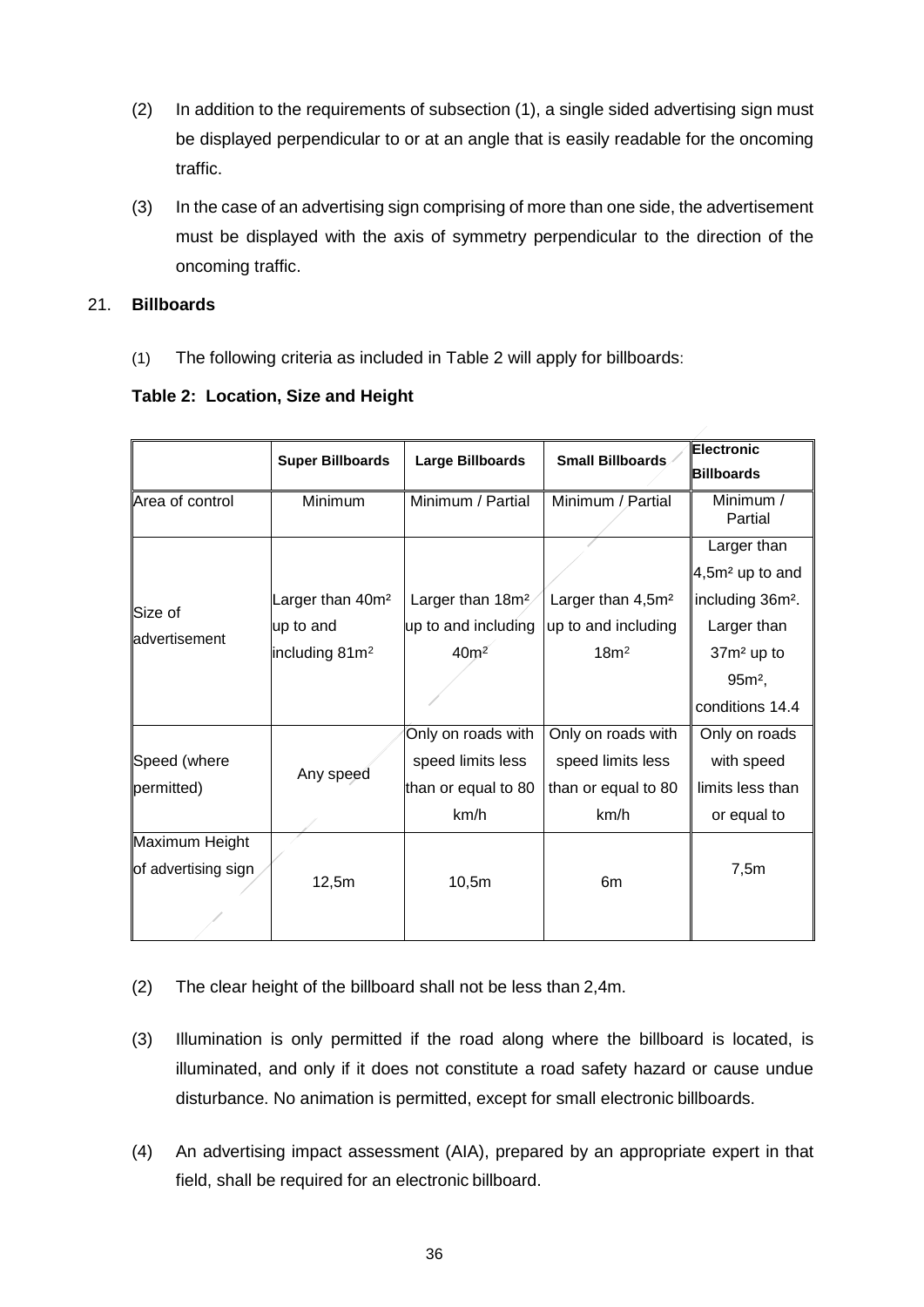- (5) No super billboard or electronic sign shall be erected within a radius of 100m from the edge of any area of maximum control, measured from the nearest edge of the advertising sign, and no small billboard or large billboard shall be erected within a radius of 50m from the edge of any area of maximum control, measured from the nearest edge of the advertising sign.
- (6) If positioned in the road reserve, the billboard must be a minimum of 5m from the shoulder breakpoint of the road. In the event of a kerbed road, 4,5m will be permitted.
- (7) The horizontal clearance of the footing or the upright shall be reduced to 2,5m, and must then be protected by guard rails.
- (8) Be displayed between the angles of 90 and 60 degrees to the direction of the oncoming traffic.
- (9) Be spaced a minimum distance apart as required by Table 1 regulating position and spacing requirements.
- (10) If located at signalized traffic intersections: not be erected or displayed within 50m of the perimeter of the intersection if unilluminated; and within 80m of the perimeter of the intersection if illuminated.
- (11) Applications for super and electronic billboards must be accompanied by an alternative renewable energy electric power system

### 22. **Custom-made billboards**

- (1) A custom-made billboard shall be not less than  $18m<sup>2</sup>$  but not exceeding  $81m<sup>2</sup>$  in sign area, and could feature special effects such as internal illumination, special character cut-outs and three-dimensional representations as well as rotating or scrolling panels that provide a number of different messages in succession.
- (2) A custom-made billboard may only be permitted in areas of minimum control, with the exception of signs in this class not exceeding 36m² in area of partial control.
- (3) The clear height of the advertising structure shall be not less than 2,4m.
- (4) A custom-made billboard consisting of a single sign shall be displayed perpendicular to or at an angle of 30° to the direction of oncoming traffic.
- (5) In the case of two boards joined together, the advertisement shall be displayed with the axis of symmetry perpendicular to the direction of oncoming traffic.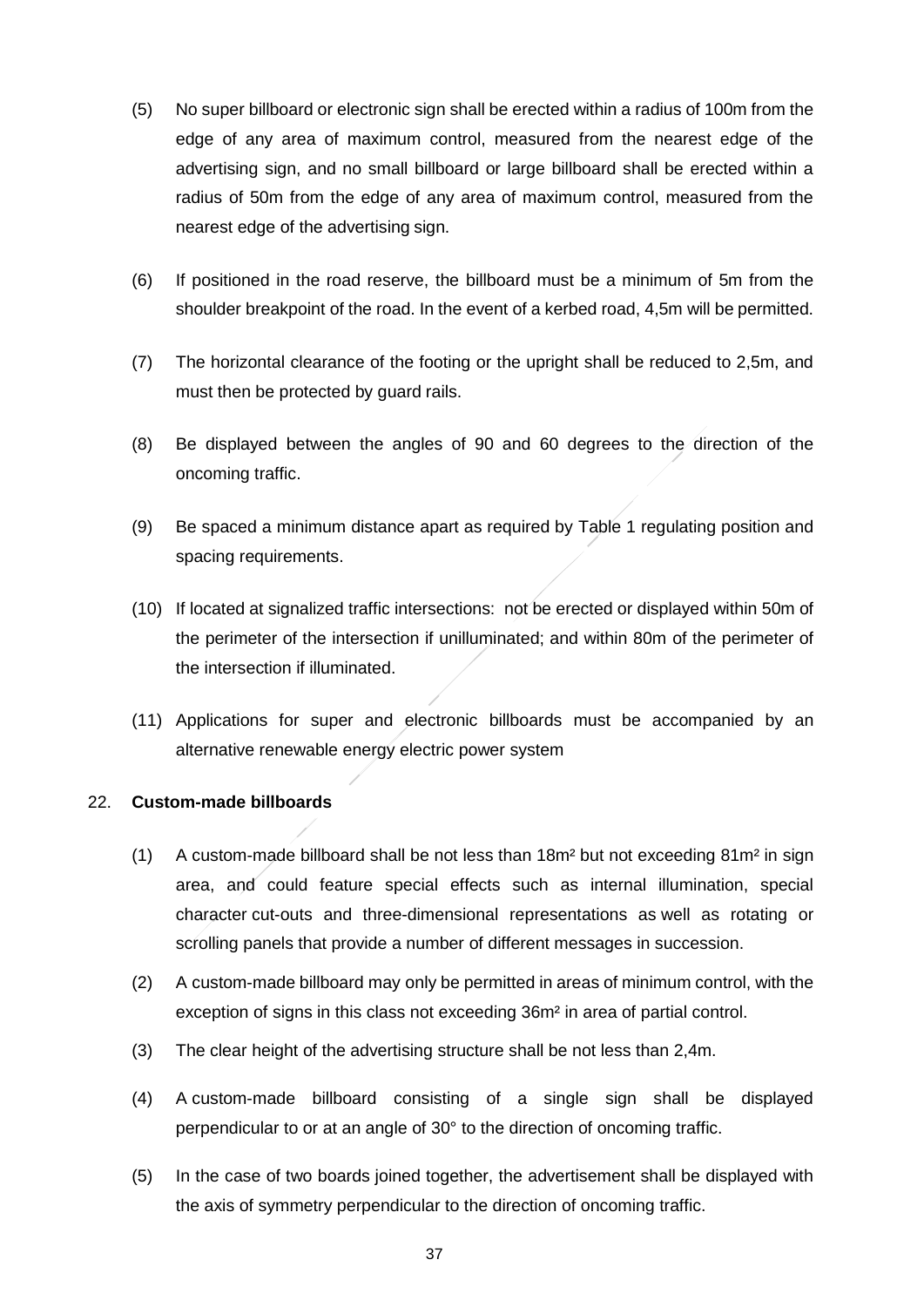- (6) A custom-made billboard may not be animated.
- (7) An advertising impact assessment prepared by an appropriate expert in that field, shall be required for a custom-made billboard.

### 23. **Building wrap signs**

- (1) The class consists of advertising signs fixed flat against any outside wall of a building made of vinyl mesh or similar material, in such a way that it will cover more than seventy percent of the total outside wall area of the building and that it will therefore create the perception that the building is wrapped in one advertisement
- (2) Building wrap signs will only be permitted in areas of minimum control.
- (3) The height of advertising signs allowed in this class shall not exceed the extremities of the outside walls of the building, and shall not exceed above the top of the building. The advertisement is not allowed within the first 6m from the natural ground level of the building.
- (4) The position and spacing requirements for the building wrap sign they should not:
	- (a) be on top of, or above the walls of a building.
	- (b) project more than 1m from the walls of the building.
	- (c) be painted or pasted directly on any wall.
	- (d) encroach on the road reserve of any road at all.
	- (e) be closer than 3m from any opening that forms part of an emergency route.
- (5) These advertising signs shall be externally illuminated from the bottom or the top, but shall not be animated. Illumination will not be permitted where it will impact on areas of partial or maximum control.
- (6) An advertising impact assessment prepared by an appropriate expert in that field, shall be required for an electronic billboard.
- (7) It must adhere to all the requirements stated in the National Building Regulations and Building Standards Act, Act 103 of 1977, or as amended from time to time.
- (8) The advertising sign shall not obstruct any window, door, balcony, passage, staircase of a building, roof top, any means of egress to the fire escape, or any means of exit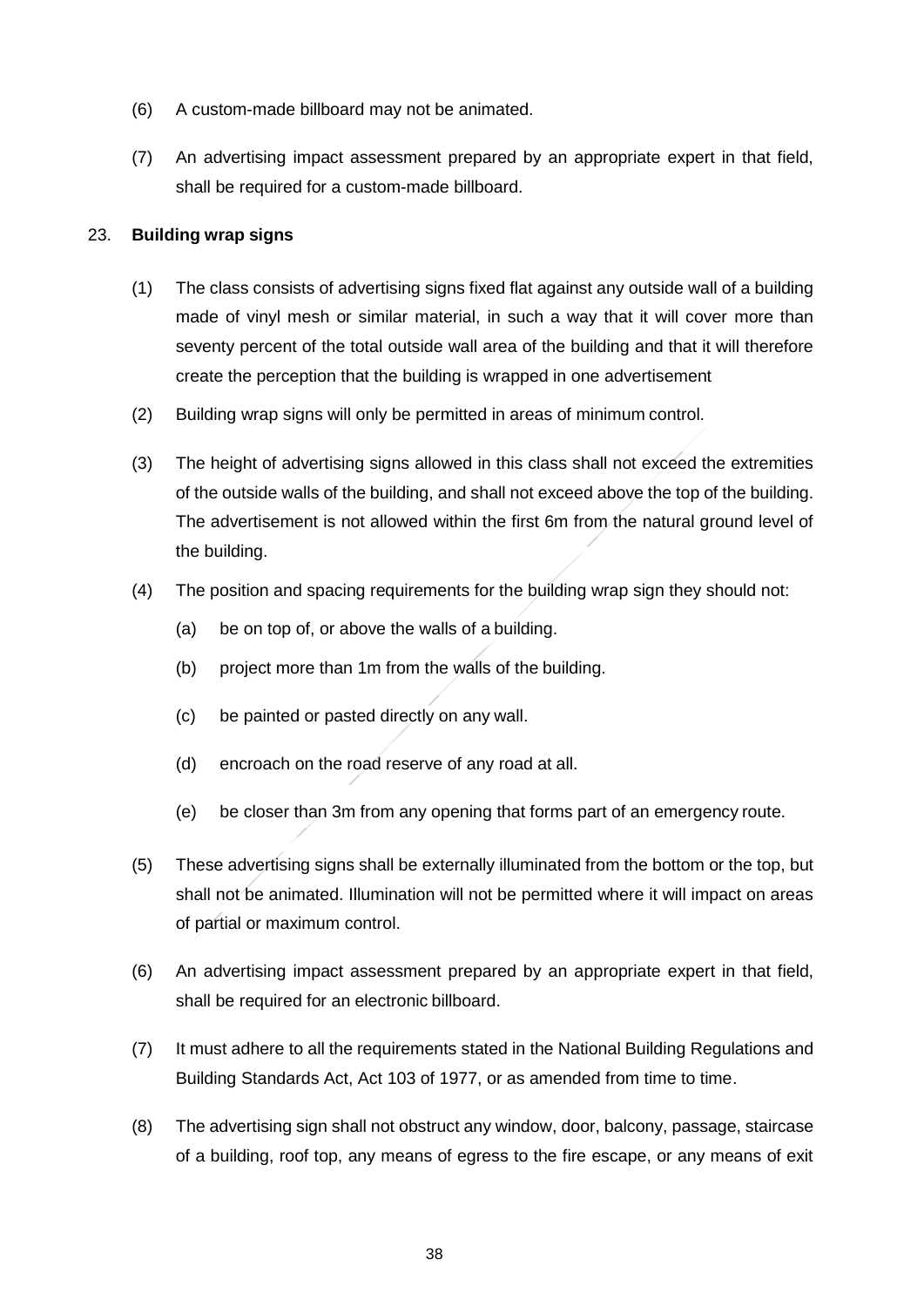from a building or which will prevent the movement of persons from one part of a roof to another part thereof.

- (9) It shall not be used against a building's side which relies on ventilation by means of openable windows, breakable panels or where it can hamper or have a negative effect on mechanical or natural smoke ventilation systems.
- (10) The advertising sign, material and ink used on the sheet must be tested by an approved fire testing facility in South Africa. A test certificate must be submitted to the City for consideration.
- (11) Proof to the satisfaction of the City must be submitted to confirm that the building wrap will adhere to the Building Regulations and all the requirements.
- (12) In the case of construction or renovation of a building, an approval of a building wrap sign shall be for a maximum period of twelve months but renewable on such conditions as the Executive Director: Development Planning may determine.
- (13) A building wrap may only be displayed for the duration of the construction, renovation or maintenance work.
- (14) A building wrap may also be displayed for two weeks prior to and for the duration of an international sport, art or cultural events.

## 24. **Flat Signs**

- (1) Flat signs consist of advertising signs which are affixed to any external or main wall of a building used for commercial, office, and industrial or entertainment purposes, excluding a parapet wall, balustrade or railing of a veranda or balcony of such a building. it shall consist of a panel/sheet or of individual numbers, letters or symbols
- (2) Flat signs are permitted in areas of minimum and partial control.
- (3) In areas of maximum control, only locality bound flat signs shall be permitted.
- (4) The size of the flat signs, should be as follows:

### **Locality bound:**

- (a) Maximum control: Maximum Area: Less than 20% per ground floor facade.
- (b) Partial & Minimum control: Maximum Area: Less than 30% per ground floor façade.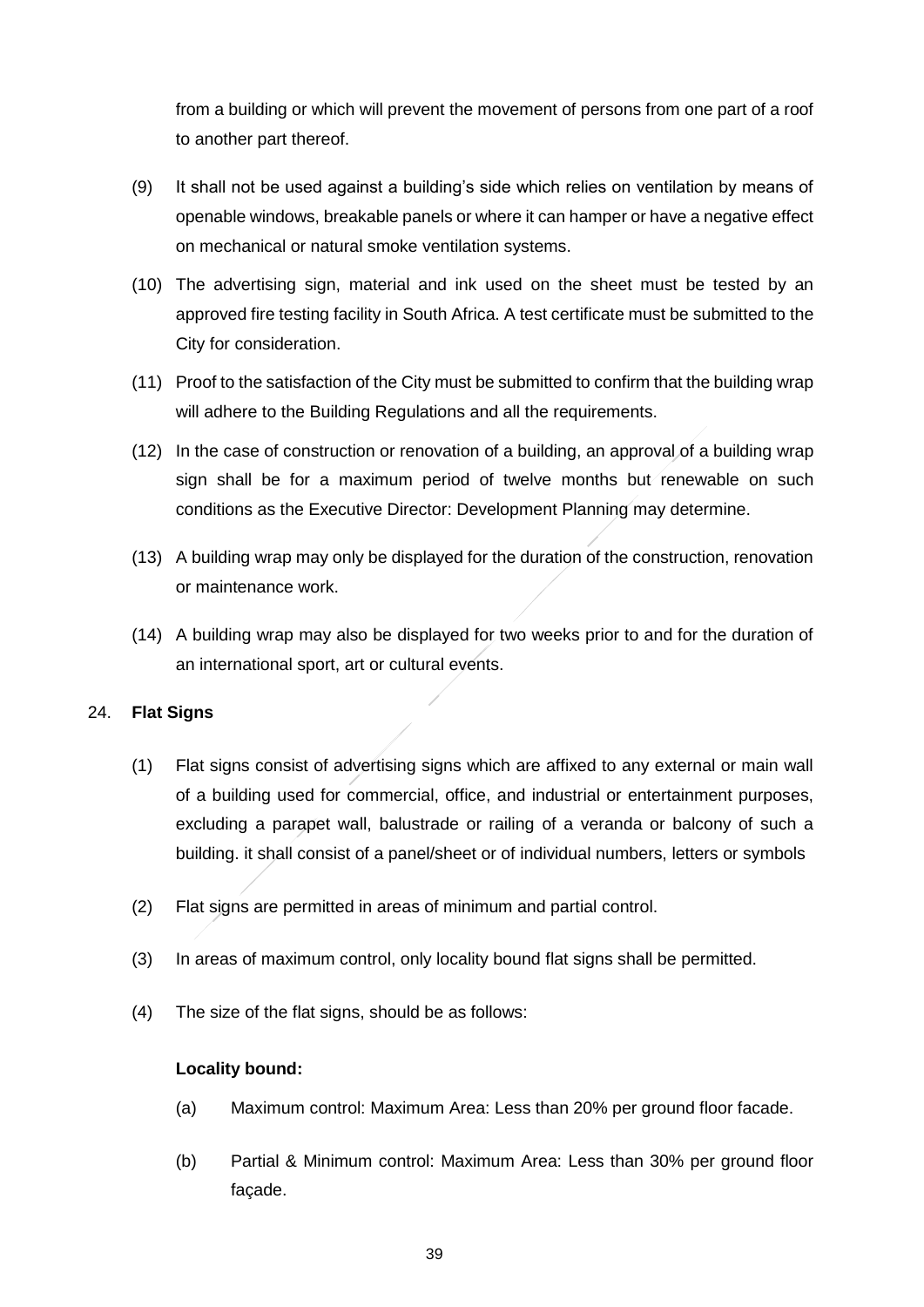- (c) Shopping Centres: Maximum Area: Less than 30% of specific façade.
- (d) Sponsor name or logo: Maximum of ¾ of total advertisement area.

### **Non-locality bound:**

- (5) A maximum area of 50% of the wall area spaced at least 250m apart if the advertisement is simultaneously visible by travelling motorists, travelling towards the same direction. The position and spacing requirements are that:
	- (a) in the case of areas of maximum control the spacing must be one Flat Sign per business per street frontage; and
	- (b) in the case of areas of partial & minimum control, the spacing must be two Flat Signs per business per street frontage.
- (6) In addition to the provisions of subsections (2) to (5), the Flat Signs shall not:
	- (a) obstruct or conceal any windows or the view or light from such windows or any opening provided for the ventilation.
	- (b) extend above top / beyond either end of wall.
	- (c) project more than 75mm if less than 2,4m above sidewalk or ground level or 300mm where an advertising sign is more than 2,4m above the sidewalk or ground level.
	- (d) be combined, constructed or affixed in any manner on one wall, where the locality bound and non-locality bound advertisement are located on one building,
	- (e) Obstruct any window or opening provided for the ventilation of a building or which obstructs any stairway or doorway of other means of exit from a building or which will prevent the movement of persons from one part of a roof to another part thereof.
	- (f) Not be animated but may be illuminated
- (7) An advertising impact assessment prepared by an appropriate expert in that field, shall be required for an any flat sign of 36m² or larger.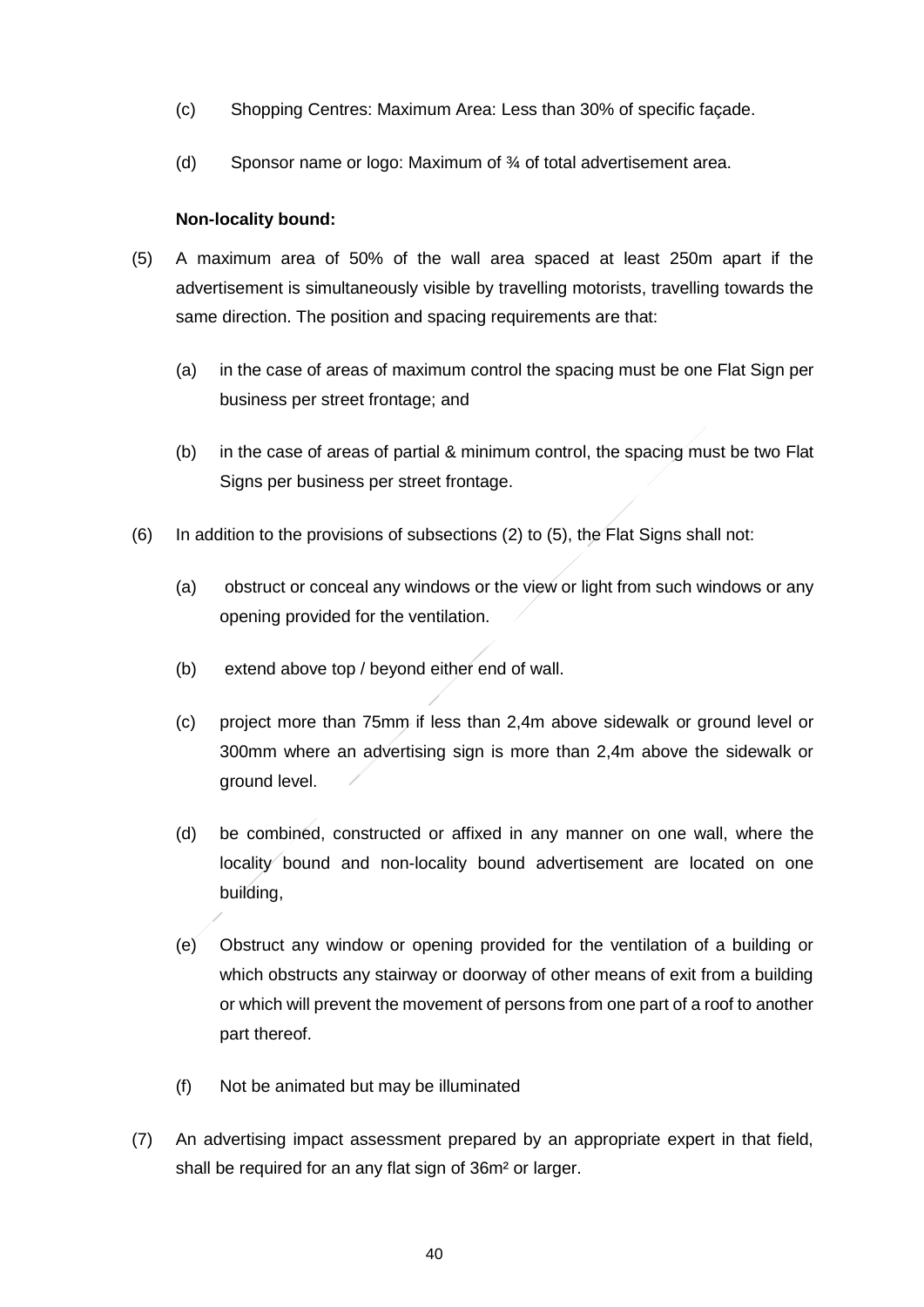(8) No non-locality bound flat sign shall be erected within a radius of 100m from the edge of any area of maximum control, measured from the nearest edge of the advertising sign.

### 25. **Gantry advertising signs**

- (1) Gantry signs will only be permitted in areas of minimum control.
- (2) No gantry shall be erected within a radius of 100m from the edge of any area of maximum control, measured from the nearest edge of the advertising sign. Should the uprights of a gantry be positioned adjacent to areas of minimum and partial control respectively, the area of control will be classified as minimum control.
- (3) The size and height of Gantry advertising signs allowed are as follows:
	- (a) Size of advertisement: 36m² to 81m².
	- (b) Maximum height from the road surface to the top of the advertising sign: 12,5m.
	- (c) Minimum clear height of the advertising sign from the highest point of the road surface: 5,7m; except in the event where the City shall prescribe additional clearance.
- (4) Criteria as included in Table 1 above apply, and in addition gantries must be spaced at least 1km apart on roads with a speed limit of ≤ 80kph if visible from each other.
- (5) The horizontal clearance of the footing or the upright of the advertising structure must be a minimum of 5m from the shoulder breakpoint of the road. In the event of a kerbed road, 4,5m will be permitted.
- (6) The horizontal clearance of the footing or the upright shall be reduced to 2,5m, and must then be protected by guard rails.
- (7) Illumination of the sign is only permitted if the road along where a gantry is located is illuminated and only if it does not constitute a road safety hazard or cause undue disturbance. No animation is permitted.
- (8) An advertising impact assessment prepared by an appropriate expert in that field, shall be required for a Gantry sign.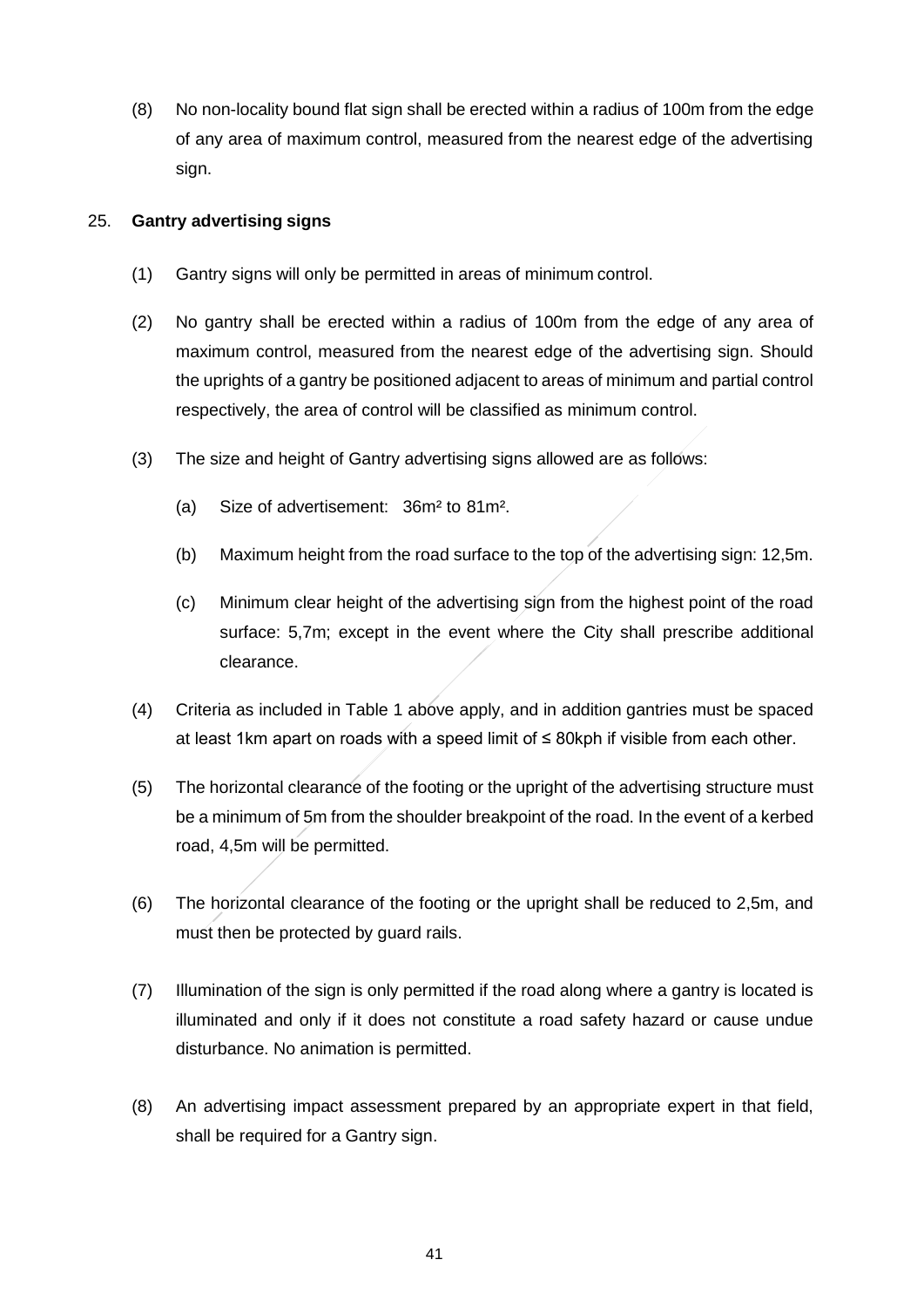- (9) The Gantry structure is to display an advertisement/s on display panels of the advertising structures at all times for aesthetical purposes.
- (10) Applications for gantry advertisement must be accompanied by an alternative renewable energy electric power system

### 26. **Product replicas and three-dimensional advertising signs**

- (1) This class consists of product replicas and other three-dimensional devices used for the purpose of advertising and shall be free-standing or attached to a building. This advertising sign type shall be associated only with shopping centres, or other commercial areas, or industrial areas.
- (2) Product replicas and three-dimensional advertising signs will be permitted in areas of partial and minimum control.
- (3) The size and height of advertising signs allowed in this class, are as follows:

| (a) | Size: Partial Control: | Vertical Maximum: 1,5m |  |  |
|-----|------------------------|------------------------|--|--|
|     |                        | Diameter Maximum: 1m   |  |  |
|     | Minimum Control:       | Vertical Maximum: 2m   |  |  |
|     |                        | Diameter Maximum: 1,3m |  |  |

(b) Height from ground level to the top of the advertising sign:

Partial Control: 3m

- (4) A criterion as included in Table 1 above applies for advertising signs with non-locality bound advertisements.
- (5) The position and spacing requirements for this class of signs are as follows:
	- (a) The relevant consent use or Town Planning Scheme is applicable.
	- (b) One sign per street frontage (maximum two per site).
	- (c) If at shopping centres, the number of signs can be considered by the City.
- (6) These advertising signs shall only be illuminated if the road is illuminated, animation shall not be permitted.
- (7) This class shall not include signage for small businesses on urban residential sites or on buildings that house residential home-undertakings and community institutions.
- (8) Product replicas shall not dominate prominent architectural features of any building.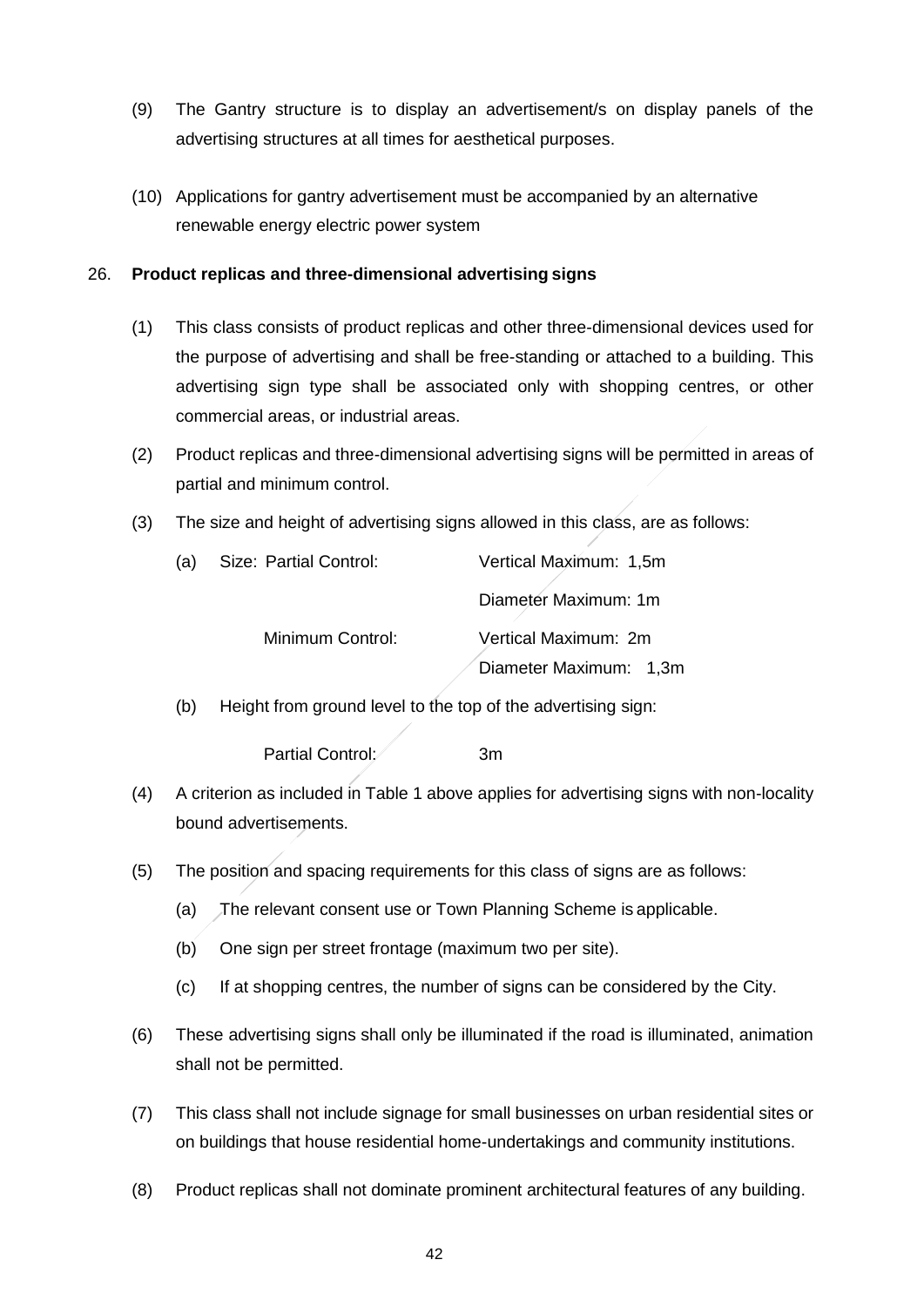(9) No product replica or three-dimensional advertising sign shall be erected within a radius of 100m from the edge of any area of maximum control, measured from the nearest edge of the advertising sign.

### 27. **Roof signs**

- (1) This class consists of advertising signs which are fixed to the roofs of buildings lower than or equal to fifteen floors used or partly used for commercial, office, industrial or entertainment purposes, it shall also include any advertising sign consisting of a single line of free-standing, individual, cut- out, silhouetted letters, symbols or emblems
- (2) Roof signs will be permitted in areas of partial and minimum control.
- (3) The size and height of advertising signs allowed in this class, are as follows:
	- (a) Size of advertisement area:
		- (i) Partial / Minimum control: Maximum area: 18m<sup>2</sup> 300m²
		- (ii) Height: shall not be higher than the height restriction in terms of the relevant Town Planning Scheme.
	- (b) The position and spacing requirements for this class of advertising signs are as follows:
		- (i) Only locality bound advertisements.
		- (ii) Maximum one advertising sign per building.
		- (iii) Bottom of sign not more than 120mm above roof.
	- (c) Roof signs shall be illuminated, but not animated.
	- (d)  $\diagup$  No roof sign shall be erected within a radius of 100m from the edge of any area of maximum control, measured from the nearest edge of the advertising sign.
	- (e) A roof sign shall not exceed 300 mm in thickness.
	- (f) A roof sign shall not extend beyond the roof of the building in any direction.
	- (g) The main axis of the roof sign shall be horizontal.
	- (h) Roof signs may not obstruct the view or affect the amenity of any other building.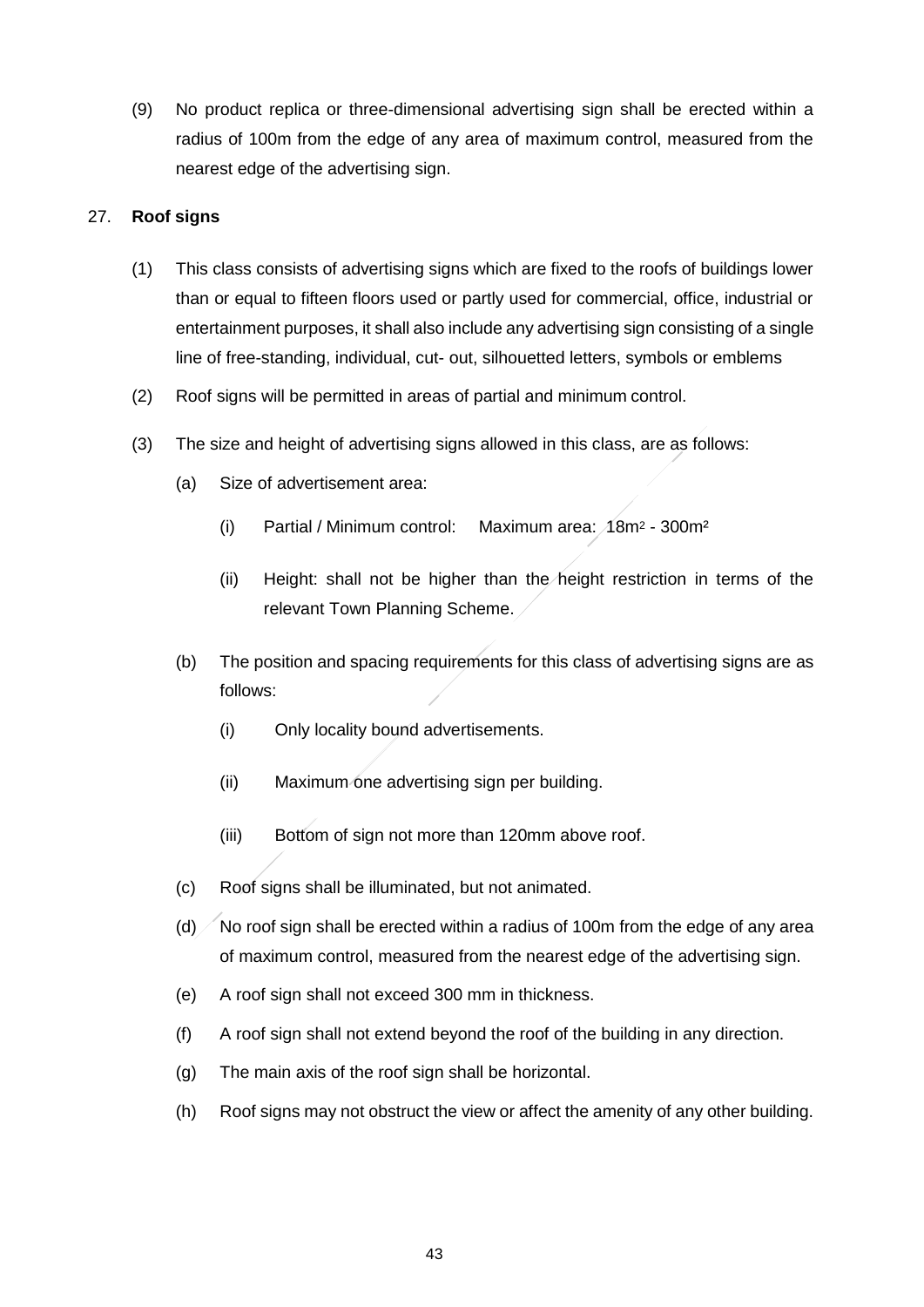### 28. **Veranda, balcony, canopy and under-awning advertising sign**

- (1) This class consists of balcony, veranda, canopy and under awning signs which are:
	- (a) Affixed flat onto or painted on a parapet wall, balustrade or railing of a veranda or balcony;
	- (b) Affixed flat onto or painted on a fascia of a veranda or beam over veranda columns;
	- (c) Affixed flat onto or painted on the fascia of a roof structure without walls such as a roof covering petrol pumps at a service facility (filling) station;
	- (d) Suspended below the roof of a veranda or balcony (under awning signs);
	- (e) Placed on top of a roof or veranda;
	- (f) Affixed to or painted on a pillar, column or post supporting a veranda, balcony or a roof structure without walls; and
	- (g) Painted or printed on the fabric of a blind.
- (2) Veranda, balcony, canopy and under-awning advertising signs will be permitted in all areas of control.
- (3) The height of signs allowed in this class are as follows:
	- (a) Clear Height: 2,4m
	- (b) Projection: 100mm
- (4) The position and spacing requirements for this class of signs are as follows:
	- $(a)$  One per business façade.
	- (b) Shall be suspended above sidewalks
	- (c) Shall not extend above, below or beyond any extremity or a parapet wall, balustrade, railing, beam or fascia.
	- (d) These signs shall be illuminated but not animated.

.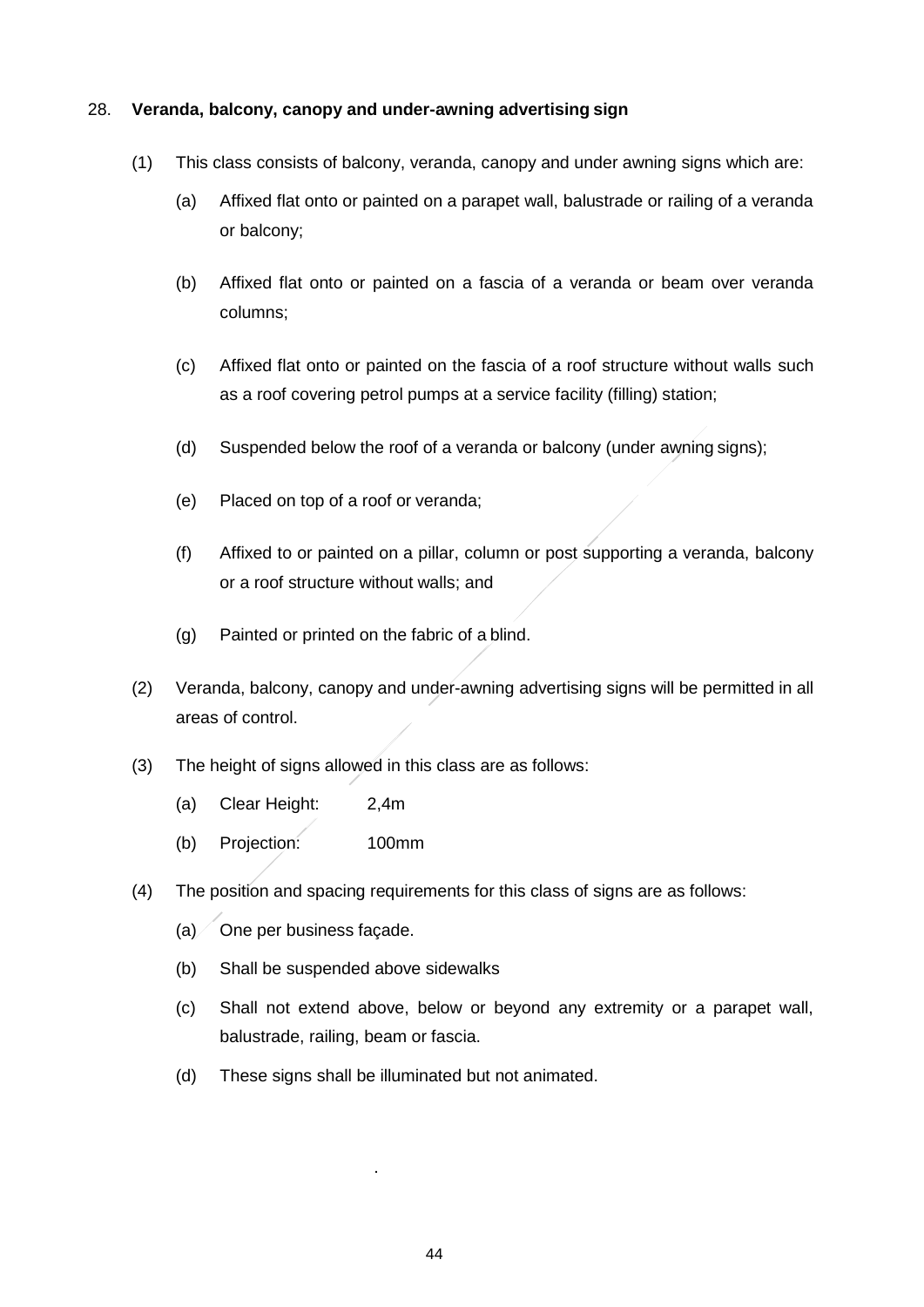#### 29. **Vehicular advertising signs**

- (1) This class consists of advertisements on self-driven vehicles which are normally moving on land or water, including taxis, buses, trains and delivery vehicles.
- (2) Vehicular advertising will be permitted in all areas of control.
- (3) These advertising signs shall not extent beyond the edges of the vehicle.
- (4) The vehicle shall not be parked in the road reserve with the sole purpose of advertising.
- (5) Vehicular advertising shall not be illuminated or animated.

### 30. **Trailer advertising sign**

- (1) This class consists of an advertisement mounted on a trailer, bicycle or vehicle with the sole purpose of advertising shall only be displayed if it is mobile or displayed at a specific designated location as determined by the City.
- (2) A trailer advertising sign will be permitted in areas of partial and minimum control.
- (3) The size and height of advertising signs allowed in this class, are as follows:
	- (a) Size: Maximum area: Single-sided:18m² Double-sided: 36m²
	- (b) Height: Maximum 3,5m
- (4) The trailer advertising signs shall:
	- (a) be positioned in all urban road reserves under the jurisdiction of the City, excluding all freeways, Provincial and National roads.
	- $(b)$  not be placed on a road median, road island or traffic island.
	- (c) not in any way interfere with the sight distances of motorists.
	- (d) not obstruct pedestrian movement.
	- (e) be at least 50m from the centre of the intersection.
	- (f) not be less than 250m apart.
	- (g) not be illuminated or animated.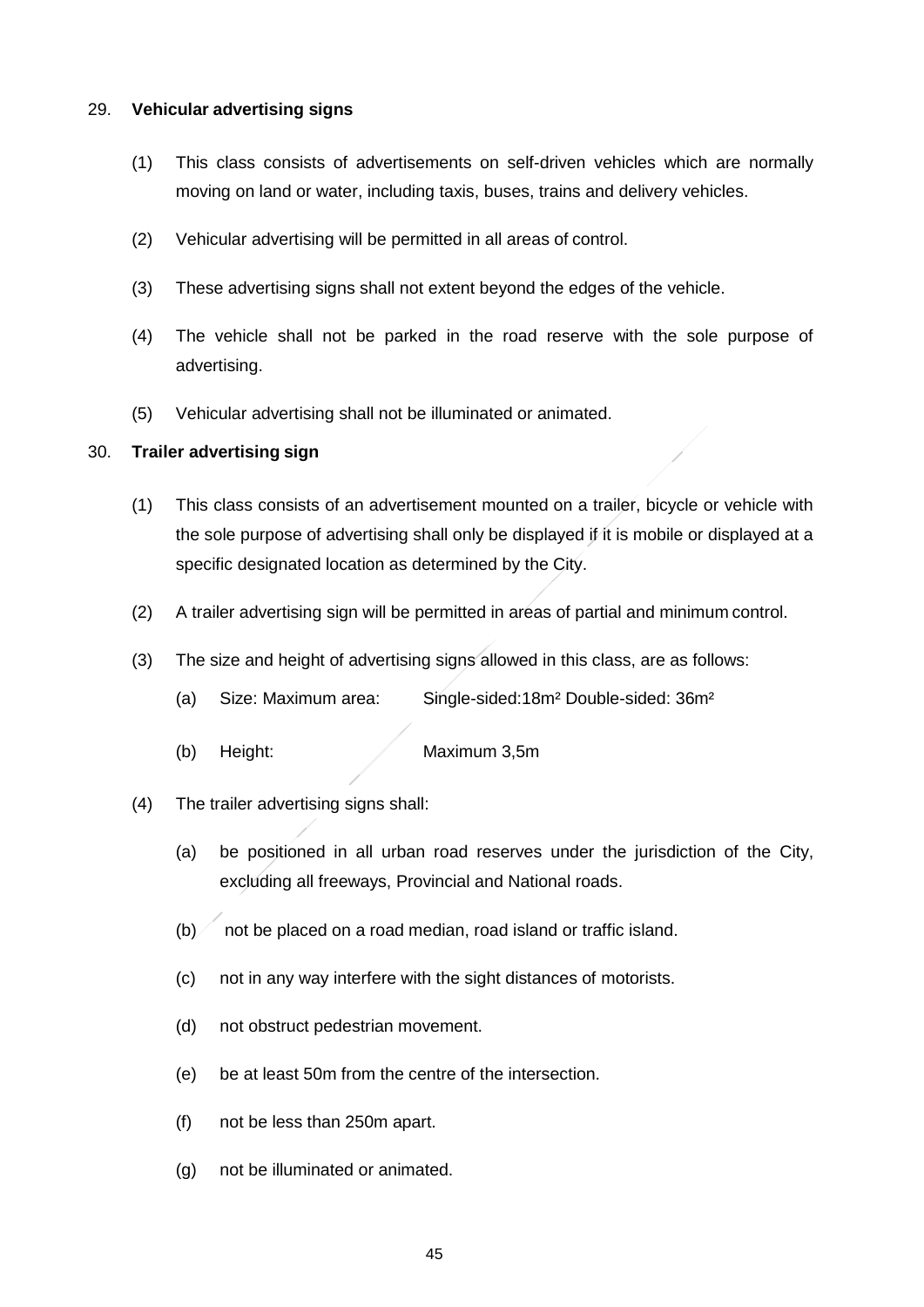- (h) not be placed in a street unless the prescribed license tariff is paid to the City, in which event the display period shall not exceed 6 months.
- (5) Upon approval of an application for a trailer advertising sign, a disc will be issued by the City which must be displayed at all times on the trailer advertising sign itself.

### 31. **Advertisements on construction sites**

- (1) The class consists of advertising signs fixed flat against any fence or wall where such fence or wall forms the boundary of a site where construction work is being carried out, or affixed to walls of unoccupied buildings undergoing construction, renovation or maintenance, or affixed to a multi- storey parking garage, or against the scaffolding erected for that purpose to conceal unsightly construction.
- (2) Construction site advertising signs are permitted in areas of partial and minimum control.
- (3) The overall height of the advertisement to be displayed on the boundary or fence or scaffolding on a construction site shall be 3m, which may be increased on good cause shown and the size of the advertisement shall be at the discretion of the Council.
- (4) The construction site advertising may only be:
	- (a) permitted on and be attached to scaffolding which is against a building under construction or on and attached to a hoarding, fence or wall on the boundary of a construction site as envisaged in regulation F1 of the National Building Regulations and Building Standards Act 103 of 1977, which has been erected to enclose that site during construction and which may not be a free-standing advertising sign;
	- (b) erected if it will conceal an unsightly condition arising out of the use to which the property concerned is put and if such sign will make a positive contribution to the visual environment; and
	- (c) placed on the top of a boundary fence or wall unless it is positioned so that there is no gap between the advertisement and the wall or fence.
- (5) The construction site advertising signs shall be externally illuminated from the top, but shall not be animated. Illumination will not be permitted where it will impact on areas of maximum control.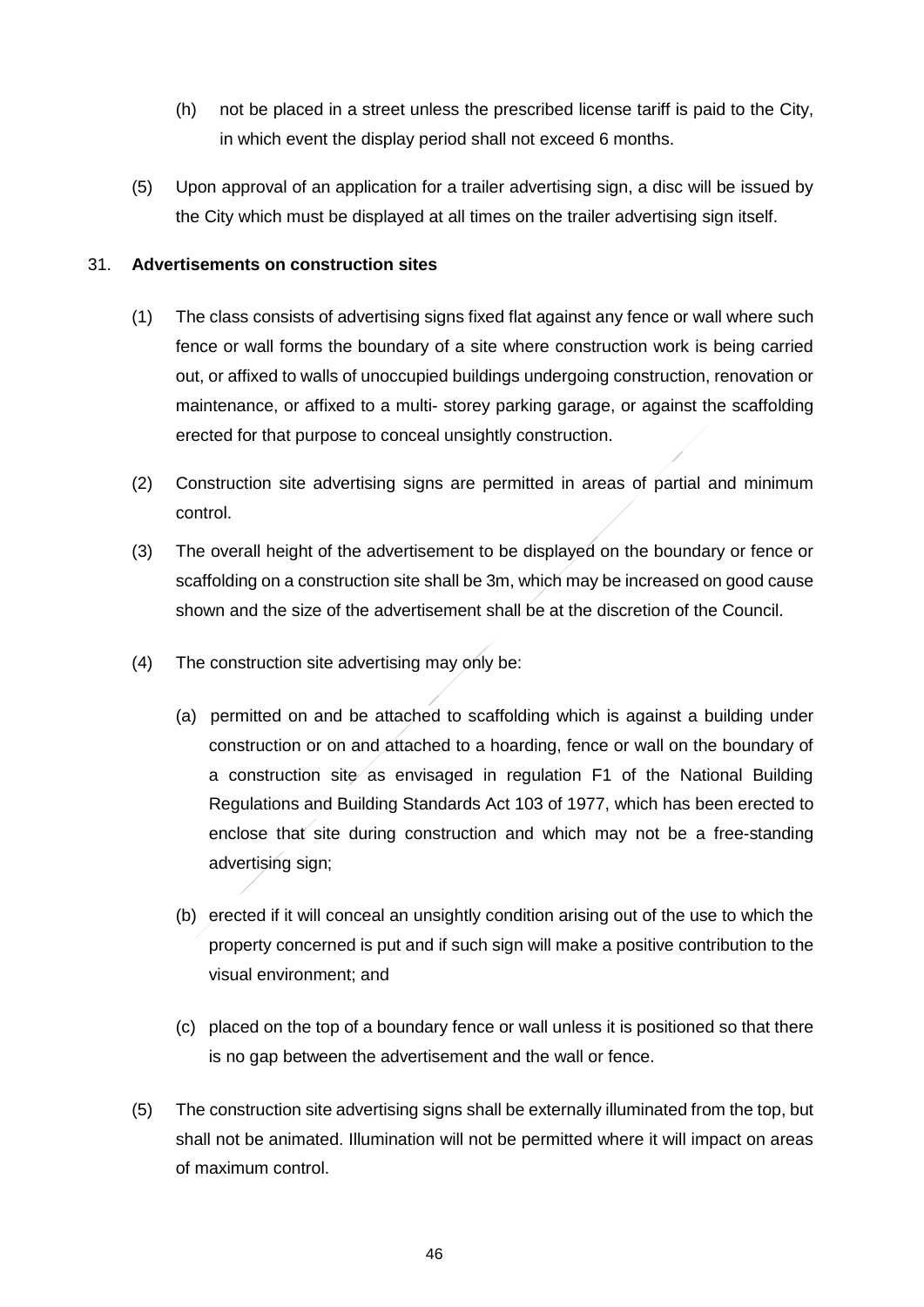- (a) An advertising impact assessment prepared by an appropriate expert in that field, shall be required for a construction advertising sign.
- (b) A construction site building wrap or advertising signs attached or affixed to boundary fences of construction sites, are to be uniform in size and aesthetically pleasing.
- (c) Proof to the satisfaction of the OASC must be submitted to confirm that the building or site is under lawful construction.
- (d) The construction site advertising will only be permitted for a period of twelve months, or for the duration of the construction, renovation or maintenance work whichever is the shorter. Thereafter, the approval can be renewed subject to a new application submitted and in terms of conditions as the OASC deems fit.

### 32. **Property practitioner's signs**

- (1) This class consists of advertising signs which are temporarily displayed, by the owner or its agent, to advertise the fact that land, premises, development or any other form of real estate is for sale, to let, sold or on show.
- (2) Property practitioner's signs will be permitted in all areas of control.
- (3) The size and height of property practitioner's signs allowed, are as follows:
	- (a) Maximum size: non-residential vacant erf /commercial or industrial Property:

12m<sup>2</sup> commercial or industrial property along streets with a speed limit ≤80km/h: 18m²

(b) Maximum height:non-residential vacant erf / commercial or industrial property:

5,5m size: all other signs: 0.6m x 0.45m

- (4) The property practitioner's signs must be positioned and spaced as follows:
	- (a) Placed close to a boundary fence or within boundary of erf for residential properties.
	- (b) Placed within the boundary of the erf for non-residential vacant erf / commercial or industrial Property
	- (c) Maximum one advertising sign per agency per street front.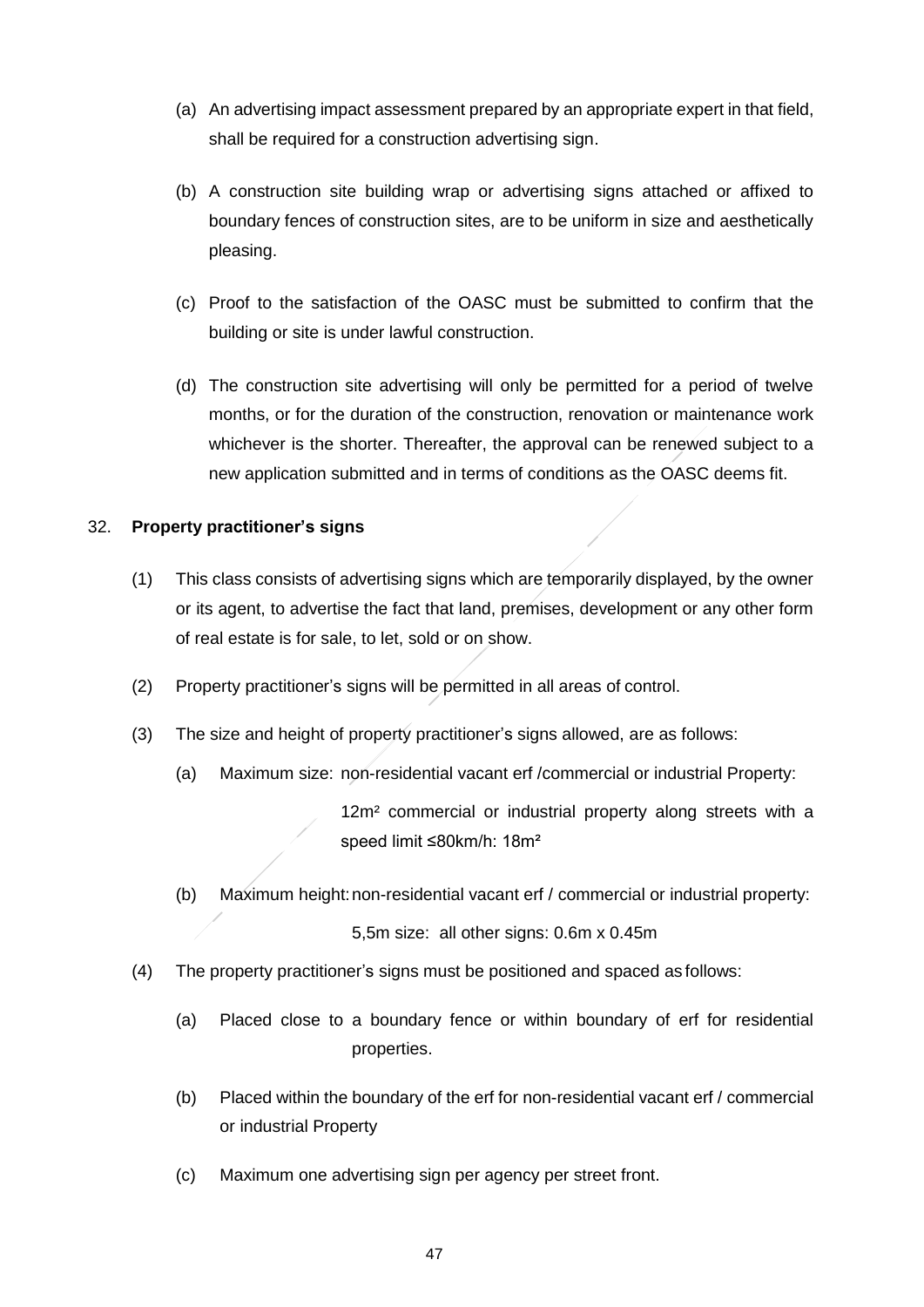- (d) Maximum three advertising signs per erf per street front for residential properties
- (e) Maximum five advertising signs per erf per street front for non-residential vacant erf/land, commercial and industrial property.
- (5) Property practitioner's signs to market non-residential vacant erf/land, commercial and industrial property will not be permitted in the road reserve.
- (6) Property practitioner's advertising signs shall not be illuminated or animated.
- (7) All property practitioner's signs shall contain only the words 'For Sale', 'To Let', 'Sold' or 'On Show' and the name, logo, address and telephone number of the selling agent or letting agent.
- (8) The erection of 'On Show' property practitioners' signs on streets reserves shall be permitted on Saturdays, Sundays, and public holidays from 05:00 on condition that they be removed before 20:00 on that day.
- (9) An advertising sign shall consist of a single sign or two duplicate signs joined at an angle of 120°.
- (10)The advertising signs must be placed at or affixed to the building concerned, or attached to the boundary fence of the premises concerned, or displayed within the boundaries of such premises, or in the event of an advertising sign for residential purposes, the advertising sign shall be displayed on the sidewalks to a maximum of 1m away from the boundaries of such premises.
- (11)"On Show" property practitioner signs shall be allowed to be displayed within the road reserve in the event of the advertising sign being a residential advertising sign. Advertising signs shall not be displayed on road islands or medians. 'On Show' signs shall be displayed from the nearest Class 3 road with no less than 60m intervals between the signs, and no more than 10 signs being displayed at any one time. This includes "On Show" signs for new developments.
- (12)All 'For Sale' and 'To Let' signs must be removed no later than 3 days after completion of the sale or granting of the tenancy.
- (13)'Sold / Let' signs shall be displayed for a period not exceeding 30 days after completion of the sale or letting.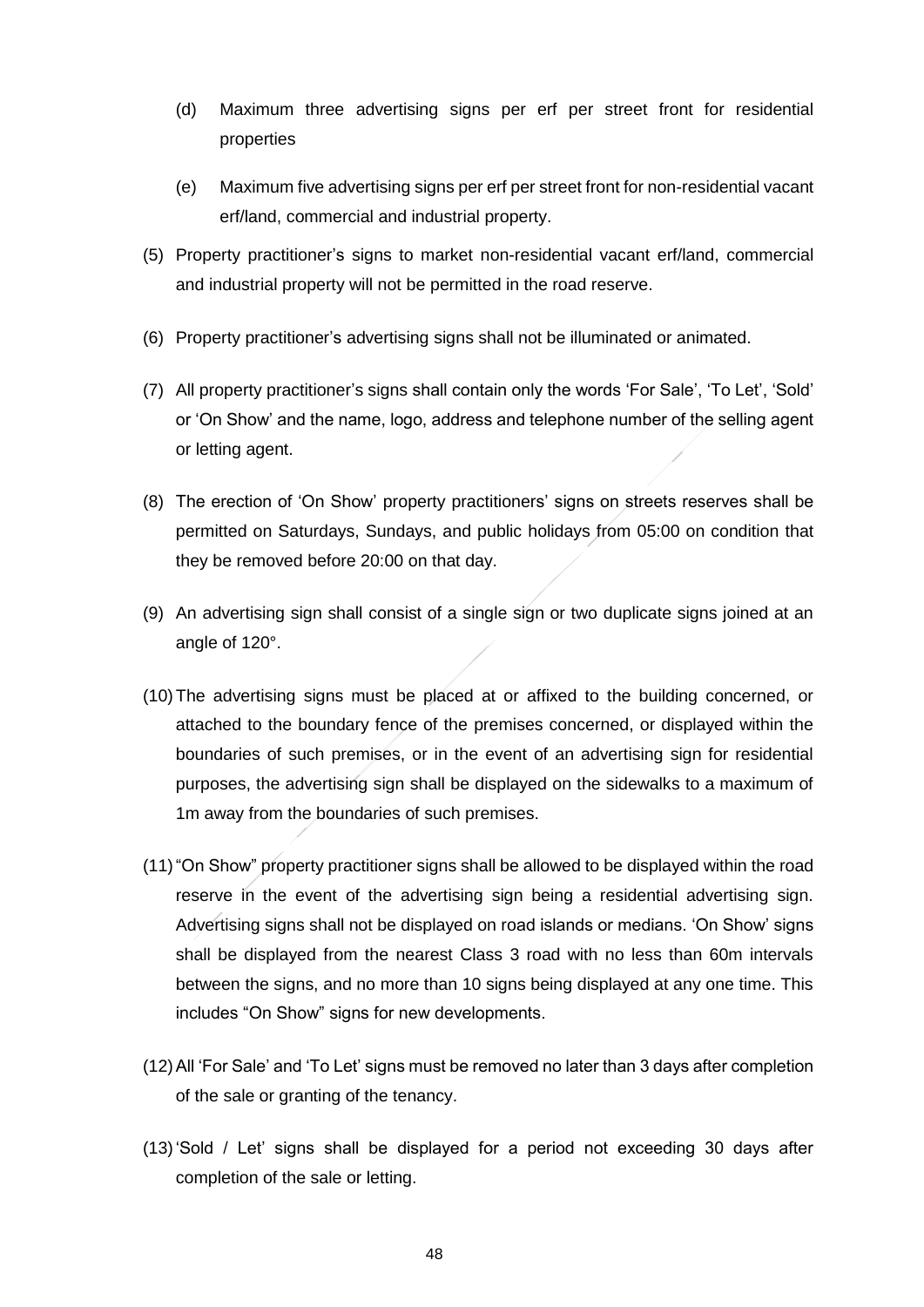- (14)'On Show' signs for new developments shall be erected for a period of six (6) months where after an extension of an additional six (6) months shall be obtained at the discretion of the OASC. All such signs must display a sticker obtainable from the City confirming legality.
- (15) No advertisement relating to the sale, show or lease of a fixed property shall be displayed in any manner or in view of any street, unless the prescribed annual license tariff is paid, particulars of the concerned estate agency are recorded on a database, and the necessary prescribed license is issued by the City.
- (16)The outdoor advertising practices of property practitioners must be in compliance with the Property Practitioners Act 22 of 2019 and its regulations, rules, and norms and standards effected pursuant to the Property Practitioners Act 22 of 2019.

### 33. **Street name advertising signs**

- (1) This class consists of pole-mounted street name signs (road traffic signs GL1 sign as defined in the SADC RTSM), carrying double-sided advertisements, which shall be internally illuminated, displayed in combination with street name signs in the urban environment
- (2) Street name advertising signs will be permitted in area of maximum, partial and minimum control.
- (3) The size and height of advertising signs allowed in this class, are as follows:

## **Street name sign (GL1 signs):**

Rectangular in shape according to SADC RTSM (Southern African Development Control, Roads Traffic Signs Manual) requirements. Minimum Length: 500mm. Maximum Length: Determined by the street name length and type of sign. Width (height): 300mm.

### **Advertisement panel:**

Rectangular in shape, either in a landscape or portrait format.

Minimum Area: 2 . Maximum Area: 2 . Horizontal measurement: Between 0,8m and 1,6m. Vertical measurement: Between 1,0m and 1,6m.

Clear Height: Minimum of 2,1m to the street names.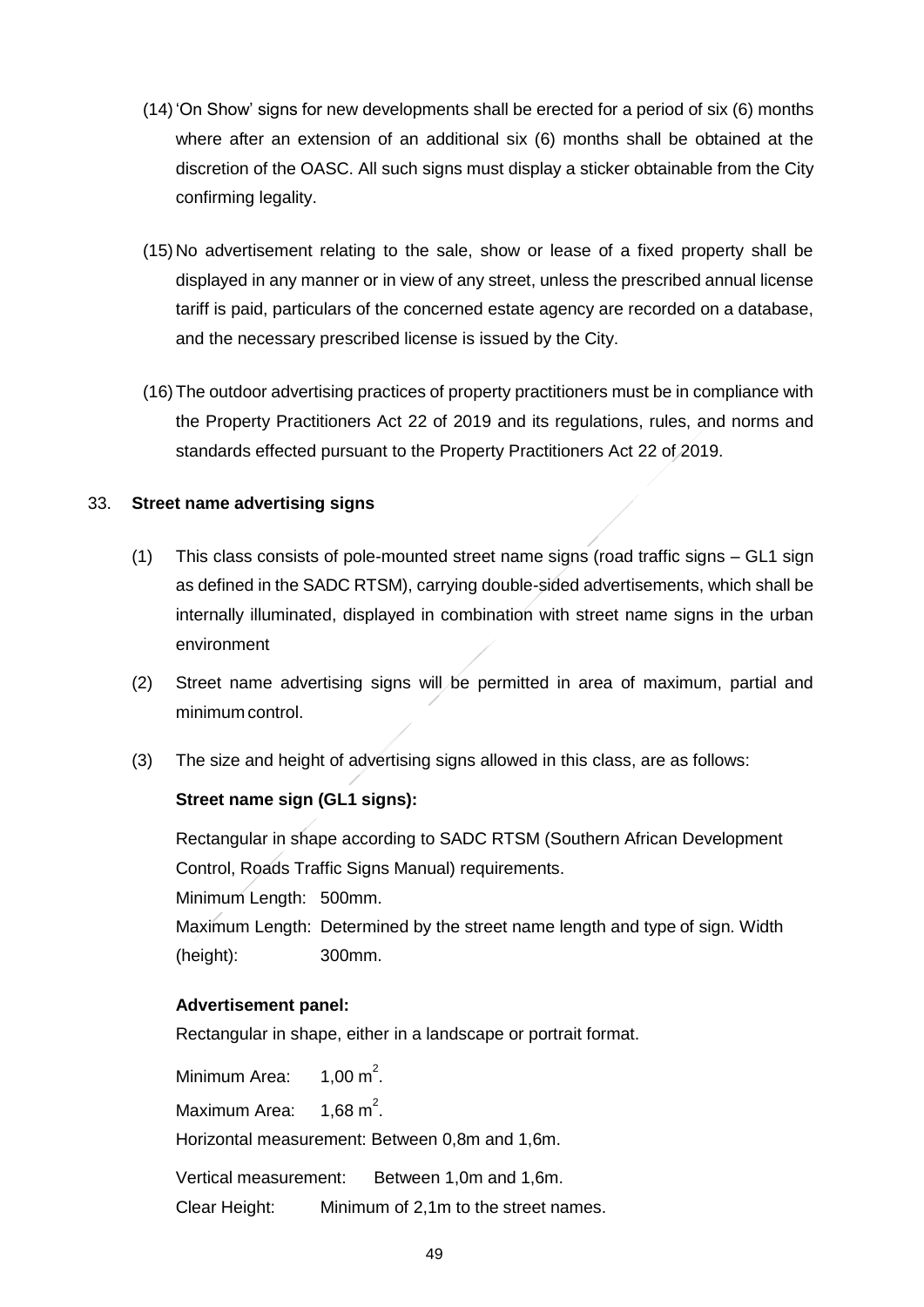Only one advertisement per side will be permitted.

- (4) The position and spacing requirements for this class of road sign combined with an advertisement panel are as follows (should also adhere to SADC RTSM, GL1 sign requirements):
- (5) Street name section below advertising panel, but not closer than 200mm.
	- (a) Shall not extend over the road surface.
	- (b) It shall not be located directly in front of, or behind a road traffic signal.
	- (c) Must be located as far as possible in the far-left corner of the junction of two streets, for both directions of traffic, specifically for the main roads. It will therefore be positioned diagonally.
	- (d) Maximum two illuminated advertising signs diagonally opposite one another per intersection. At junctions of lower order roads, one street name sign (combined with an advertisement panel) will normally be adequate.
	- (e) Inside urban road reserve (the City roads only), but not on freeways, any Provincial or National road, road medians or road islands, and it should take into consideration the traffic movements, other road traffic signs and street furniture.
	- (f) Shall not be erected closer than a minimum of 0,5m from the edge of the advertising sign to the vertically projected edge of the shoulder of the road; and 0,3m from a cycle path, footpath or sidewalk.
	- (g) Shall not interfere with the sight distances of motorists or obstruct pedestrian movement.
- (6) These advertising signs shall be illuminated as follows:
	- (a) Internal illumination of the advertising sign shall not exceed the luminance intensity of the street name section.
	- (b) Illumination only permitted if it does not lead to unsafe driving conditions, or does not have detrimental effect on the surrounding area and where it is specifically not prohibited.
	- (c) These advertisements shall not be animated and shall not flash.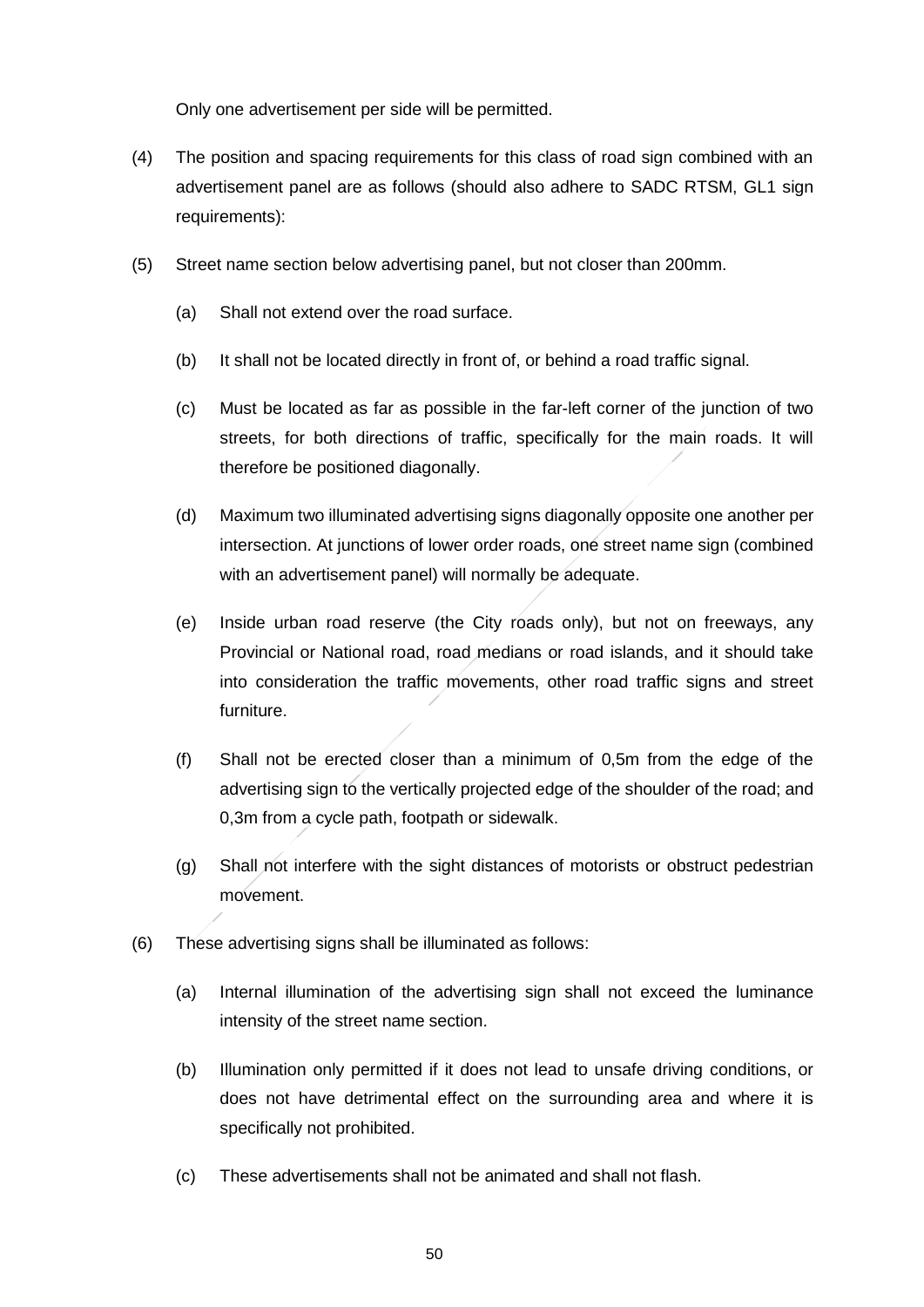(7) The street name must be in black letters on a white background.

.

- (8) Any street name on the advertisement panel must be smaller and less conspicuous than the street name on the actual street name panel.
- (9) The layout of the advertisement must be of such a nature that it shall not be misunderstood to represent a road traffic sign, due to any factors such as:
	- (a) a combination of colours and type of arrows as used for road traffic signs,
	- (b) symbols used on road traffic signs, or
	- (c) a combination of colours specified for road signs.
- (10) The layout of the advertisement shall also not encourage U-turns.
- (11) Only one advertisement per side of the advertising sign, will be permitted. Each advertisement, per side, shall not be split to accommodate two (2) or more advertisements.

### 34. **Forecourt signs**

- (1) A forecourt sign may be displayed in all areas of control or in a centre of economic activity.
- (2) The total sign area of all free-standing forecourt signs shall not exceed  $5.0$  m<sup>2</sup> on each forecourt frontage, except in the case of filling stations and roadside service areas, where it shall not exceed 8,0 m².
- (3) In the case of filling stations and roadside service areas, additional non-free standing signs with a maximum area of 1,5 m² per sign may be allowed if attached to fuel pumps, vending machines and other non-advertising structures.
- (4) A forecourt sign may be free-standing, except for a sign attached to a fuel pump, vending machine or other non-advertising structure in a filling station or roadside service area.
- (5) A forecourt sign shall not be displayed in a road reserve and may not interfere with pedestrian circulation. A forecourt sign shall not be movable.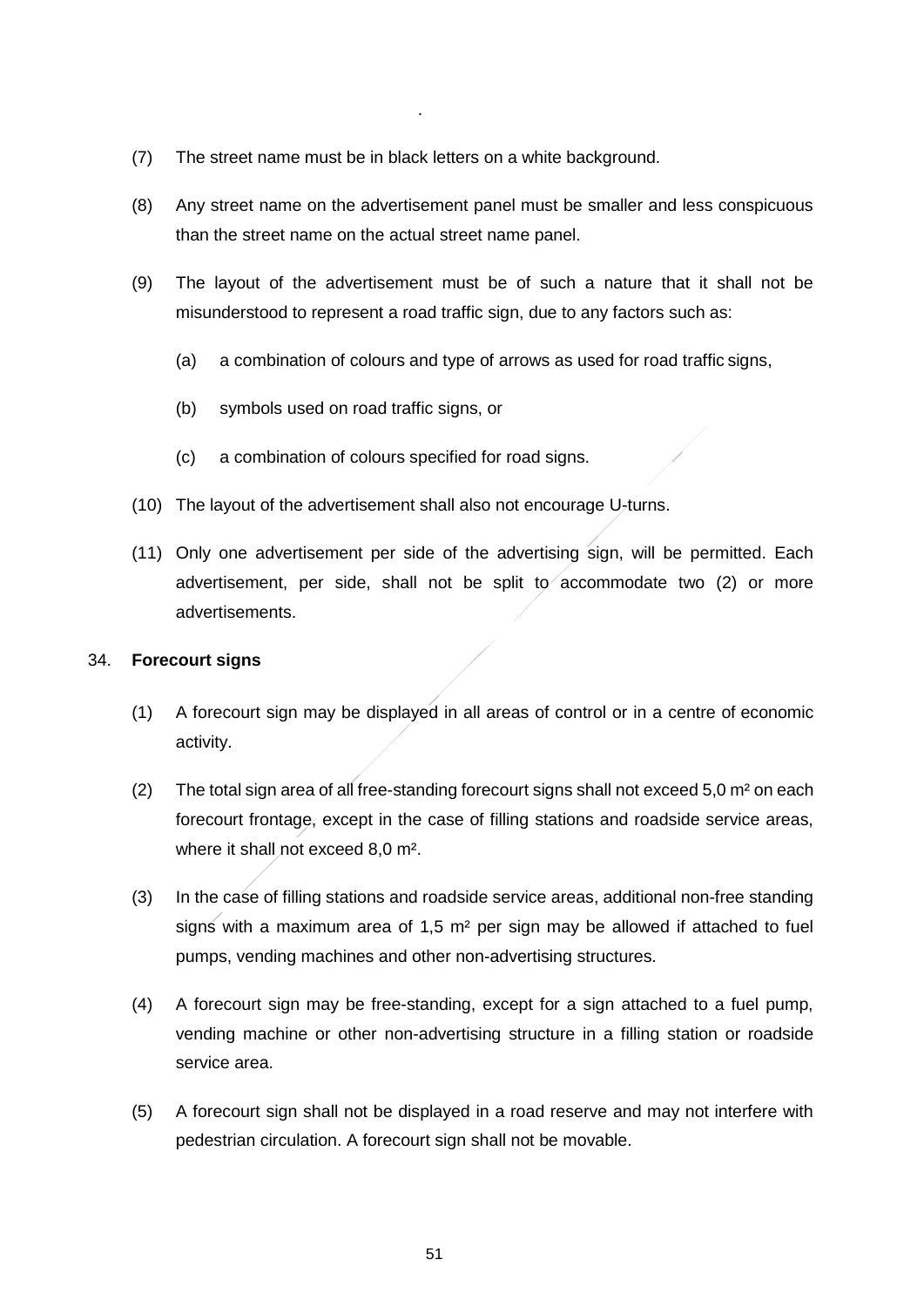### 35. **Stack signs**

- (1) A stack sign shall only be permitted in areas of minimum control zoned for industrial and/or commercial use in terms of the relevant Town Planning Scheme.
- (2) The maximum height of a stack sign shall not exceed 7,5m except by means of an application for a relaxation of height restriction in terms of the relevant Town Planning Scheme or policies, as the case may be, as amended from time to time.
- (3) The minimum clear height of a stack sign shall be 2,1m.
- (4) The width of a stack sign shall not be less than 2,1m and not more than 3,0m.
- (5) The vertical dimension of individual panels shall not be less than 1m and no more than five panels shall be permitted per side of sign.
- (6) Advertising panels may not be reflective.
- (7) No more than two stack signs shall be permitted in close proximity to any intersection.
- (8) A stack sign may be double-sided.
- (9) A stack sign may not be illuminated or animated.

### 36. **Tourism signs**

- (1) Tourism signs are permitted in all areas of control.
- (2) Tourism signs may be displayed within road reserves.

## 37. **Service facility signs**

- (1) A service facility sign shall refer only to the types of services provided at such a facility.
- (2) A service facility sign shall be locality-bound and shall be erected or displayed only in service facilities adjacent to and directly accessible from a road at which the sign is directed. Only one such sign per direction of traffic flow will be allowed, and only one service facility sign shall be allowed on the premises of a filling station or roadside service area.
- (3) Service facility signs may be permitted in all areas of control.
- (4) A service facility sign shall be a maximum of 7,5 m in height. A height increase to 10 m can be considered subject to the approval of an application for a height restriction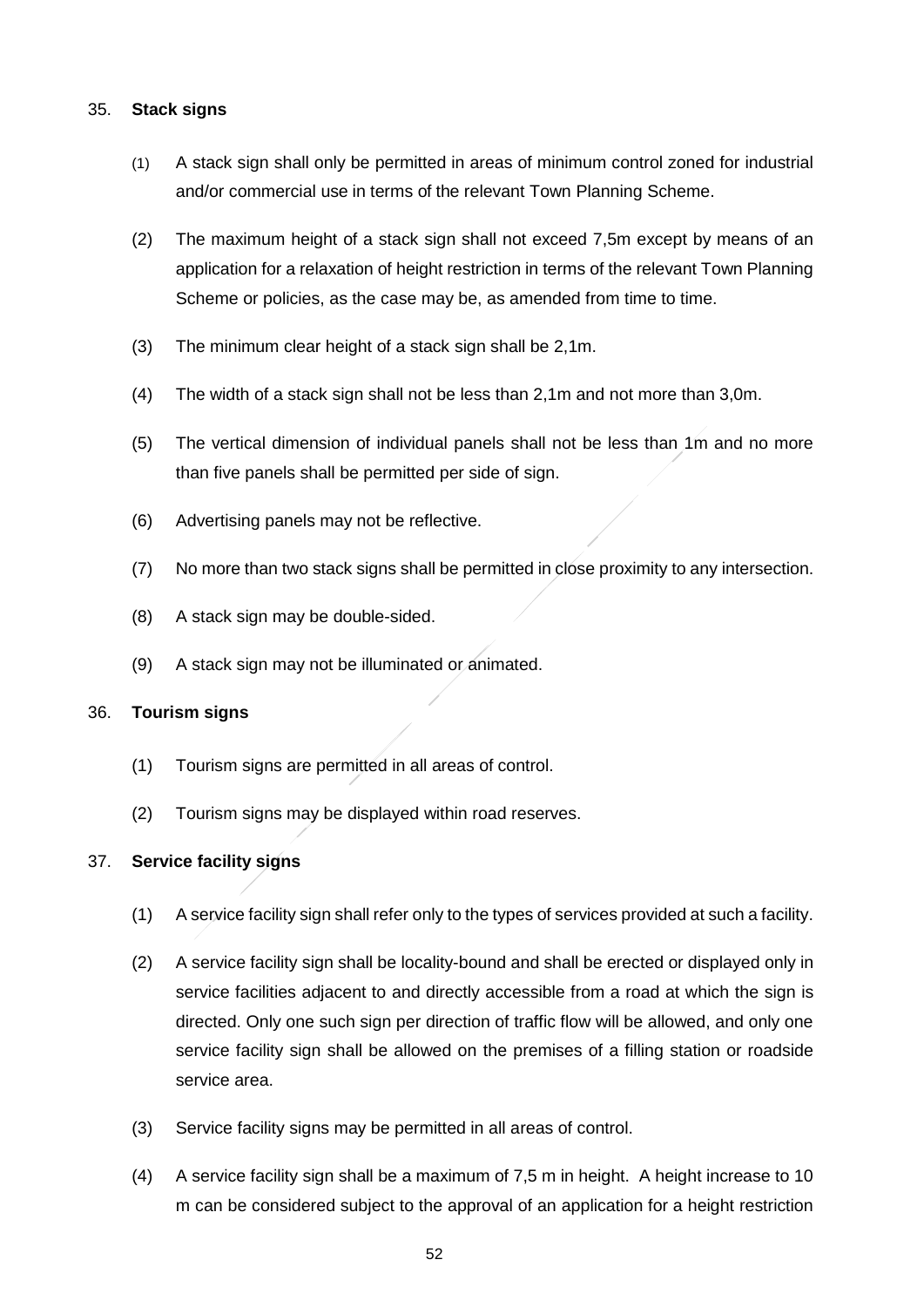relaxation in terms of the relevant Town-Planning Scheme as amended from time to time.

- (5) A service facility sign shall not be animated.
- (6) A service facility sign in an area of maximum control may be illuminated during the facility's business hours.
- (7) A service facility sign may not exceed 2m in width; and may not exceed 3 m in width if a height relaxation has been approved by the City.
- (8) Advertisements on a service facility sign shall refer only to the name and logo of the business providing the service and the type of service provided.
- (9) A maximum of 8 advertising panels shall be permitted per service facility sign and only one business or service shall be permitted per advertising panel.

### 38. **Tower Signs**

- (1) A tower sign shall not be erected or displayed in a natural area or an area of maximum control.
- (2) A maximum of only 2 signs per tower shall be permitted.
- (3) A tower sign shall not exceed a sign area of  $18 \text{ m}^2$  per face per structure. The maximum height of a tower sign shall not exceed 7,5 m.
- (4) The clear height of a tower sign shall be not less than 2,4 m.
- (5) A sign shall not project more than 300 mm from the main supporting structure.
- (6) The sign shall form an integral part of the design of the structure.
- (7) A tower to which a sign is to be attached shall be independently supported without the aid of brackets or other restraining devices, and shall be properly secured to an adequate foundation in the ground.

### 39. **Bridge Signs**

- (1) A bridge sign shall not be erected or displayed in an area of maximum control, or on a freeway in any area.
- (2) A maximum of only 2 signs per bridge shall be permitted.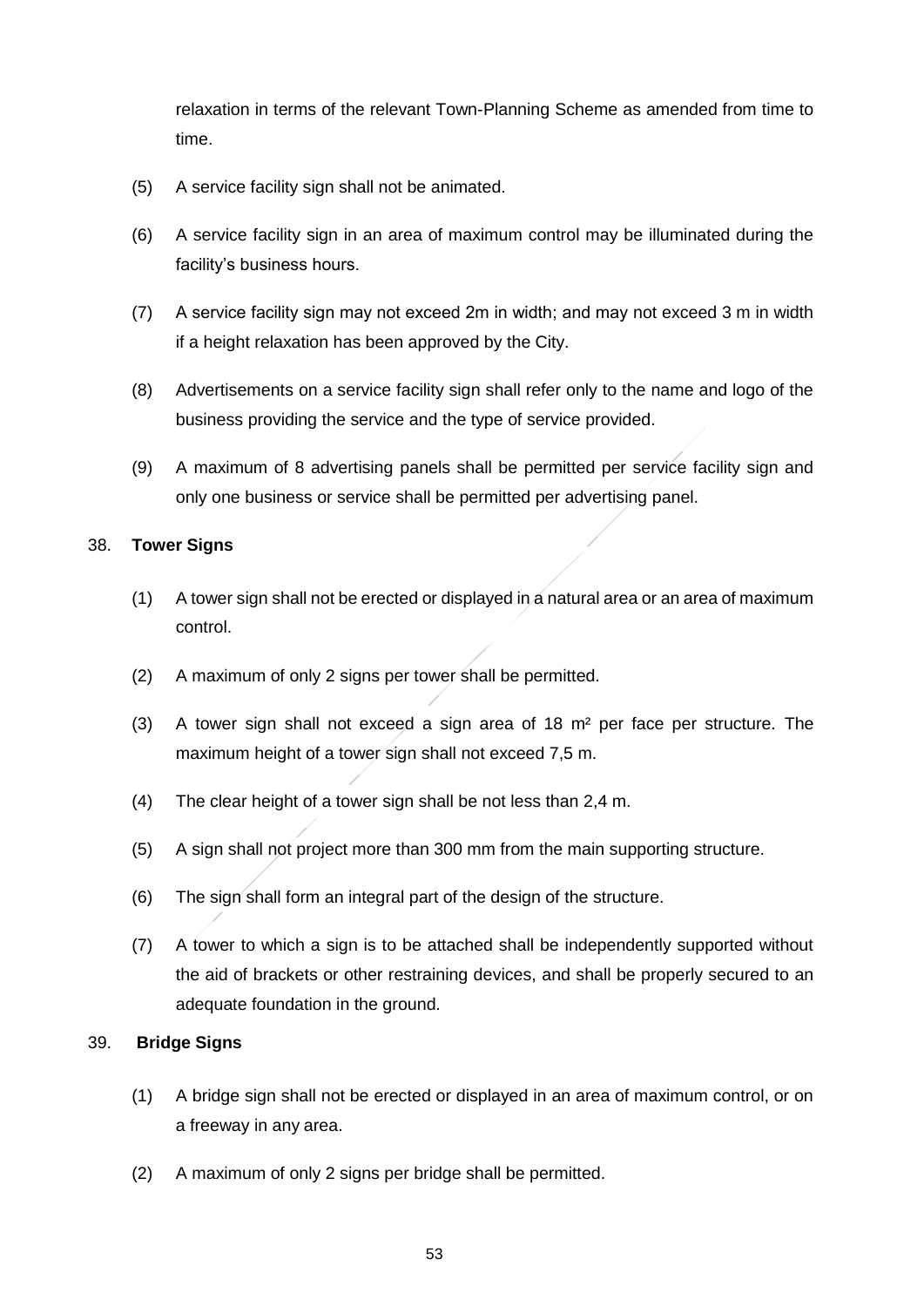- (3) A bridge sign shall not exceed a sign area of 36 m² per face per structure.
- (4) The clear height of a bridge sign shall be not less than 5,2 m.
- (5) A sign shall not project more than 300 mm from the main supporting structure.
- (6) The sign shall form an integral part of the design of the structure.
- (7) A tower to which a sign is to be attached shall be independently supported without the aid of brackets or other restraining devices, and shall be properly secured to an adequate foundation in the ground.

### 40. **Projecting signs**

- (1) Any projecting sign must be set at right angles to the building line and must maintain a clear height of not less than 2,75m.
- (2) Subject to the provisions of subsection (3), no sign contemplated in subsection (1) may either exceed 600mm in height, 300mm in thickness nor project more than 900mm from the building to which it is attached.
- (3) A projecting sign larger than that specified in subsection (2) may be erected, subject to the requirements that such sign:
	- (a) must be constructed of metal framing and covered with metal sheeting;
	- (b) may not exceed 9m in height or project more than 1.5m from the building concerned, or in the case of a sign consisting only of the name of a building used for the public, 14m in height or project more than 1.8m from the building concerned;
	- $(c)$  must be supported by at least four iron brackets firmly fixed to the building concerned, any two of which must be capable of carrying the entire mass of the sign; and
	- (d) must be adequately protected from wind pressure by the use of effective braces and stays.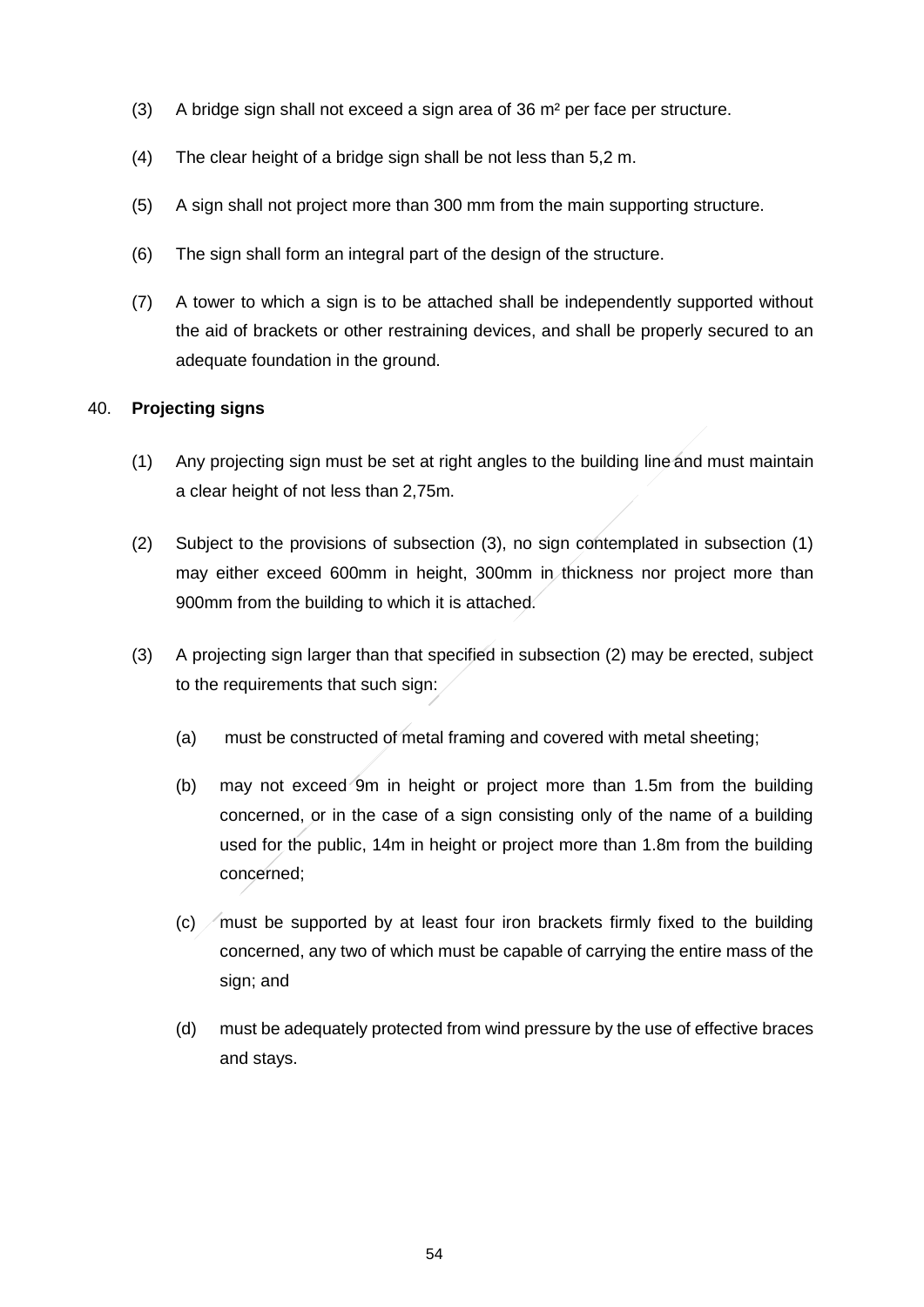### 41. **Pylon signs for on-premises advertising**

- (1) Any pylon sign must be independently supported and for that purpose it must be firmly secured to an adequate foundation in the ground and be entirely self- supporting without the aid of guys, stays, brackets or any other restraining device.
- (2) The dimensions of a pylon sign and its associated advertising sign must be such that the entire assembly, whether stationary or actuated, can be contained within a notional vertical cylindrical figure having a diameter of 9m and a height of 12m.
- (3) No activated or protruding part of a pylon sign or of an advertising sign associated with it may be less than 2.4m above the highest point of the existing ground level immediately below that pylon.
- (4) No free-standing advertising sign as contemplated in subsection (1) shall have a single advertising display exceeding 18m² and 24m² for a combination of such signs.

# 42. **Advertising signs placed flat on buildings or painted on a wall of a building and bridges**

- (1) No on-premises advertising sign contemplated in this section, may exceed 40m² in extent in an area of partial control, and 80m² in an area of minimum control.
- (2) No third-party advertising sign contemplated in this section may exceed 80m² in an area of partial control, and 200m² in an area of minimum control.
- (3) Notwithstanding the provisions of subsection (1) and (2), it may in an approval in terms of section 4 be permitted or required that the dimensions of any such sign be greater than those specified in those subsections, if-
	- $(a)$  it is in the interests of the aesthetic appearance of a building or wall on which an advertising sign is placed and of the neighbourhood where such building or wall is situated, if the building or wall is situated in appropriate areas of either partial or minimum control;
	- (b) it is in the inner City as indicated in the City's Spatial Development Framework and the approval of such sign in terms of section 4 is subject to an annual prescribed financial contribution to be utilised for any inner City renewal project.
- (4) Any advertising sign displayed against any bridge may not exceed 30m² in extent in an area of partial control and 45m² in extent in an area of minimum control.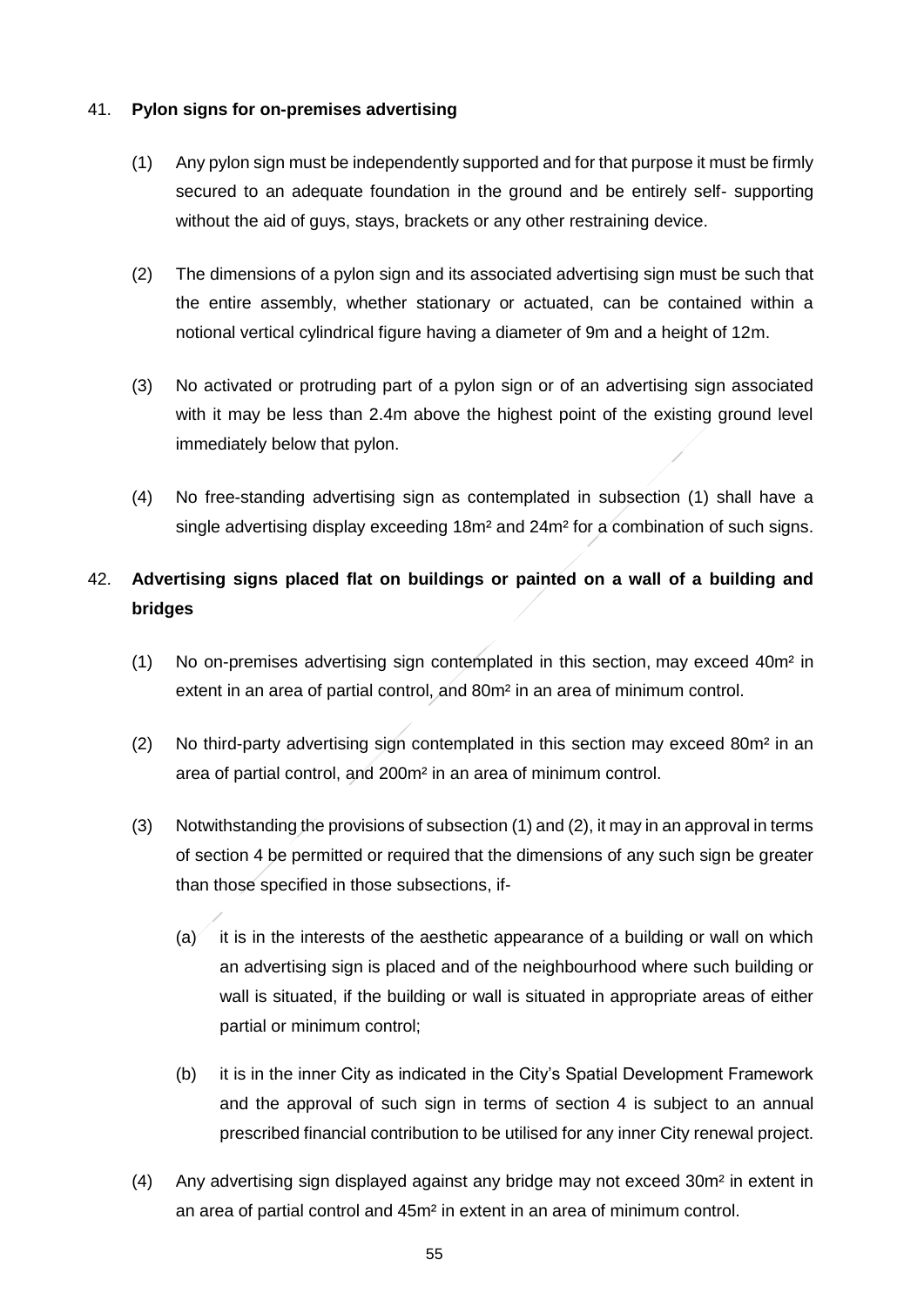### 43. **Sky signs**

- (1) Notwithstanding section 19, a sky sign may be erected on a building where the main use is residential or which is used as a residential building as long as the sign has no visual impact on the occupants of the building itself or any other building in the immediate area which is used for residential purposes or as a residential building.
- (2) Two or more sky signs placed one above the other, whether or not in the same vertical plane, are for the purposes of this section, deemed to be one such sign.
- (3) In an area of minimum or partial control as specified in this By-law, every sky sign must be set against a screen complying with the requirements of subsection (7).
- (4) No part of a sky sign may protrude beyond, above or below the edge of the screen required in terms of subsection (2).
- (5) No sky sign may exceed 500m² in extent: provided that the City may for a third-party advertising sign allow a greater extent.
- (6) If the number of storeys contained in that part of a building which is directly below a sky sign is –
	- (a) one to five storeys; or
	- (b) six or more storeys,
- (7) the vertical dimension of such sign may not exceed 3,0m and 5,0m respectively: provided that the City may in terms of section 4 approve a third-party advertising sign which is a sky sign with a greater dimension.
- (8) Every screen for a sky sign contemplated in this section must comply with the following requirements:
	- (a) every screen must be located and constructed to form a continuous enclosure effectively concealing the frame and the structural components of any sky sign from view, and, if it is required or allowed in an approval in terms of section 4(2):
		- (i) such screen and structural component must be screened from any adjacent or other property;
		- (ii) the provisions of paragraph (a) requiring a continuous enclosure may be relaxed if the walls of any building on a property contemplated in sub-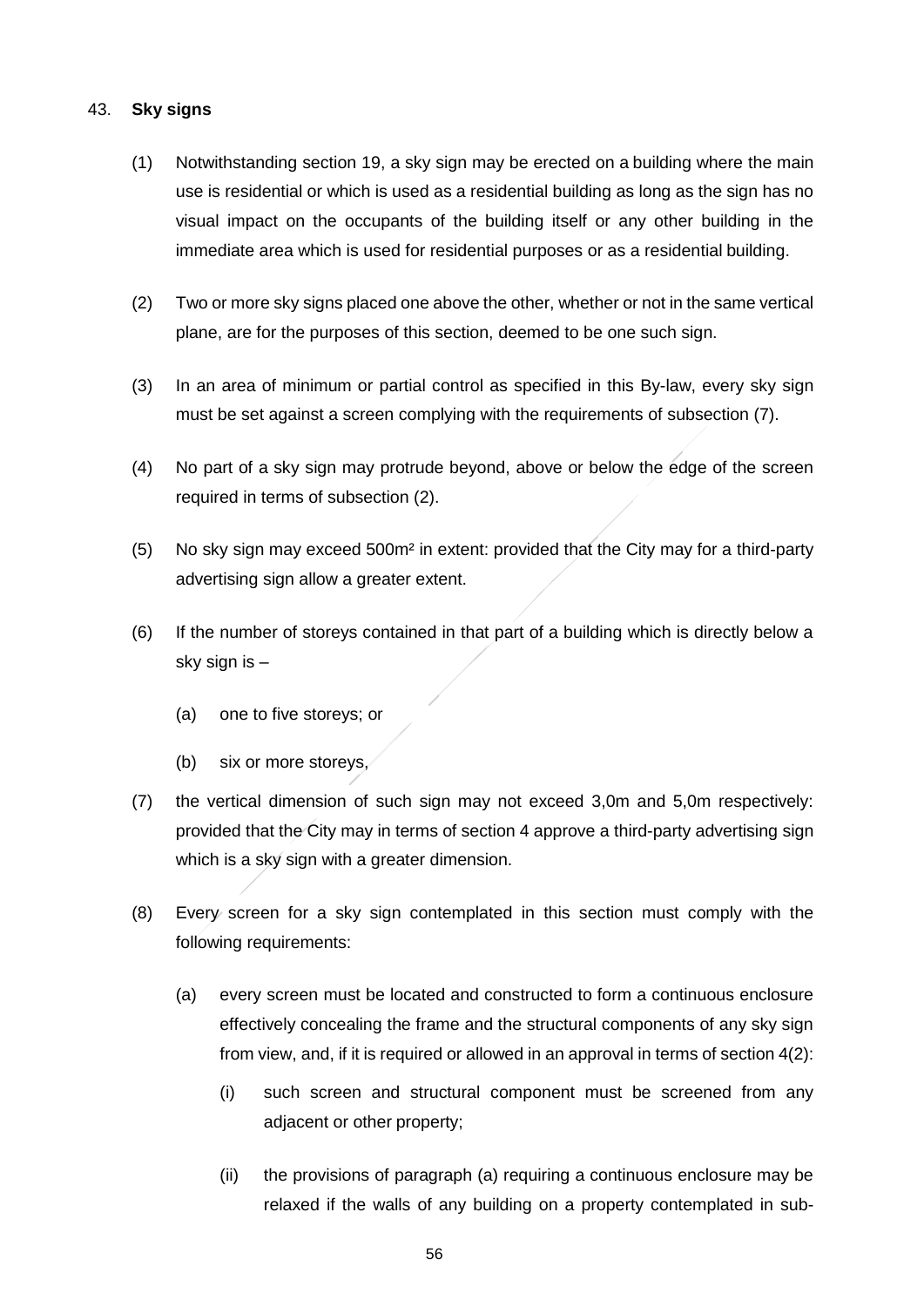paragraph (i) are of a height and construction that such walls will effectively conceal such frame and structural components and do not contain openings overlooking them.

- (b) unless the City otherwise allows, no part of a screen may protrude beyond the perimeter of the building on which it is constructed;
- (c) the gap between the bottom of a screen and that part of the building immediately below it may not exceed 100mm;
- (d) no vertical dimension of any screen may exceed one-and-one-half times the vertical dimension of a sky sign specified in this section;
- (e) provided that if the screen also encloses a lift motor room, tank or other structure on the roof of the building concerned, the vertical dimension of the screen may be increased to the same height as such room, tank or structure; and
- (f) if the material of which the screen is made has an open mesh or grid formation-
	- (i) the openings in such mesh or grid must be uniform; and
	- (ii) the aggregate area of the openings may not exceed 25% of the area of the screen; and
	- (iii) no dimension of any such opening may exceed 100mmprovided that the City may allow the erection of a screen not complying with this paragraph, if the requirement of concealment in terms of paragraph (a) is met.

# 44. **Advertising signs depicting name, profession or occupation at residential buildings, dwelling houses and dwelling units**

(1) An advertising sign not exceeding 2m² specifying the name, profession or occupation of an occupant of the residential building, dwelling house or dwelling unit may be displayed by attaching the signs to a boundary wall or fence at or against the entrance door of such a residential building, dwelling house or dwelling unit.

## 45. **Sun-blind advertisements**

(1) An advertisement on any sun-blind exempted in terms of section 18, may be displayed without the approval of the City as envisaged in section 18, subject to compliance with the following requirements: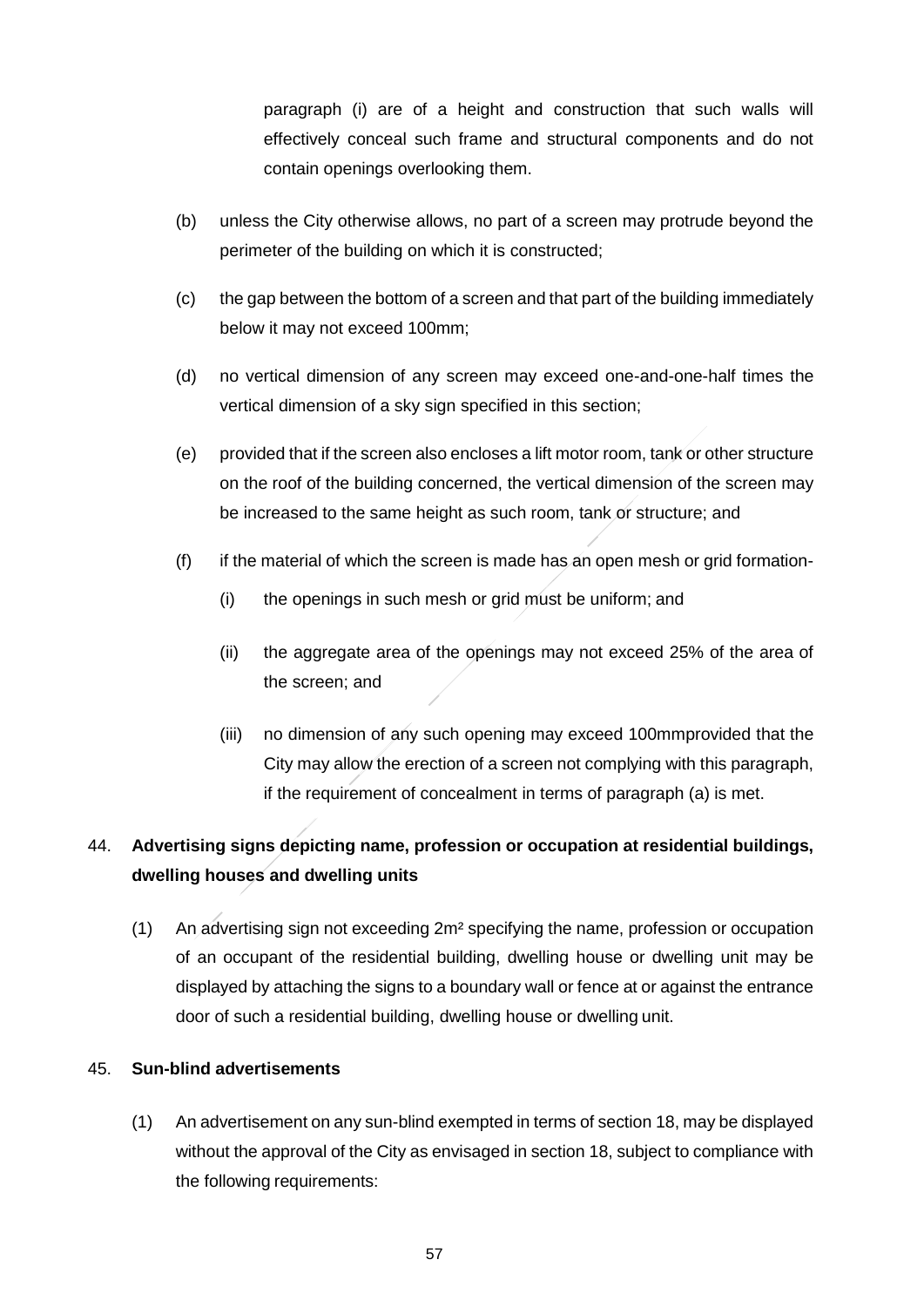- (a) a sun-blind must be so erected, positioned and attached to a building that it is incapable of being lowered to a height lower than 2m above the footway or pavement of a public street;
- (b) except at an intersection, a sun-blind must be placed parallel to the building line of the property concerned; and
- (c) at any intersection a sun-blind must be placed so that it does not cause any interference with or endanger vehicular or pedestrian traffic, or a traffic sign, street nameplate or other notice for the guidance or information of the public.

## 46. **Advertisements on banners, flags and similar objects**

- (1) An advertisement on any banner, streamer, flag, paper, paper machete, plastic sheet or other similar pliable material or on calico or other woven material may only be displayed for the following purposes:
	- (a) advertising a function or event conducted for religious, educational, social, welfare, animal welfare, sporting, civic or cultural purposes, or a function or event relating to an election and no third-party advertising shall be allowed.
	- (b) an advertisement envisaged in subsection (1) above must comply with the following requirements:
		- (i) banners (limited to  $6m^2$ ) and/or flags as envisaged in subsection  $(1)(a)$ shall be limited to 4 each for the same function or event and must, subject to section 53, be attached to a pole or suspended between poles or other supports but may not be suspended across a public road;
		- (i)  $\triangle$  banners and/or flags as envisaged in subsection (1)(a) above shall only be displayed within the relevant property boundaries; and
		- (ii) banners and flags as envisaged in subsection (1)(a) may not be displayed for more than ten (10) days prior to the date of the function or event advertised and must be removed within four (4) days after the conclusion thereof.

### 47. **Advertisements on blimps**

(1) The City must, for the purposes of considering an application for approval in terms of section 4 of an advertisement to be displayed on a blimp, have regard to -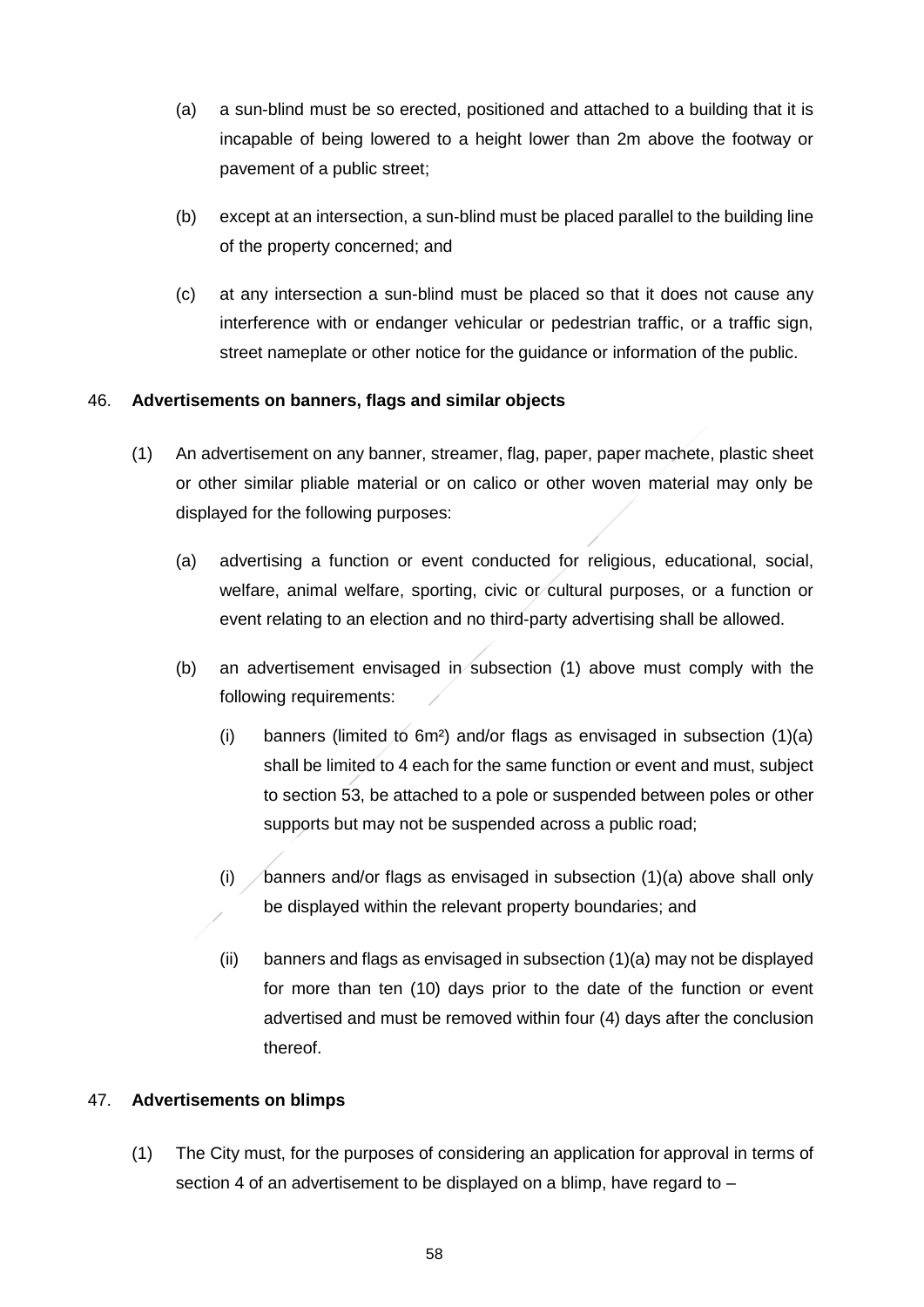- (a) the size of the blimp;
- (b) the strength of the anchorage and the anchoring cable;
- (c) the provision of a device by means of which the blimp will automatically so deflate as to sink slowly to the ground in the event of the failure or severance of the blimp from its anchorage or anchoring cable;
- (d) the possibility of interference with pedestrian or vehicular traffic;
- (e) any requirement or condition prescribed by the Department of Civil Aviation, including the maximum height to which the blimp must be restricted; and
- (f) the location of the blimp.

### 48. **Signs for sale of goods or livestock**

- (1) The size of such a sign shall not exceed  $2m<sup>2</sup>$  in a natural area or an area of maximum or partial control, and 2,8m² in an area of minimum control.
- (2) The advertising structure shall not exceed 3m in height.
- (3) The sign shall be displayed only on the premises where the advertised sale is to take place, or be attached to the boundary fence or wall of such a premises.
- (4) No illumination or animation of the sign shall be allowed.
- (5) The sign shall be erected no earlier than 14 days before the sale in question and must be removed not later than one day after such sale.
- (6) Signs of a permanent nature are not allowed.
- (7) The sign shall not be displayed on the road reserve.
- (8) The date of the sale shall be displayed on the sign in letters of not less than 50 mm in height.

### 49. **Signs on municipal property**

(1) No person may in any manner whatsoever destroy, harm, damage or disfigure or deface the front or frontage of any municipal property, land, rock, tree or other natural feature or the front or frontage or roof of any building or structure during construction of or by the display or use of a sign or during the writing or painting of any sign.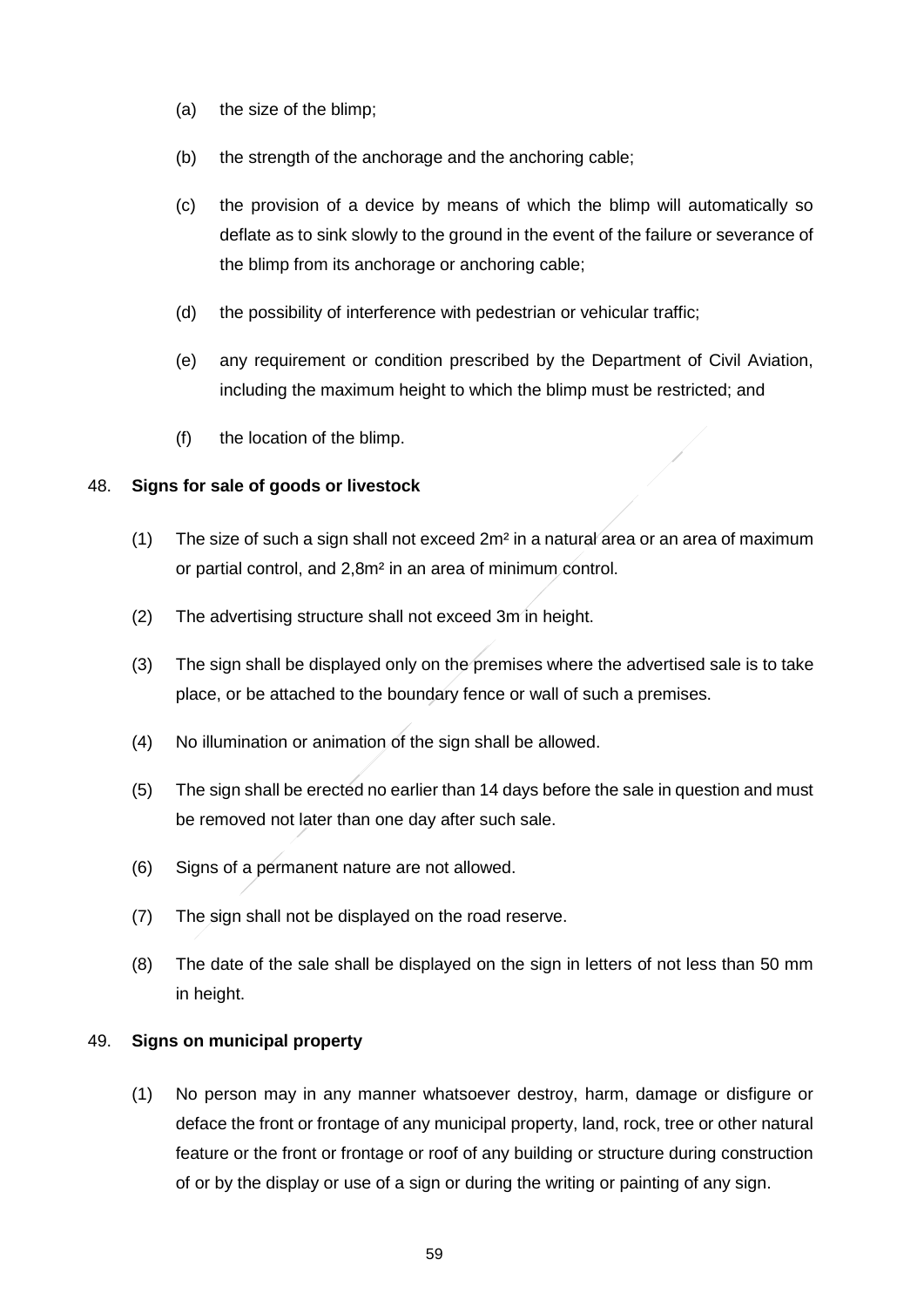- (2) If a sign or its display is erected on municipal property, which property is required for municipal purposes after approval was given the City may at any time, and if necessary to do so to remedy a substantial injury to the amenity of the locality, decide to take any one or more of the following actions:
	- (a) withdraw its consent for the display of a sign;
	- (b) amend any condition relating to the display of a sign;
	- (c) impose a further condition to the display of a sign; or
	- (d) order that the display of the sign be discontinued.

### 50. **Loose portable signs**

- (1) This class consists of moveable free-standing temporary advertising signs displayed in forecourts of business and on sidewalks in front of business premises to draw attention to any commercial services, goods for sale, or other services available at the premises.
- (2) Portable advertising signs will be permitted in all areas of control.
- (3) The position and spacing requirements and some general conditions for this class of advertising signs are as follows:
	- (a) In forecourts of businesses or on sidewalk in front of business premises.
	- (b) Free-standing and moveable.
	- (c) Not be positioned in such a way as to interfere with pedestrian circulation.
- (4) These advertising signs shall not be illuminated or animated.
- (5) A maximum of one sign is permitted per business only during business hours, and must be removed from the forecourt or sidewalk on close of business at the end of normal trading hours.
- (6) Hand-written messages are permitted on signs provided for this purpose.
- (7) No portable advertising sign shall be displayed in any manner or in view of any street, unless the prescribed annual license tariff is paid, particulars of the concerned business is recorded on a database, and the necessary prescribed license is issued by the City.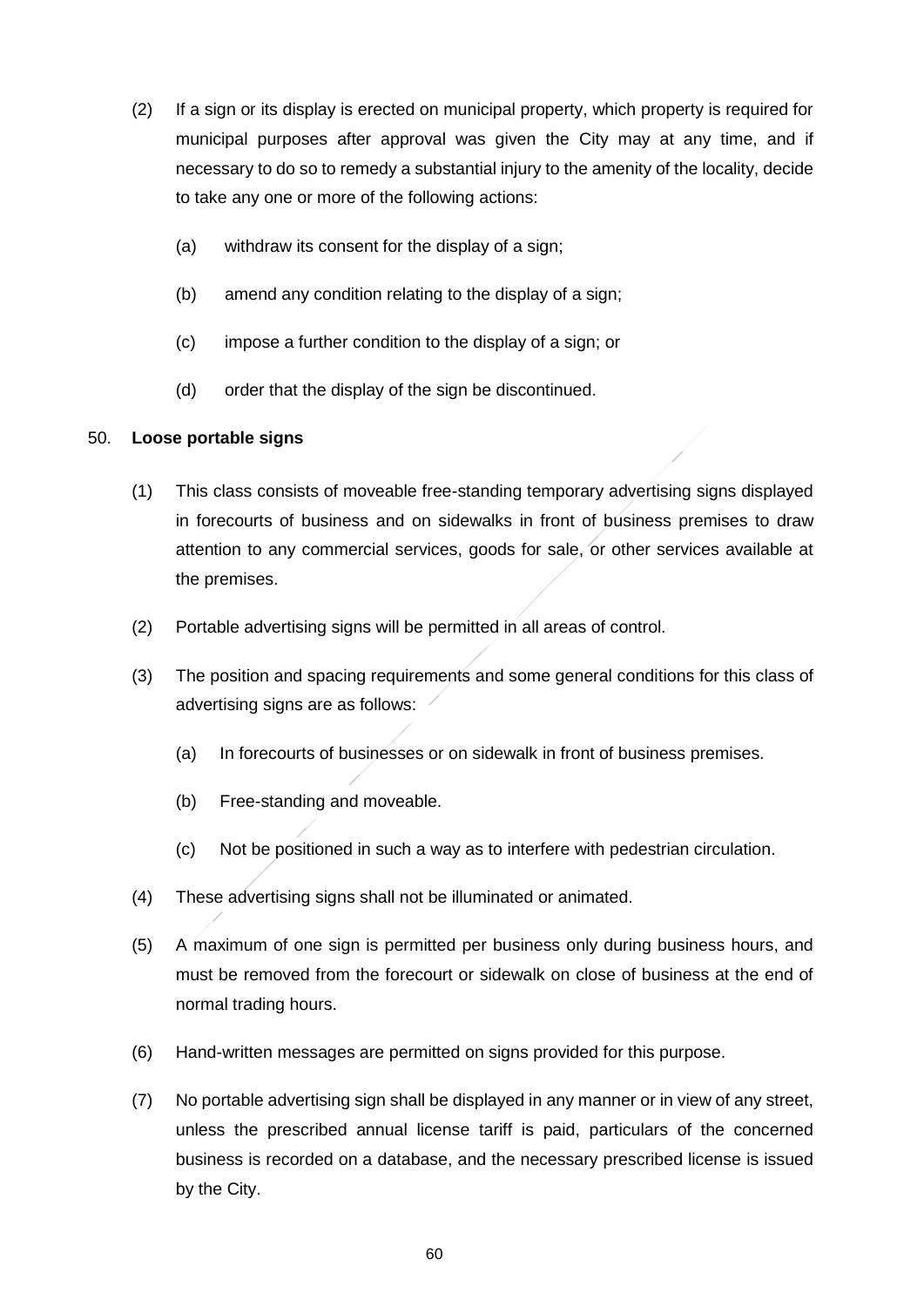(8) Upon approval of an application for a portable advertising sign, a disc will be issued by the City indicating the period for which approval is granted. The disc must be displayed at all time on the portable advertising sign.

### 51. **Handbills, Leaflets, Pamphlets and Community Newspapers**

- (1) Handbills, leaflets, pamphlets, community newspapers and similar promotional material shall only be distributed from door to door, post boxes or from within shops and privately controlled areas. Distribution of these materials is not allowed within any road reserve.
- (2) Election material and pamphlets regarding important local, national and international events are excluded from the provisions of this section as these materials can be distributed in public places.
- (3) This advertising sign may be distributed in all areas of control in urban, rural and natural environments.
- (4) Handbills, leaflets and pamphlets shall not be larger than A4 size.
- (5) The handing-out of handbills, leaflets and pamphlets at road intersections and in any pedestrian environment is prohibited as it causes litter and creates a traffic hazard at intersections.

### 52. **Murals**

- (1) Signs painted on walls shall only be permitted in areas of minimum control.
- (2) Signs painted on the facade of a building shall not cover more than 20% of the ground floor facade of the enterprise to which such sign pertains.
- (3) No more than one sign per enterprise shall be allowed and no more than one locality bound sign per wall shall be allowed.
- (4) Signs painted on the facade of a building shall be allowed only at a position below the lower edge of any visible second-floor window.
- (5) Signs painted on Walls of historical buildings used or partly used for commercial, office, industrial or entertainment purposes or for larger accommodation facilities shall conform to the architectural style of the relevant buildings and to sign style and practices of that specific historical period.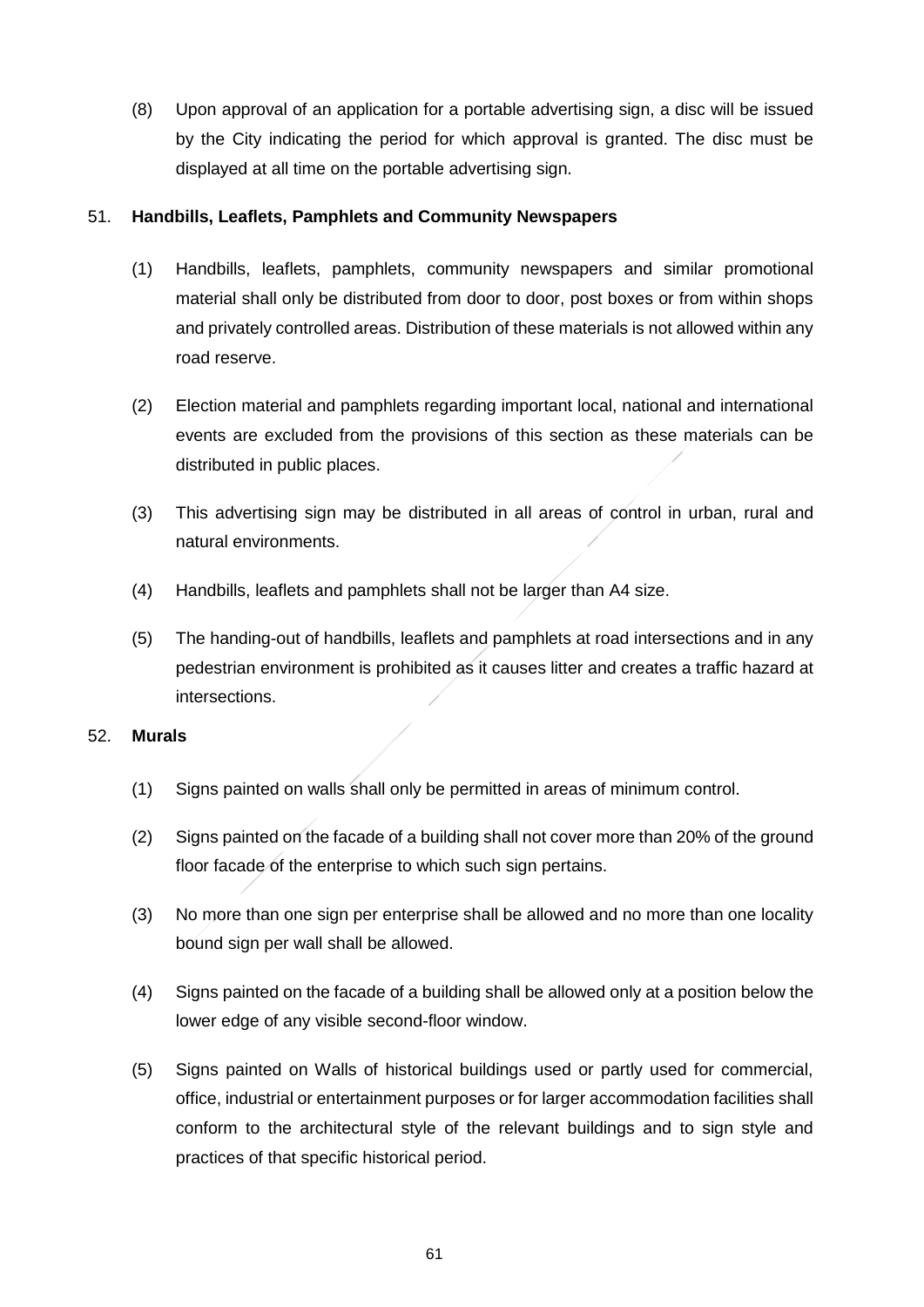- (6) In areas of maximum control (urban, rural and natural area), a maximum of 2 signs are allowed
- (7) In areas of partial control (urban area), a maximum of 3 signs are allowed
- (8) In areas of minimum control (urban area), a maximum of 3 signs are allowed

### 53. **Street pole advertising**

- (1) The information displayed should be limited to product and enterprise logos with no or limited text. This condition should be applied very strictly and advertising contractors should accept co-responsibility to ensure that this condition is applied.
- (2) Advertisements covering events should not be included in this category due to the length of messages needed for this purpose.
- (3) This sign shall not be erected along urban roads with a speed limit above 60 km per hour.
- (4) Street pole advertisements shall not be used as directional signs.
- (5) Should the use of text be utilised, it should be in bold type and not smaller than 70 mm in height.

### 54. **Newspaper headlines signs**

- (1) The frame containing the poster must not exceed 600mm in height x 450mm in width in respect of any poster displaying a newspaper headline and shall only be displayed in portrait form.
- (2) This advertising sign may be displayed for the newspaper headline posters of the day of a daily, weekly or week-end newspaper.

### 55. **On-premises business signs**

- (1) An on-premises business sign must be locality bound and shall only provide information on the name and nature of the enterprise, the brand-name and nature of goods sold or produced and the nature of services provided and the name of the proprietor(s) or practitioner(s).
- (2) An on-premises business sign may be a combination sign for a variety of businesses in the same locality and may also be free-standing.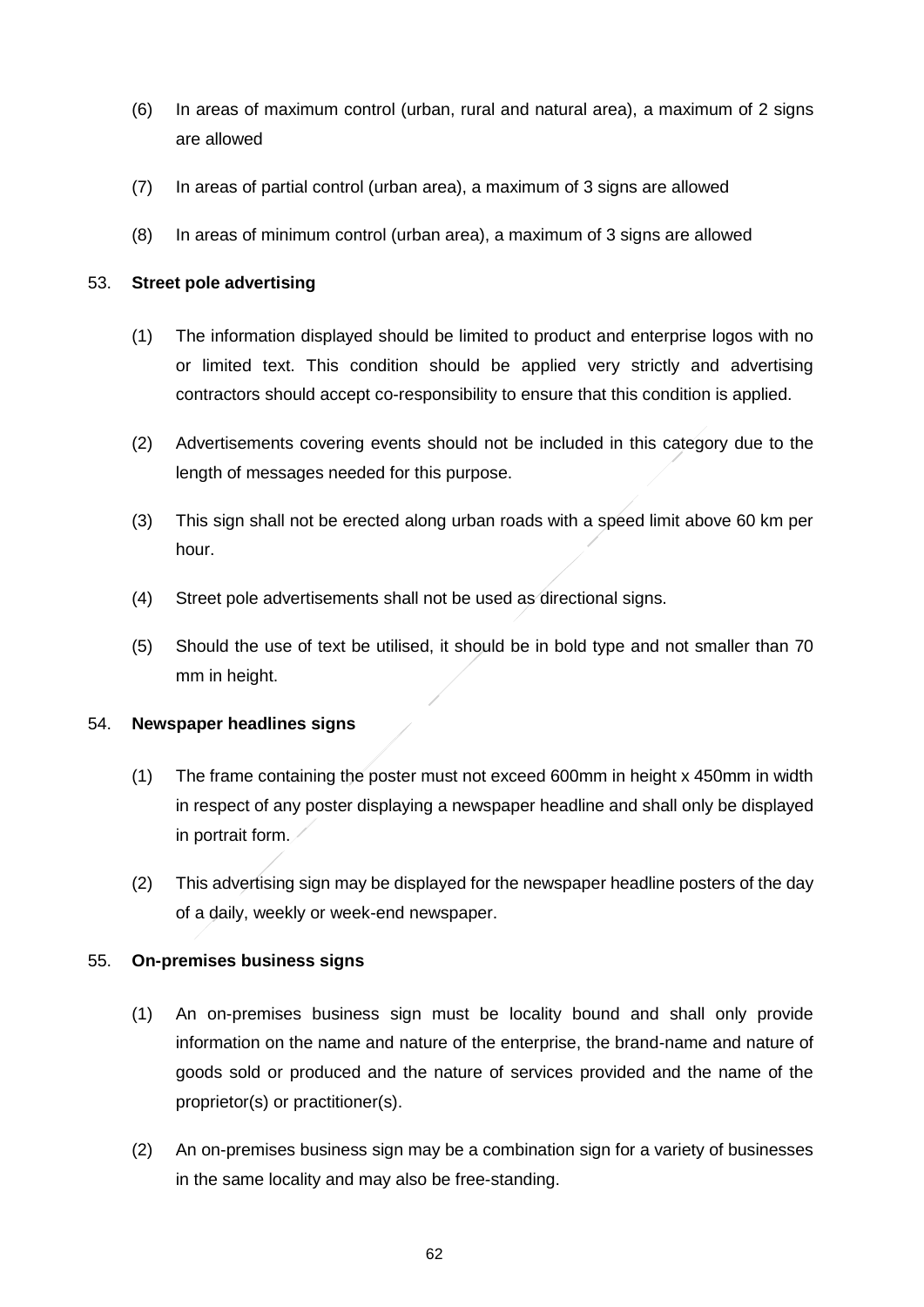- (3) An on-premises business sign shall only be displayed if:
	- (a) signs affixed to the building may not be noticed by passing pedestrian or motorists due to the position of the building;
	- (b) it is not structurally possible or visually feasible to affix appropriate signs to a building;
	- (c) the sign is needed to locate the entrance to business premises or the private access road to a business;
- (4) In the case of a combination sign,
	- (a) the design must harmonise with the architecture of the particular building or other adjacent building or structures;
	- (b) message on individual panels of the sign must be concise and legible;
	- (c) the content of individual panels of such a sign must be harmonious in terms of form letter types and colour.
- (5) Combination signs must be harmonious in terms of form, letter types and colour.
- (6) Combination signs shall be designed and located so as not to create a traffic safety hazard.
- (7) Only one on-premises business sign shall be allowed per enterprise, unless there is more than one entrance on different road frontages, in which case two will be allowed, one per frontage.
- $(8)$  In an area of maximum control, the sign shall be a maximum of 6 $m<sup>2</sup>$  in area and 7,5m in height.
- (9) In an area of partial or minimum control, the sign shall be a maximum of  $12m^2$  in area and 7,5m in height.
- (10) A height increase to 10m can be considered subject to a height restriction relaxation in terms of the relevant Town Planning Scheme as amended from time to time.
- (11) The name or logo of the sponsor of the on-premises business sign may be displayed if it refers to product or services available at that specific enterprise, but shall not occupy more than one third of the total area of the sign.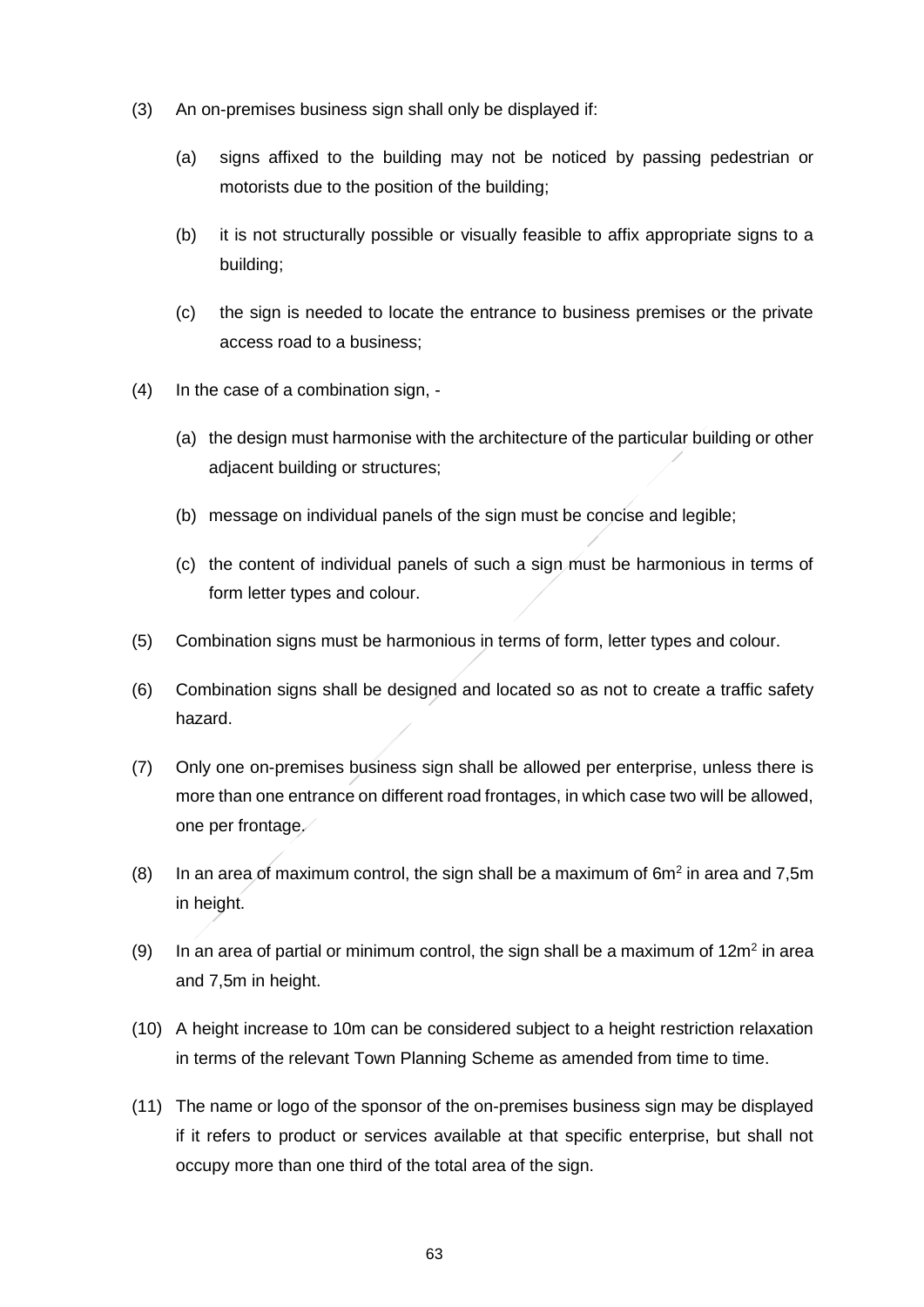- (12) An on-premises business sign may be placed closer to the road reserve boundary that the ruling building line, subject to a building line relaxation being obtained in terms of the relevant Town Planning Scheme as amended from time to time.
- (13) An on-premises business sign may be illuminated.
- (14) An on-premises business sign shall not be animated in areas of maximum control.
- (15) An on-premises business sign shall not obstruct the view from any adjacent building.

### 56. **Advertising signs at educational facilities, sport stadiums and fields**

- (1) This class consists of the display of advertising signs on boundary walls and fences, permanent flags, equal sized free-standing advertising signs smaller than  $4.5m<sup>2</sup>$  and shall include a sponsored advertising sign indicating the name, along the street frontage of educational facilities and sport stadiums and fields.
- (2) Advertising signs will be permitted in all areas of control.
- (3) The size and height of the sponsored advertising signs indicating the name, are as follows:
	- (a) Size:  $\mu$  Maximum of 12m<sup>2</sup>
	- (b) Height: Maximum of 5,5m.
	- (c) Clear height: 2,4m
	- (d) Sponsor name or logo: Maximum of  $\frac{3}{4}$  of total advertisement area.
- (4) Only one sponsored advertising signs indicating the name shall be permitted per street frontage.
- (5) A maximum advertisement area per 100m of street front of  $40m<sup>2</sup>$  shall be permitted for the display or combination of advertising signs on boundary walls and fences, permanent flags and freestanding advertising signs smaller than 4,5m<sup>2</sup>.
- (6) Any other form of advertising sign or advertisement shall be displayed, subject to the criteria for that specific type of advertising sign or advertisement, with specific attention to cluttering.
- (7) Illumination is permitted in areas of minimum and partial control, while only limited external illumination shall be permitted in areas of maximum control, but not animated.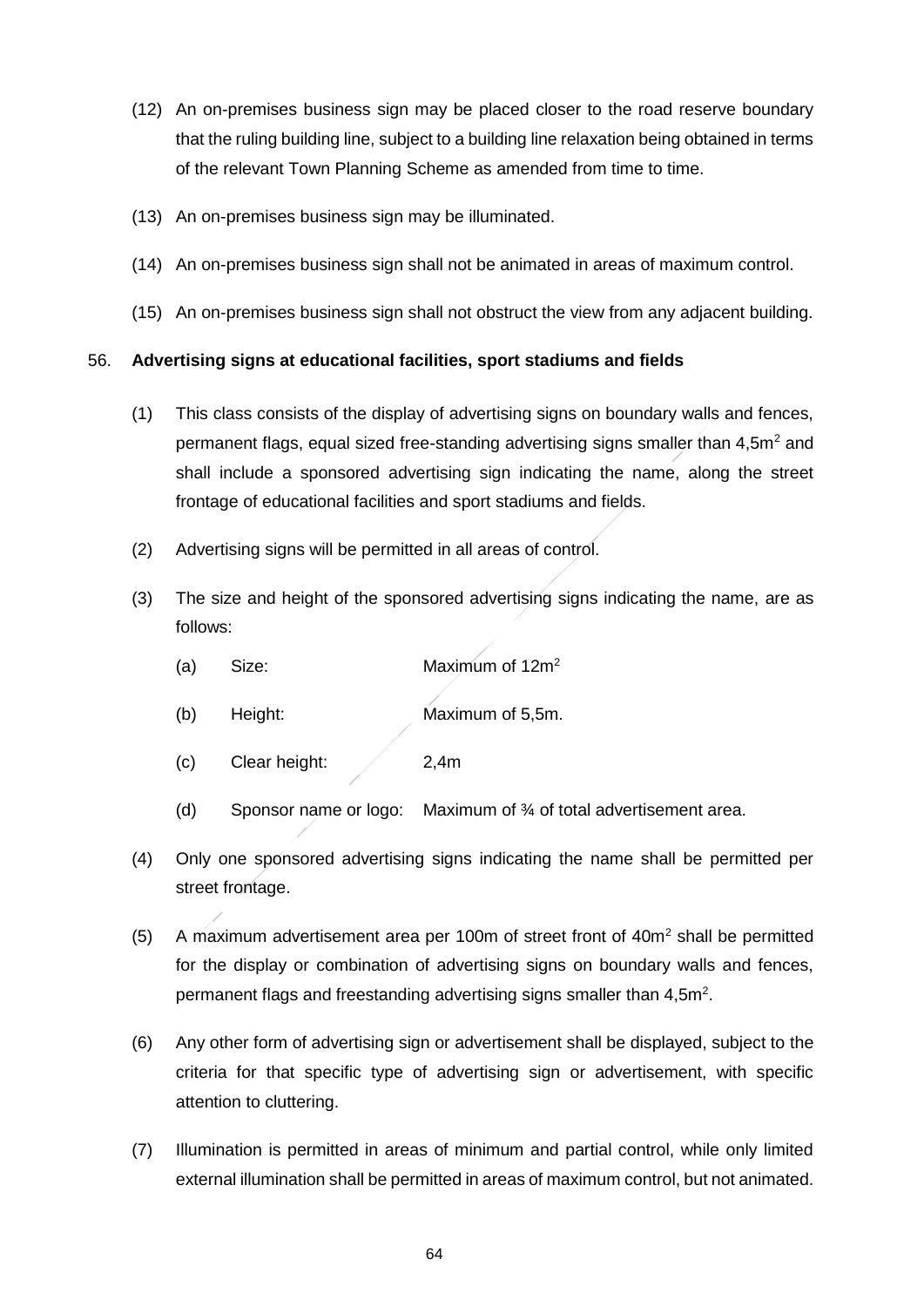### 57. **Window signs**

(1) Window signs are permitted in all urban areas of control and at centres of economic activity in natural and rural areas of maximum control.

### 58. **Ad Hoc Signs**

- (1) The OASC may consider and make a recommendation on an application to erect an advertising sign or structure that is not referred to in this By-law after having considered the application in terms of Section 10(2) and 16 of this By-law.
- (2) The Executive Director: Development Planning shall be responsible for making final determinations on ad hoc signs and structures.

### 59. **Advertising Precincts**

- (1) The Council may develop an advertising precinct policy regulating:
	- (a) designation of advertising precincts;
	- (b) the application process to be followed in evaluating applications for advertising precinct designations; and
	- (c) general requirements for advertising precincts.
- (2) Any person may apply for an area to be designated as an advertising precinct.
- (3) The OASC shall consider an application for an advertising precinct designation in accordance with the advertising precinct policy and make a recommendation to the Executive Director: Development Planning
- (4) The Executive Director: Development Planning shall be responsible for making the final determination on advertising precinct designation applications.

### 60. **Outdoor Advertising Code of Conduct Policy**

- (1) The Council may develop an Outdoor Advertising Code of Conduct Policy regulating:
	- (a) the content of advertising signs;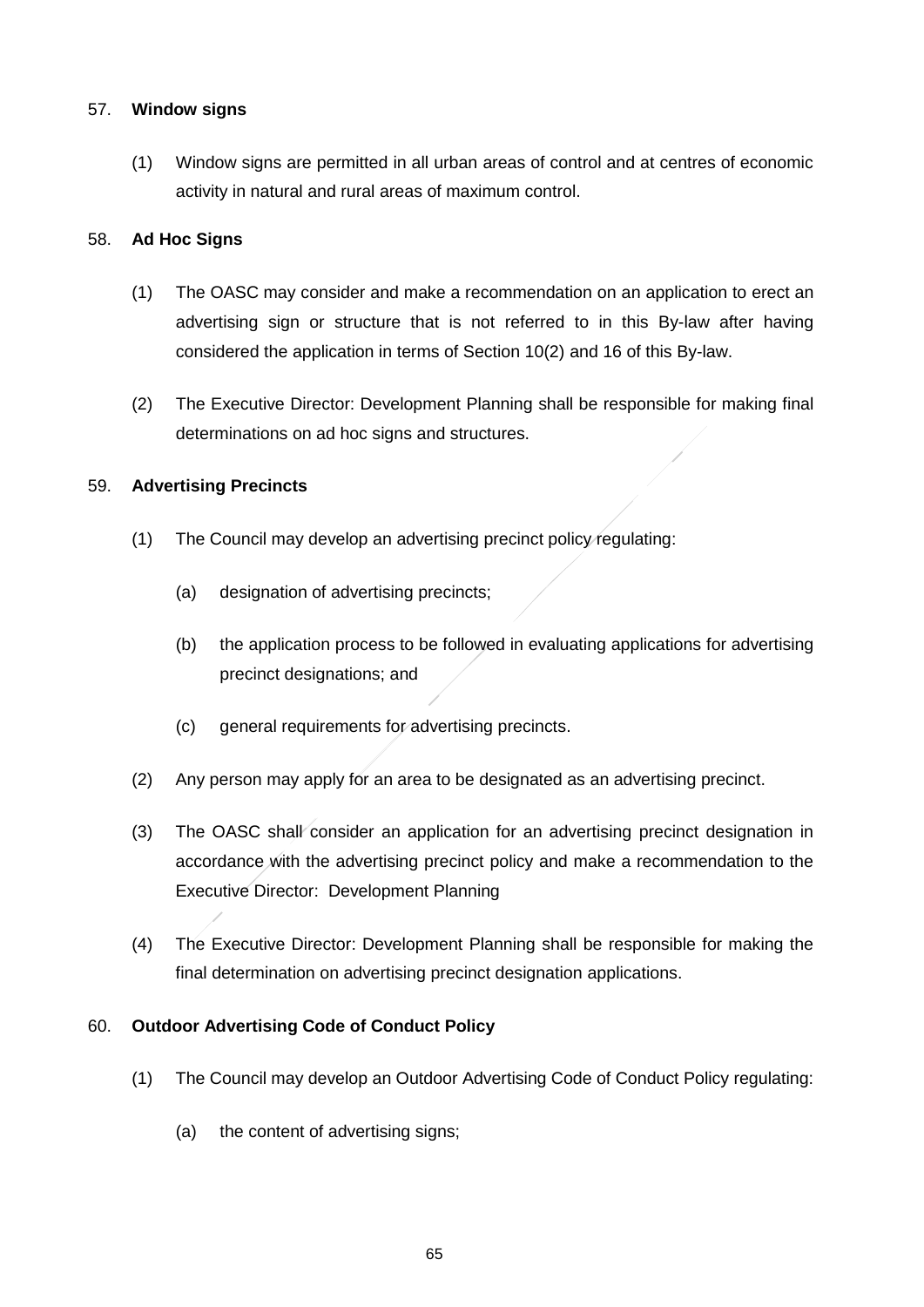- (b) adjudication of disputes relating to the content contained on advertising signs; and
- (c) any other matters related to the regulation of the content of outdoor advertising signs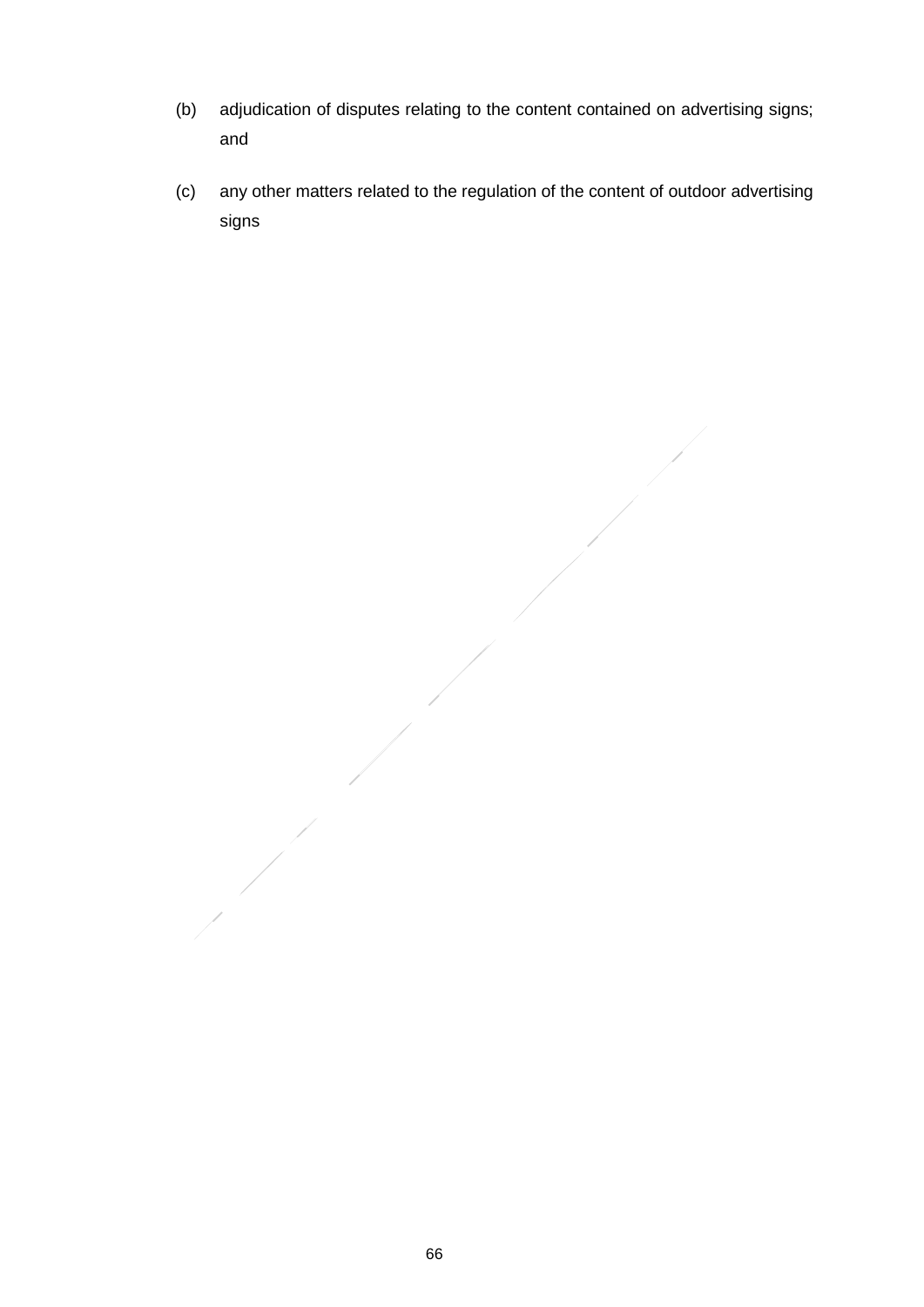### **CHAPTER 5**

### **POSTERS**

### 61. **Areas of control for Posters**

Posters will be permitted in areas of maximum, partial and minimum control.

## 62. **Specifications for Posters**

Posters must comply with the requirements set out in table 3 below:

| <b>Categories</b>       | Size(one direction)        | <b>Size</b><br>(more | <b>Prescribed</b> | Height             |
|-------------------------|----------------------------|----------------------|-------------------|--------------------|
|                         |                            | directions)          | <b>Posters</b>    |                    |
|                         |                            |                      |                   |                    |
| Category<br>One:        | direction:<br>Size:<br>One | directions:<br>More  | Prescribed        | Height:<br>Minimum |
| Posters erected to      | 0.54m2                     | 1.08m2 in total if   | posters: 0.9m     | Height             |
| advertise public and    |                            | double sided or      | x 0.6m<br>(A1     | (Clearance): 2,4m  |
| charitable<br>events,   |                            | for two posters      | size)             |                    |
| functions,              |                            | back-to-back         |                   | At least 2m below  |
| occasions, meetings     |                            |                      |                   | light fixtures     |
| or campaigns of a       |                            |                      |                   |                    |
| religious,              |                            |                      |                   |                    |
| educational facility,   |                            |                      |                   |                    |
| cultural,<br>political, |                            |                      |                   |                    |
| social, sporting or     |                            |                      |                   |                    |
| recreational nature.    |                            |                      |                   |                    |
| This<br>category        |                            |                      |                   |                    |
| includes<br>posters     |                            |                      |                   |                    |
| erected to advertise    |                            |                      |                   |                    |
| auction<br>but<br>an    |                            |                      |                   |                    |
| excludes<br>posters     |                            |                      |                   |                    |
| advertising<br>sales    |                            |                      |                   |                    |
| promotions,             |                            |                      |                   |                    |
| commercial              |                            |                      |                   |                    |
| products and events     |                            |                      |                   |                    |
| commercial<br>of a      |                            |                      |                   |                    |
| nature.                 |                            |                      |                   |                    |
|                         |                            |                      |                   |                    |
| Two:<br>Category        | One<br>direction:<br>Size: | directions:<br>More  | N/A               | Height:<br>Minimum |
| Posters erected in      | 1.08m2                     | 2.16m2 in total if   |                   | Height             |
| this category shall     |                            | double-sided<br>or   |                   | (Clearance): 2,4m  |
| used<br>for<br>be       | Prescribed<br>posters:     | for<br>two           |                   | At least 2m below  |
| commercial              | 1.2m x 0.9m (A0 size)      |                      |                   | light fixtures     |
| advertising<br>on       |                            |                      |                   |                    |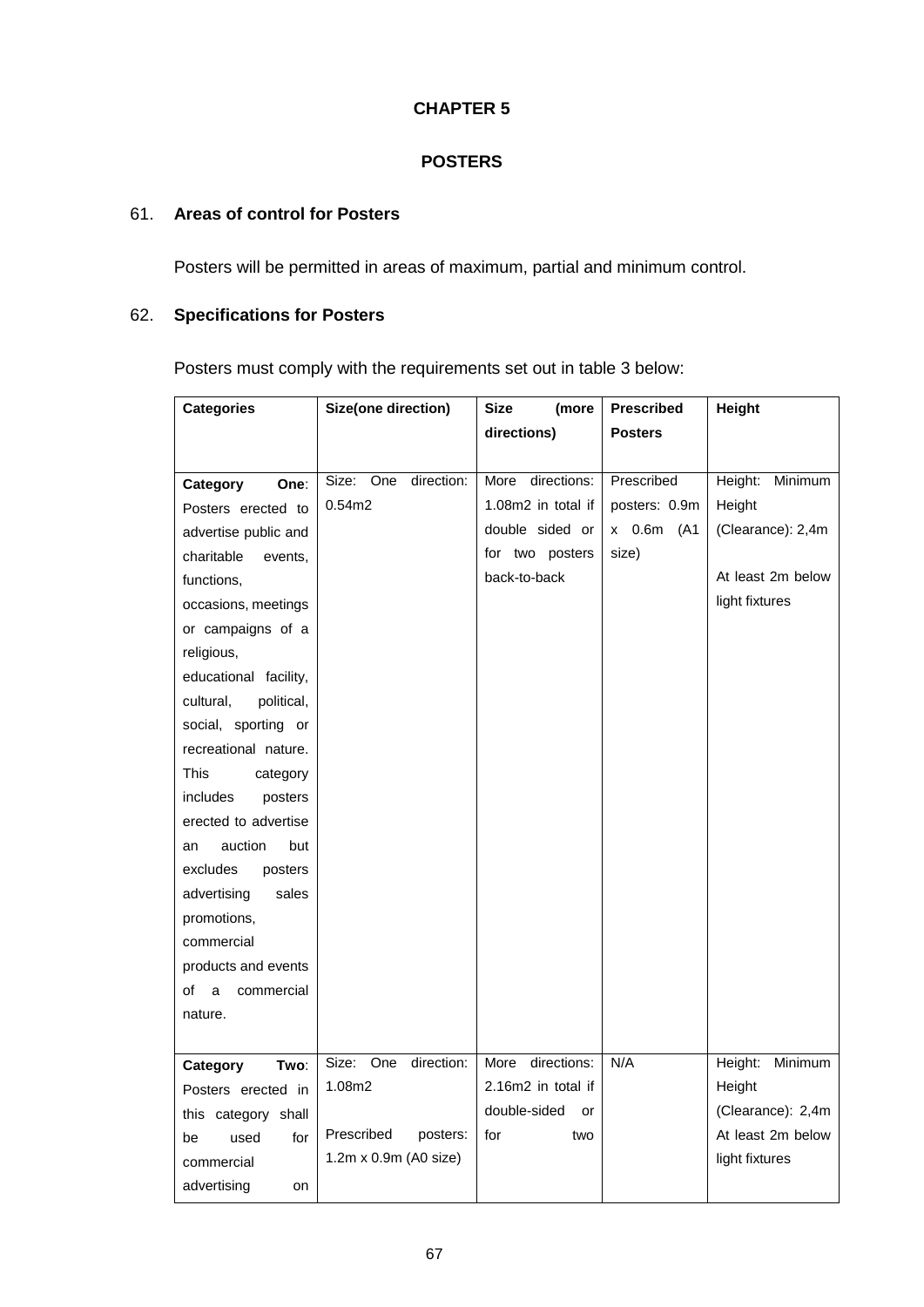| structures for which  |                         | receptacles back    |               |                                |
|-----------------------|-------------------------|---------------------|---------------|--------------------------------|
| provision<br>specific |                         | to back             |               |                                |
| has been made for     |                         |                     |               |                                |
| by the City.          |                         |                     |               |                                |
|                       |                         |                     |               |                                |
| Category<br>Three:    | direction:<br>Size: One | directions:<br>More | Prescribed    | Height:<br>Minimum             |
| Posters displayed in  | 0.32 <sub>m2</sub>      | 0.64m2 in total if  | posters: 0.7m | Height                         |
| this category must    |                         | double-sided<br>or  | x 0.45m (A2   | (Clearance):<br>1 <sub>m</sub> |
| selected<br>display   |                         | for two posters     | size)         | At least 2m below              |
| news headlines of a   |                         | back to back        |               | light fixtures                 |
| specific edition of a |                         |                     |               |                                |
| newspaper             |                         |                     |               |                                |
|                       |                         |                     |               |                                |
| Four:<br>Category     | One direction: 1.08m2   | directions:<br>More | Prescribed    | Height: Minimum                |
| Posters for public    |                         | 2.16m2 in total if  | posters: 1.2m | Height                         |
| and<br>awareness      |                         | double-sided<br>or  | x 0.9m (A0    | (Clearance): 2,4m              |
| community<br>based    |                         | for two posters     | size)         | At least 2m below              |
| campaigns, notices    |                         | back to back        |               | light fixtures.                |
| of a public meeting   |                         |                     |               |                                |
|                       |                         |                     |               |                                |
|                       |                         |                     |               |                                |
| Five:<br>Category     | direction:<br>Size: One | directions:<br>More | Prescribed    | Height:<br>Minimum             |
| for<br>Posters        | 0.54m2                  | 1.08m2 in total if  | posters: 0.9m | Height                         |
| parliamentary<br>or   |                         | double sided or     | x 0.6m (A1    | (Clearance): 2,4m              |
| municipal elections,  |                         | for two posters     | size          |                                |
| by-elections,         |                         | back to back        |               | At least 2m below              |
| referenda<br>and      |                         |                     |               | light fixtures                 |
| registration process. |                         |                     |               |                                |
|                       |                         |                     |               |                                |

## 63. **Conditions applicable to Posters**

| Category     | <b>Conditions</b>                                                                                                                                                    |  |  |
|--------------|----------------------------------------------------------------------------------------------------------------------------------------------------------------------|--|--|
|              |                                                                                                                                                                      |  |  |
| Category One | A maximum of 100 posters permitted per event per area.                                                                                                               |  |  |
|              | Temporary posters must be fixed to electric light standards and fixed<br>a.<br>receptacles by means of a suitable cord and no metal clamps or wire shall be<br>used. |  |  |
|              | b.<br>Shall not be used to advertise a commercial event or product or sales promotion.                                                                               |  |  |
|              | At least 50m from the centre of an intersection.<br>C.                                                                                                               |  |  |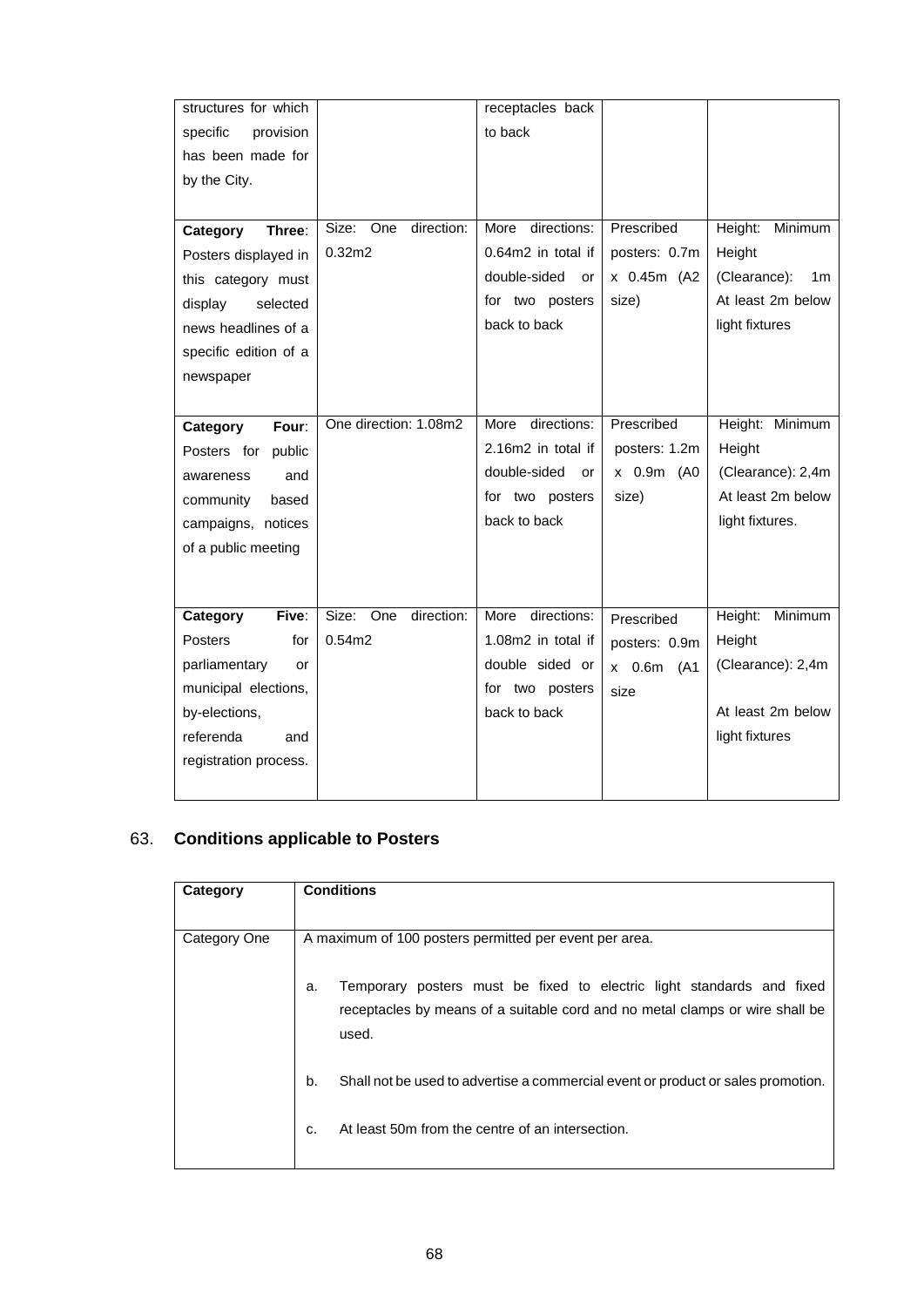|              | d. | A completed street name list on where the posters will be erected, is to be                                                                                                                                                                                                                                                                                                                                                                                                      |
|--------------|----|----------------------------------------------------------------------------------------------------------------------------------------------------------------------------------------------------------------------------------------------------------------------------------------------------------------------------------------------------------------------------------------------------------------------------------------------------------------------------------|
|              |    | provided by the applicant, within at least three days from submitting the                                                                                                                                                                                                                                                                                                                                                                                                        |
|              |    | application. Failure to submit this list will result in the forfeiting of the deposit                                                                                                                                                                                                                                                                                                                                                                                            |
|              |    | paid.                                                                                                                                                                                                                                                                                                                                                                                                                                                                            |
|              |    |                                                                                                                                                                                                                                                                                                                                                                                                                                                                                  |
|              | е. | Posters must be erected only 14 days prior to the event.                                                                                                                                                                                                                                                                                                                                                                                                                         |
|              | f. | The display period during the event shall not exceed 30 days.                                                                                                                                                                                                                                                                                                                                                                                                                    |
|              | g. | All posters, backing boards and cord or string must be removed within 3 days<br>of the passing of the event. Failure to remove a poster, will result in forfeiting                                                                                                                                                                                                                                                                                                               |
|              |    | the deposit for that poster.                                                                                                                                                                                                                                                                                                                                                                                                                                                     |
|              | h. | A maximum of four (4) per post. It must then be affixed in a double-sided manner<br>back to back; i.e. only two posters visible per direction of travel.                                                                                                                                                                                                                                                                                                                         |
|              | i. | The name of the relevant responsible organization, and the date and place of                                                                                                                                                                                                                                                                                                                                                                                                     |
|              |    | the occasion or event must be clearly displayed on the poster. The City shall be                                                                                                                                                                                                                                                                                                                                                                                                 |
|              |    | entitled to retain one such poster for identification purposes.                                                                                                                                                                                                                                                                                                                                                                                                                  |
|              |    |                                                                                                                                                                                                                                                                                                                                                                                                                                                                                  |
|              | j. | No products shall be advertised on a Category One poster.                                                                                                                                                                                                                                                                                                                                                                                                                        |
|              | k. | Poster advertising signs aimed at the road used shall not be less than 120m<br>apart.                                                                                                                                                                                                                                                                                                                                                                                            |
|              | I. | Every poster for which permission is granted, shall display a municipal sticker<br>with a reference number.                                                                                                                                                                                                                                                                                                                                                                      |
|              | m. | No poster or other advertising sign shall be placed in a street or other public<br>place unless the appropriate tariff has been paid to the City.                                                                                                                                                                                                                                                                                                                                |
|              | n. | Every deposit paid must be refunded when all the posters, advertising signs or<br>advertisements to which the deposit relates, have been removed to the<br>satisfaction of the City.                                                                                                                                                                                                                                                                                             |
|              | о. | Any person who, having displayed or caused to be displayed any advertising<br>sign or advertisement, fails to remove it or cause it to be removed within the<br>periods prescribed shall be guilty of an offence and must, in addition to any<br>penalty imposed upon him, forfeit the deposit relating to it or such proportionate<br>part of that deposit as the City shall assess having regard to the number of<br>posters, advertising signs or advertisements not removed. |
| Category Two | a. | Posters must be fixed to electric light pole by means of removable brackets or                                                                                                                                                                                                                                                                                                                                                                                                   |
|              |    | strapping. No drilling or welding of poles will be permitted.                                                                                                                                                                                                                                                                                                                                                                                                                    |
|              |    |                                                                                                                                                                                                                                                                                                                                                                                                                                                                                  |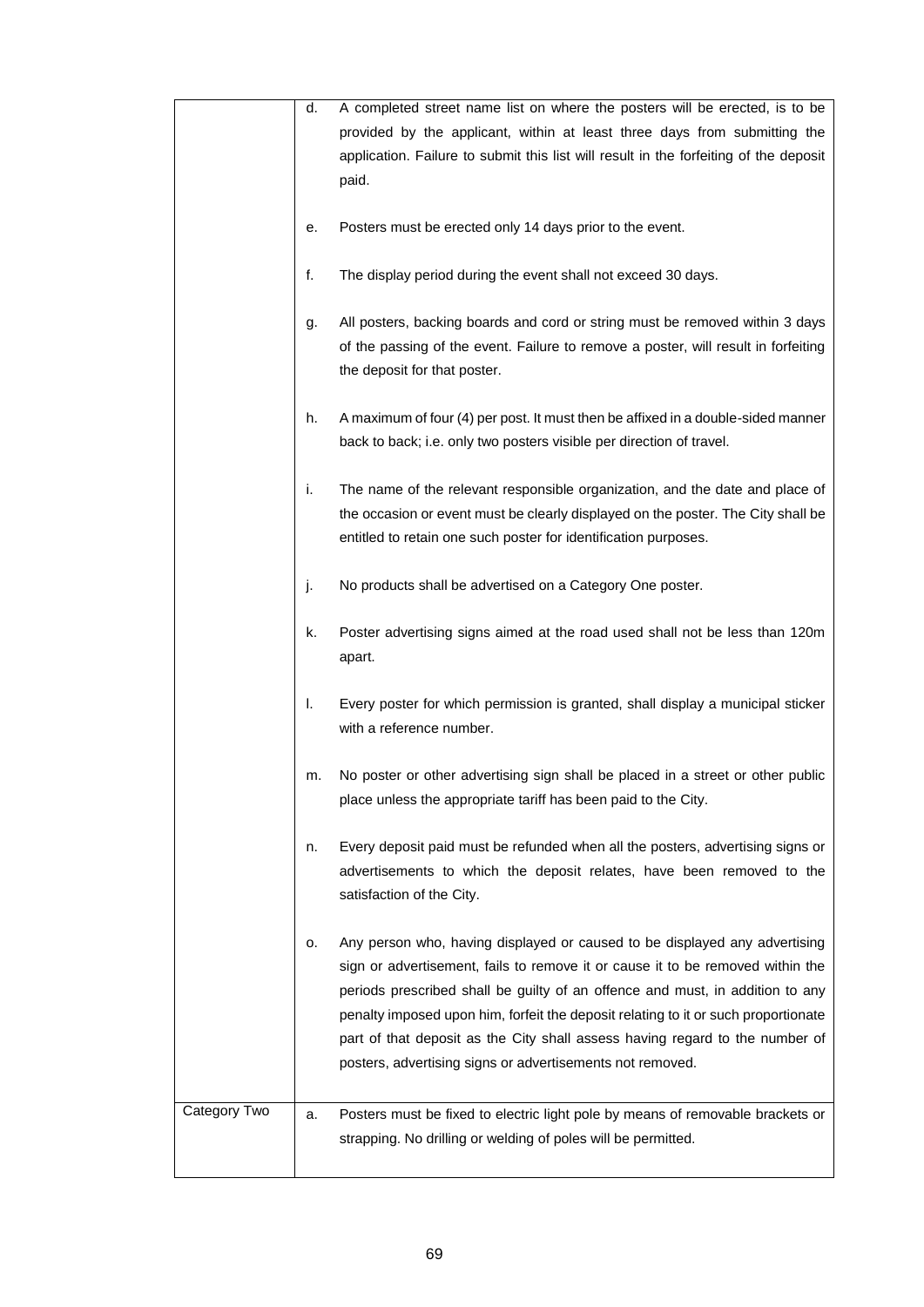|                       | b. | At least 50m from the centre of an intersection.                                                                                                                                                   |
|-----------------------|----|----------------------------------------------------------------------------------------------------------------------------------------------------------------------------------------------------|
|                       | c. | A maximum of two per post or standard. It must then be affixed in a double-<br>sided manner; i.e. two receptacles back to back.                                                                    |
|                       | d. | Shall only be places in certain specific areas and along certain arterial roads.                                                                                                                   |
|                       | е. | Street light poles positioned in front of Municipal Offices are reserved for the<br>exclusive use for advertising purposes by the City's Communications and<br>Marketing Department.               |
|                       | f. | More creative and visually pleasant structures should be used for displaying of<br>posters than standardized pole-mounted structures in order to make a positive<br>contribution to streetscaping. |
|                       | g. | The City must determine the number and display format of posters in this<br>category.                                                                                                              |
| <b>Category Three</b> | a. | Poster frames must be fixed to electric light standards by means of removable<br>brackets or strapping. No drilling or welding of poles will be permitted.                                         |
|                       | b. | Shall not be used to advertise a commercial event.                                                                                                                                                 |
|                       | c. | Shall be displayed on electric light standards within 50m from the centre of an<br>intersection.                                                                                                   |
|                       | d. | Shall be displayed along specific main traffic routes.                                                                                                                                             |
|                       | е. | If projecting over a sidewalk and pedestrian circulation route, the clear height<br>must exceed 2,4m and for a cycle circulation route a clear height of at least<br>3,0m;                         |
|                       | f. | A specific news headline must only be displayed for 24 hours.                                                                                                                                      |
|                       | g. | A maximum of one per post or standard. Back to back at same position will be<br>permitted.                                                                                                         |
|                       | h. | The City must determine the number and display format of posters in this<br>category.                                                                                                              |
|                       | i. | No poster frame or news headline shall be placed in a street or other public<br>place unless the appropriate tariff has been paid to the City                                                      |
| Category Four         | a. | Posters must be fixed to electric light standards by means of removable<br>brackets or strapping. No drilling or welding of poles will be permitted.                                               |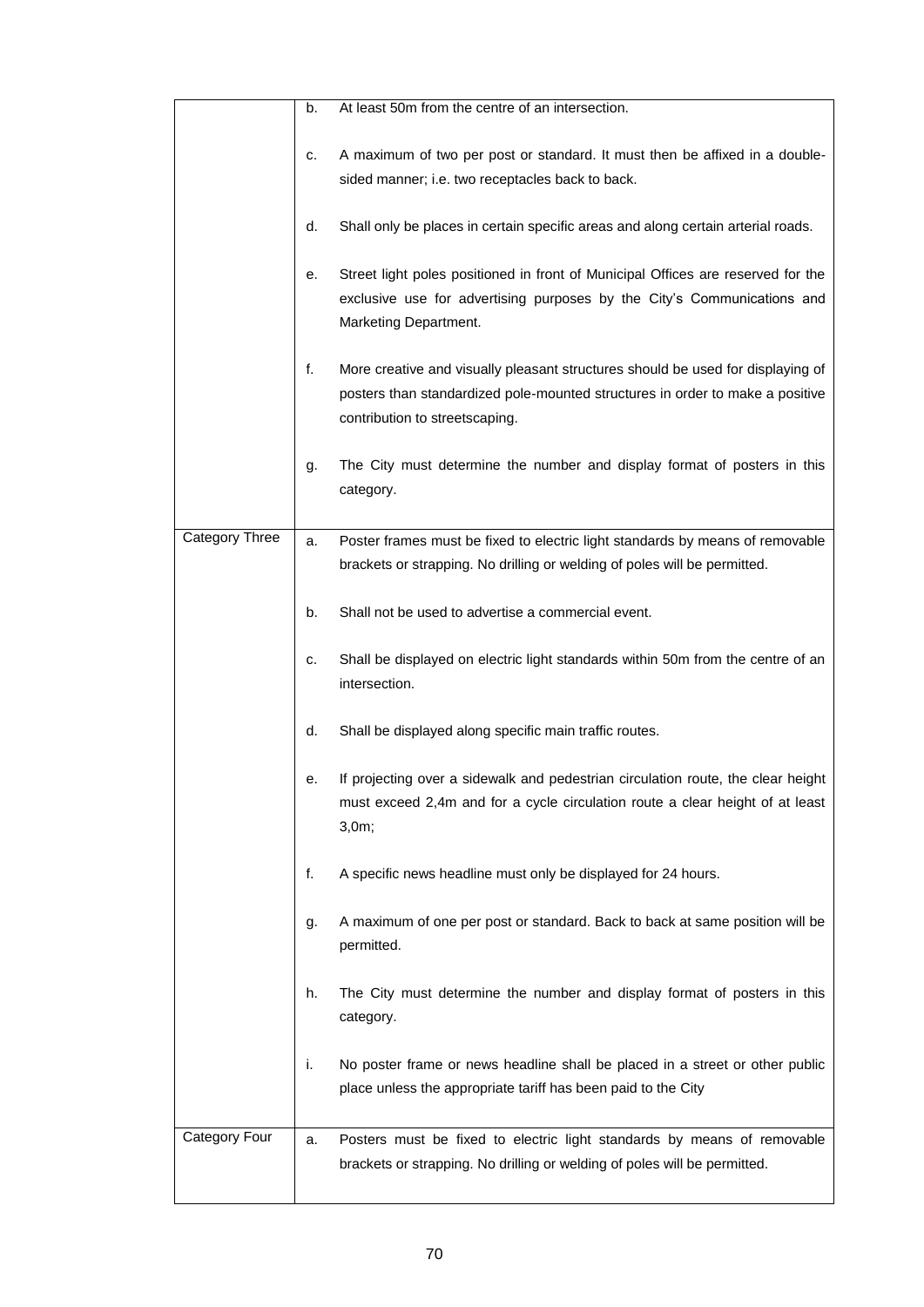|                      | b. | Shall not be used to advertise a commercial event.                                                                                                                                                                                                                                                                                                                                        |
|----------------------|----|-------------------------------------------------------------------------------------------------------------------------------------------------------------------------------------------------------------------------------------------------------------------------------------------------------------------------------------------------------------------------------------------|
|                      | c. | At least 50m from the centre of an intersection                                                                                                                                                                                                                                                                                                                                           |
|                      | d. | A maximum of one per post                                                                                                                                                                                                                                                                                                                                                                 |
|                      | е. | All posters, backing boards and cord or string must be removed within 3 days<br>of the passing of the event                                                                                                                                                                                                                                                                               |
|                      | f. | Poster advertising signs aimed at the road used shall not be less than 120m<br>apart.                                                                                                                                                                                                                                                                                                     |
|                      | g. | No poster, advertising sign or advertisement shall be placed in a street or other<br>public place unless the appropriate tariff has been paid to the City.                                                                                                                                                                                                                                |
|                      | h. | Public awareness and community-based campaigns are to be directed at the<br>residents within a specific community aimed at indicating crime statistics and<br>reporting of incidents.                                                                                                                                                                                                     |
|                      | i. | The City must determine the number and display format of posters in this<br>category.                                                                                                                                                                                                                                                                                                     |
| <b>Category Five</b> | a. | Posters must be fixed to electric light standards and fixed receptacles by means                                                                                                                                                                                                                                                                                                          |
|                      |    | of a suitable cord and no metal clamps or wire shall be used.                                                                                                                                                                                                                                                                                                                             |
|                      | b. | Shall not be used to advertise a commercial event.                                                                                                                                                                                                                                                                                                                                        |
|                      | c. | At least 50m from the centre of an intersection.                                                                                                                                                                                                                                                                                                                                          |
|                      | d. | A maximum of three per post or standard.                                                                                                                                                                                                                                                                                                                                                  |
|                      | е. | No posters relating to a parliamentary or municipal election, referendum or<br>registration process shall be displayed for longer than the period extending from<br>the beginning of the date of proclamation in the Government Gazette of an<br>upcoming referendum or election to the end of the fourteenth day after the date<br>of such election, referendum or registration process. |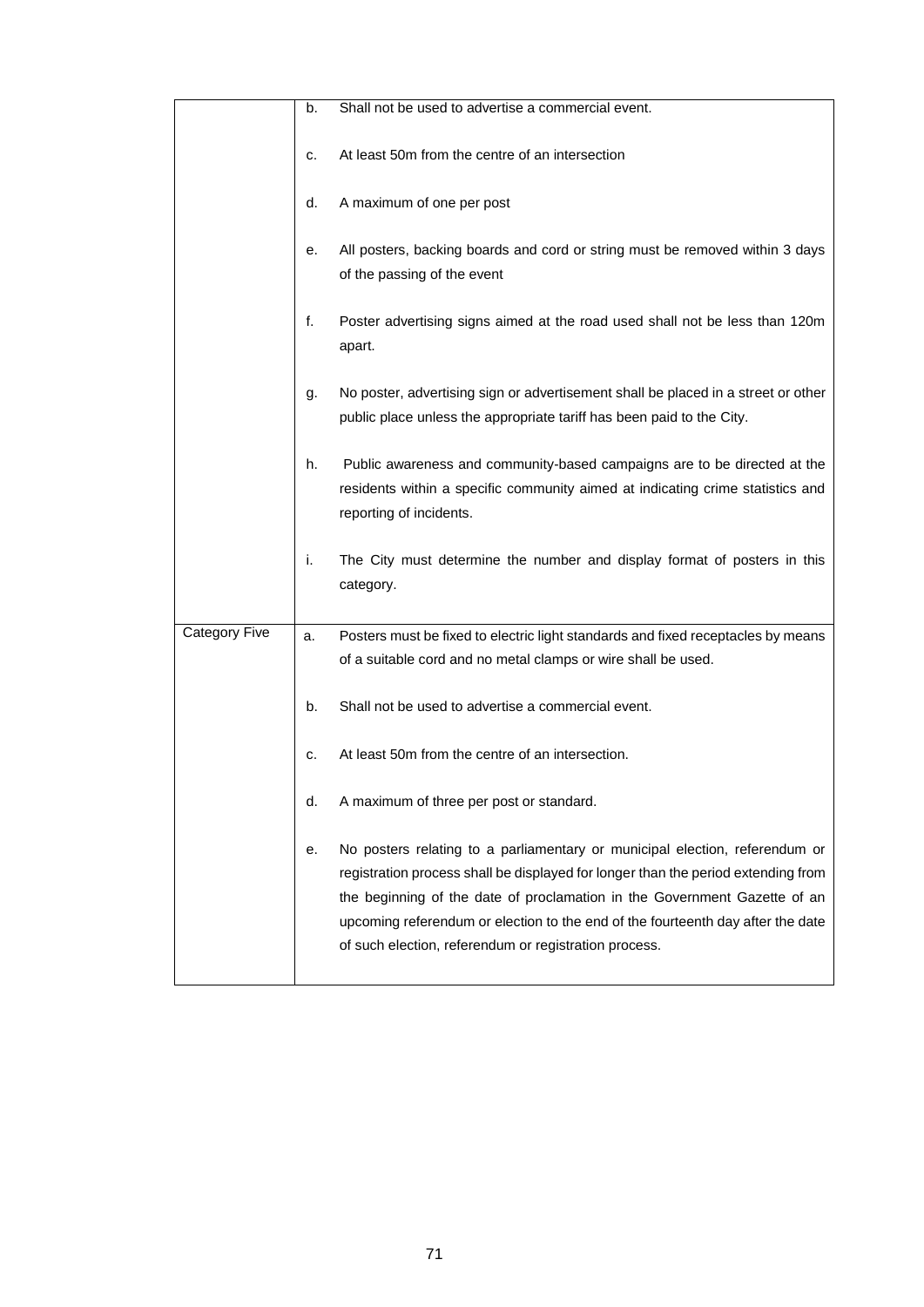### 64. **Positioning and other requirements of Posters**

The Posters must comply with the following positioning and other general requirements:

- (1) Standardized pole-mounted posters shall be permitted only where they will not have a negative visual impact on the streetscape and the character of an area.
- (2) Only permitted on electric light standards or other structure, which ìs provided for the express purpose of affixing posters.
- (3) Shall not be placed on or against or attached to or otherwise supported by any power line standard, power masts, transformer box, telegraph pole, road traffic sign or signal (any lamp pole which has a road traffic sign or signal attached to it), traffic circle, traffic island or median (except Category Two (2) and Three (3) Posters), wall, column or post of a veranda or balcony, fencing, electricity box or sub-stations, tree or bridge.
- (4) No advertising sign shall be mounted on a short (4,5m) streetlight pole.
- (5) Not cover municipal markings / stripes / fire hydrant markings on lampposts.
- (6) Not be illuminated or animated.
- (7) Only permitted inside urban road reserves for roads under the jurisdiction of the City and exclude freeways, National roads and Provincial roads.
- (8) Not be positioned closer than 0.3m from the nearest edge of any posters to the edge of the shoulder of the road.
- (9) Not obstruct pedestrian movement.
- (10) Street light poles positioned in front of or adjacent to primary or secondary schools shall not be used for posters.
- (11) Not in any way interfere with the sight distance of motorists.
- (12) Advertisements letter not be smaller than 50mm in height.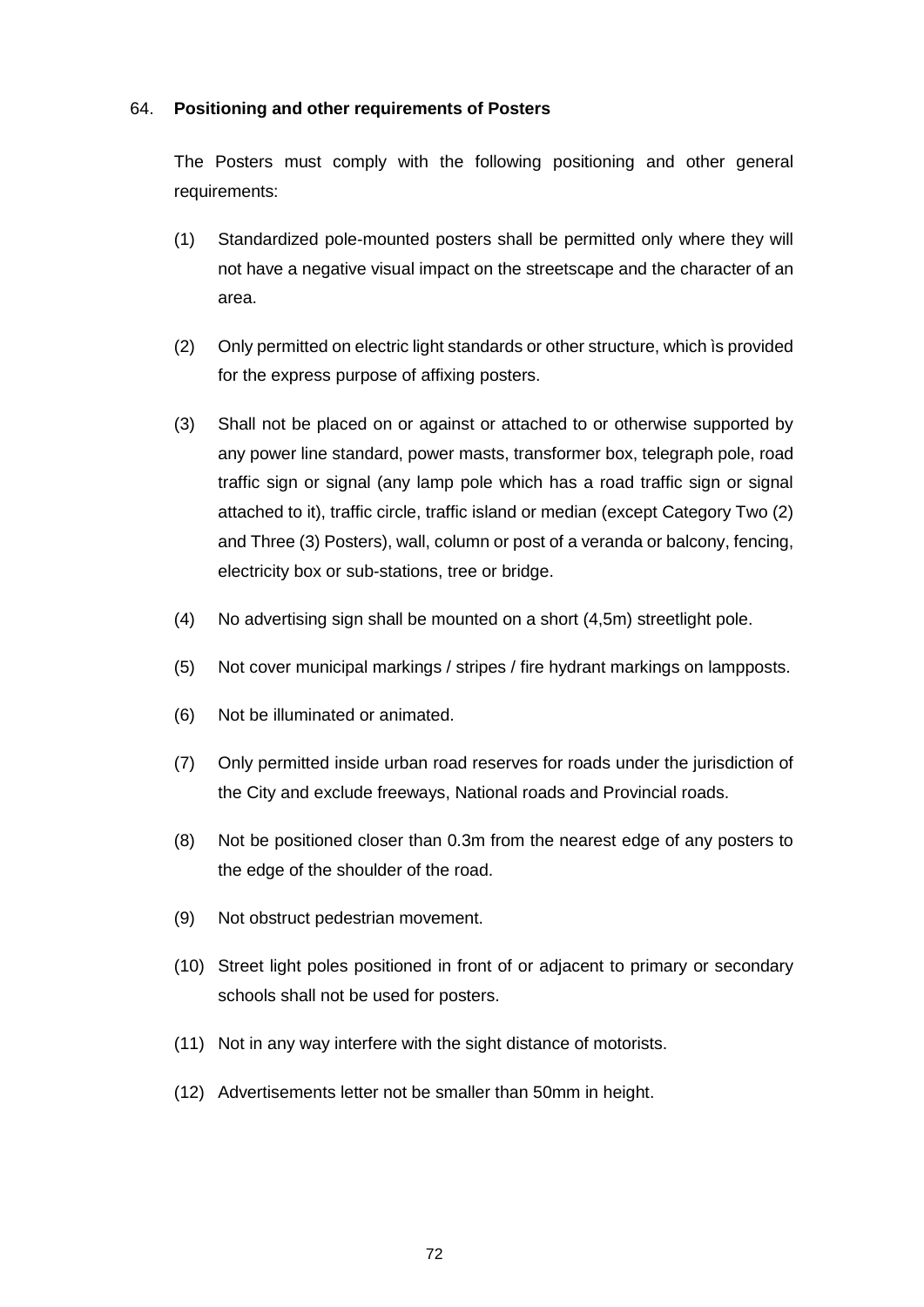#### 65. **Approval of posters**

- (1) No person may, except for newspaper posters, display any poster in, or in view of, any public place unless he or she has first obtained the written approval of the City.
- (2) Approval in terms of subsection (1) may only be given for the display of a poster which does not relate to third party advertising.
- (3) Application for approval contemplated in subsection (1) must be made on a prescribed form and must be accompanied by –
	- (a) details in writing of every township and street in which the posters concerned are to be displayed;
	- (b) by the prescribed fee;
	- (c) an example of every poster to which the application relates;
	- (d) an example of the frame in which the posters will be displayed.
- (4) Every poster for which permission is granted as contemplated in subsection (1) must be provided with a sticker supplied by the City and only a poster with such sticker may be displayed
- (5) The City may to retain one poster to which an application in terms of subsection (3) relates for identification purposes.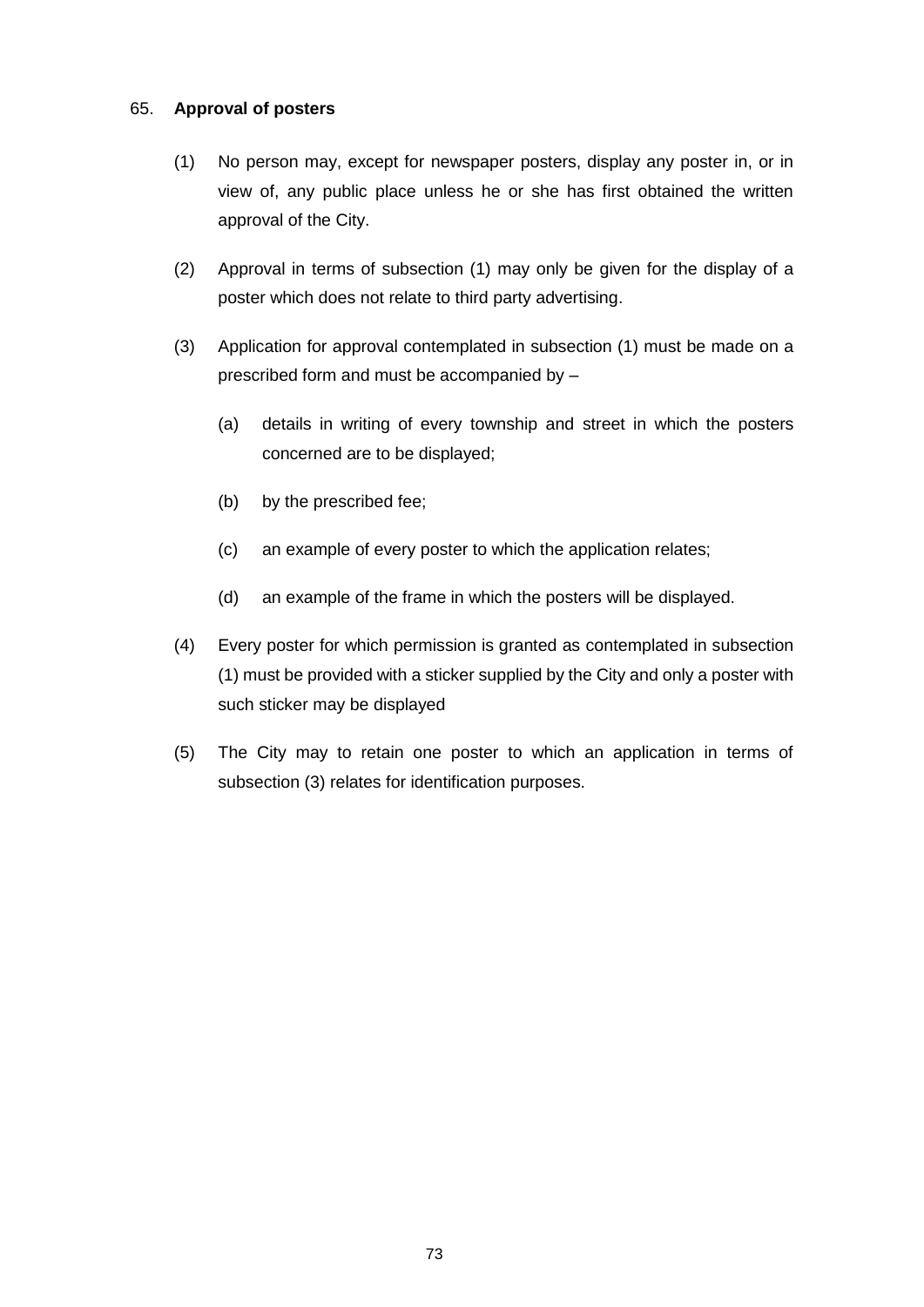# **CHAPTER 6**

#### **MISCELLANEOUS**

#### 66. **Maintenance and removal of advertising signs**

- (1) The owner of the advertising sign is responsible for maintaining an advertising sign and the surrounding area so that it does not become unsightly or deteriorate to such a degree that it is in conflict with any provision of this Bylaw
- (2) The owner of the advertising sign must carry out at least one annual inspection of an advertising sign with the view of satisfying himself or herself that it has been properly maintained as contemplated in subsection (1) and forthwith carry out any necessary maintenance resultant upon such inspection.
- (3) The owners of the advertising sign must keep a written record of any inspection made and maintenance carried out interms of subsection (2), must retain such record for a period of five years and must, on request by an authorised official, make such record available for perusal.
- (4) If, in the opinion of the City, any advertising sign has been allowed to fall into a state of disrepair or is in conflict with any provision of this By-law, such a state of disrepair or conflict shall be adjudicated upon by the OASC in accordance with the provisions of section 6(7).
- (5) If, in the opinion of an authorised official, any advertising sign has become dangerous and unsafe in that it poses an imminent threat to life and/or property, such authorised official may remove such advertising sign upon obtaining a ruling from the OASC or a court order.

# 67. **Duration of approvals granted under previous By-laws or other applicable legislation**

(1) If an approval for an advertising sign was granted in terms of this By-law repealed by section 71 or in terms of any previous By-laws or other legislation that might have been applicable to Outdoor Advertising without specifying a period for the duration of that approval, the duration of such advertising signs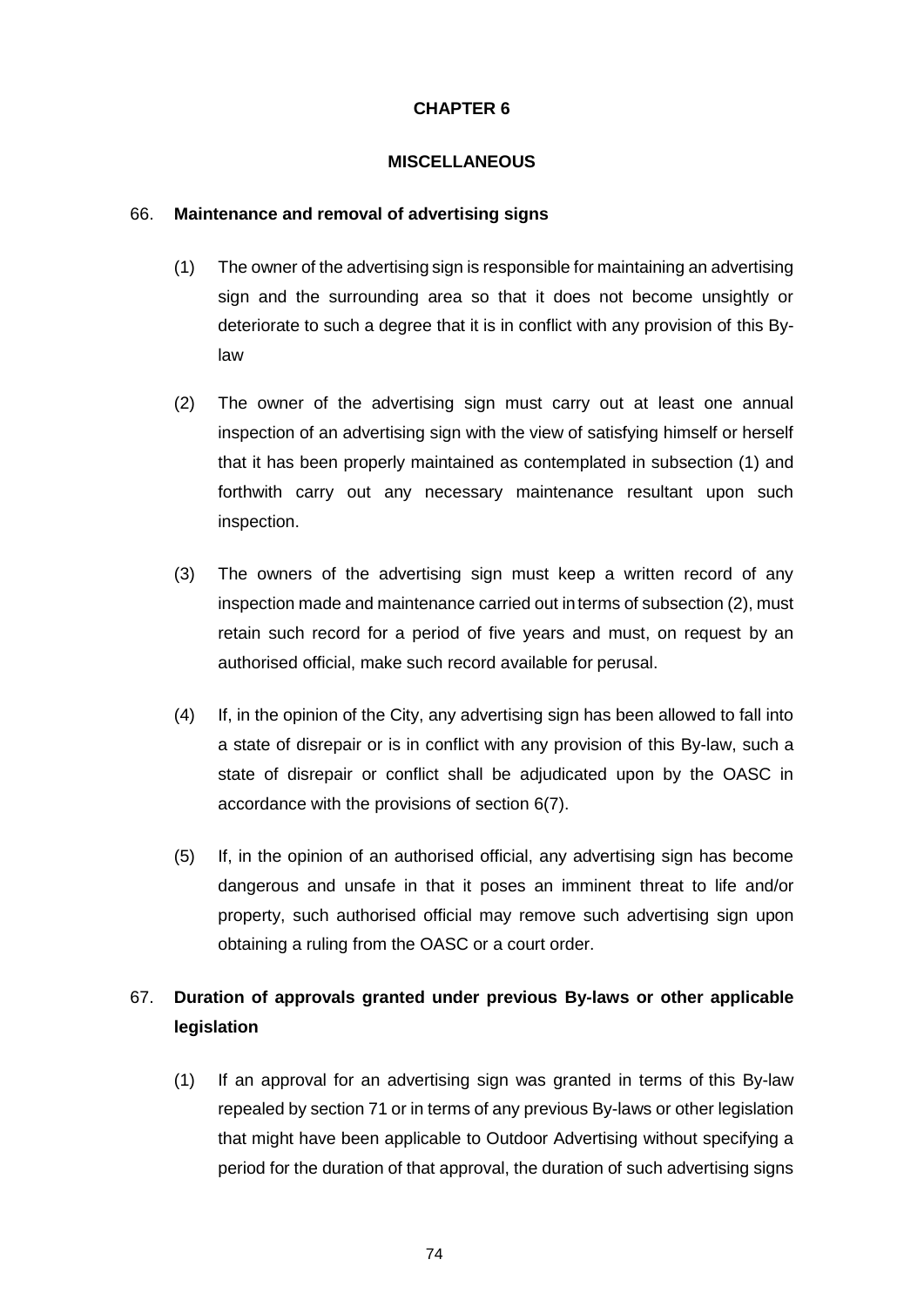shall be deemed to be 5 years from the date of the promulgation of this Bylaw.

(2) Upon expiration of the 5-year period envisaged in subsection (1) above, the provisions of section 14 of this By-law shall apply.

# 68. **Serving of notices**

- (1) Any notice that is required to, or may, be served, delivered or given in terms of, orforthe purposes of, this By-law, by:
	- (a) handing a copy of the notice to the person concerned;
	- (b) leaving a copy of the notice at the person's place of residence, business or employment with any other person who is apparently at least 16 years old and in charge of the premises at the time;
	- (c) faxing or e-mailing a copy of the notice to the person where such fax number or e-mail address is available;
	- (d) handing a copy of the notice to any representative authorised in writing to accept service on behalf of the person;
	- (e) if the person has chosen an address for service, handing a copy of the notice to a person who is apparently at least 16 years old at that address;
	- (f) sending a copy of the notice by registered or certified post to the lastknown address of the person concerned, and, unless the contrary is proved, it is deemed that service was effected on the seventh day following the day on which the document was posted;
	- (g) if the person is a company or other body corporate, serving a copy of the notice on an employee of the company of body corporate at its registered office or its principal place of business within the Republic, or its main place of business in the area of jurisdiction of the City, or if there is no employee willing to accept the service by affixing a copy of the notice to the main door of the office or place of business; or
	- (h) if the person is a partnership, firm or voluntary association, serving a copy of the notice on a person who at the time of service is apparently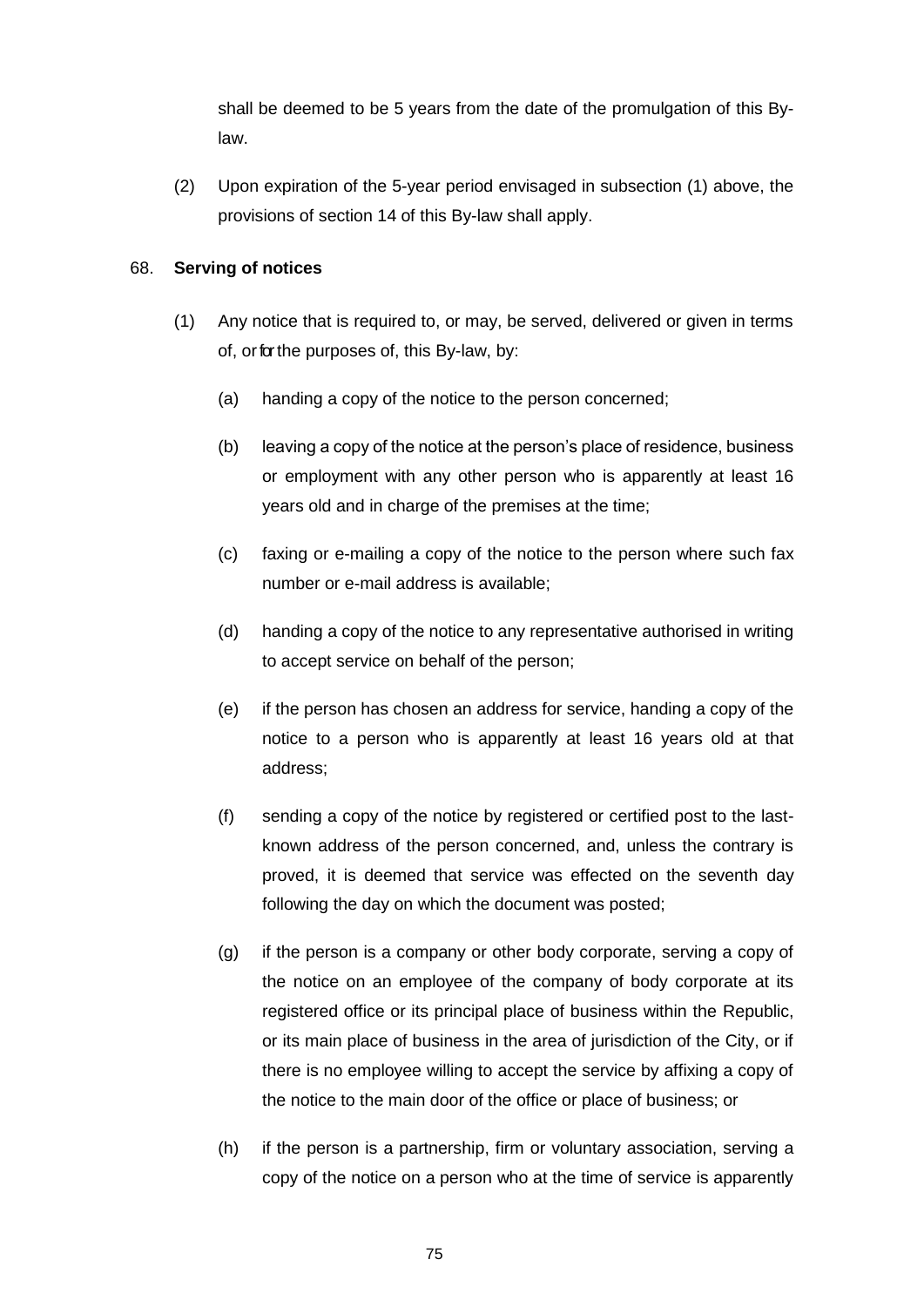in charge of the premises and apparently at least 16 years of age, at the place of business of such partnership, firm or association or if such partnership, firm or association has no place of business, by serving a copy of the notice on a partner, the owner of the firm or the chairman or secretary of the managing or other controlling body of such association, as the case may be.

#### 69. **Inspections**

- (1) In addition to any power of inspection which an authorised official may have in terms of this By-law, he or she may for any purpose relating to the implementation and enforcement of theses By-laws, carry out an inspection of any advertising sign on any property.
- (2) An authorised official must, before the commencement of, or during an inspection in terms of subsection (1), at the request of the owner of an advertising sign or the owner of a property on which the advertising sign concerned has been erected or is displayed, produce written confirmation of his or her appointment as an authorised official empowered to carry our inspections for the purposes of this By-law.
- (3) An authorised official carrying out an inspection in terms of this By-law, must conduct himself or herself with strict regard to decency and orderliness and with due regard to any person's rights contained in the Bill of Rights set out in Chapter 2 of the Constitution.

#### 70. **Offences and penalties**

- (1) Any person who-
	- (a) contravenes or fails to comply with any provision of this By-law;
	- (b) refuses or fails to comply with any notice served on him or her in terms of or for the purposes of this By-law;
	- (c) refuses or fails to comply with the terms or conditions of any approval issued in terms of this By-law;
	- (d) obstructs, hinders or interferes with an authorised official or other official of the Council acting under power delegated to him or her, in the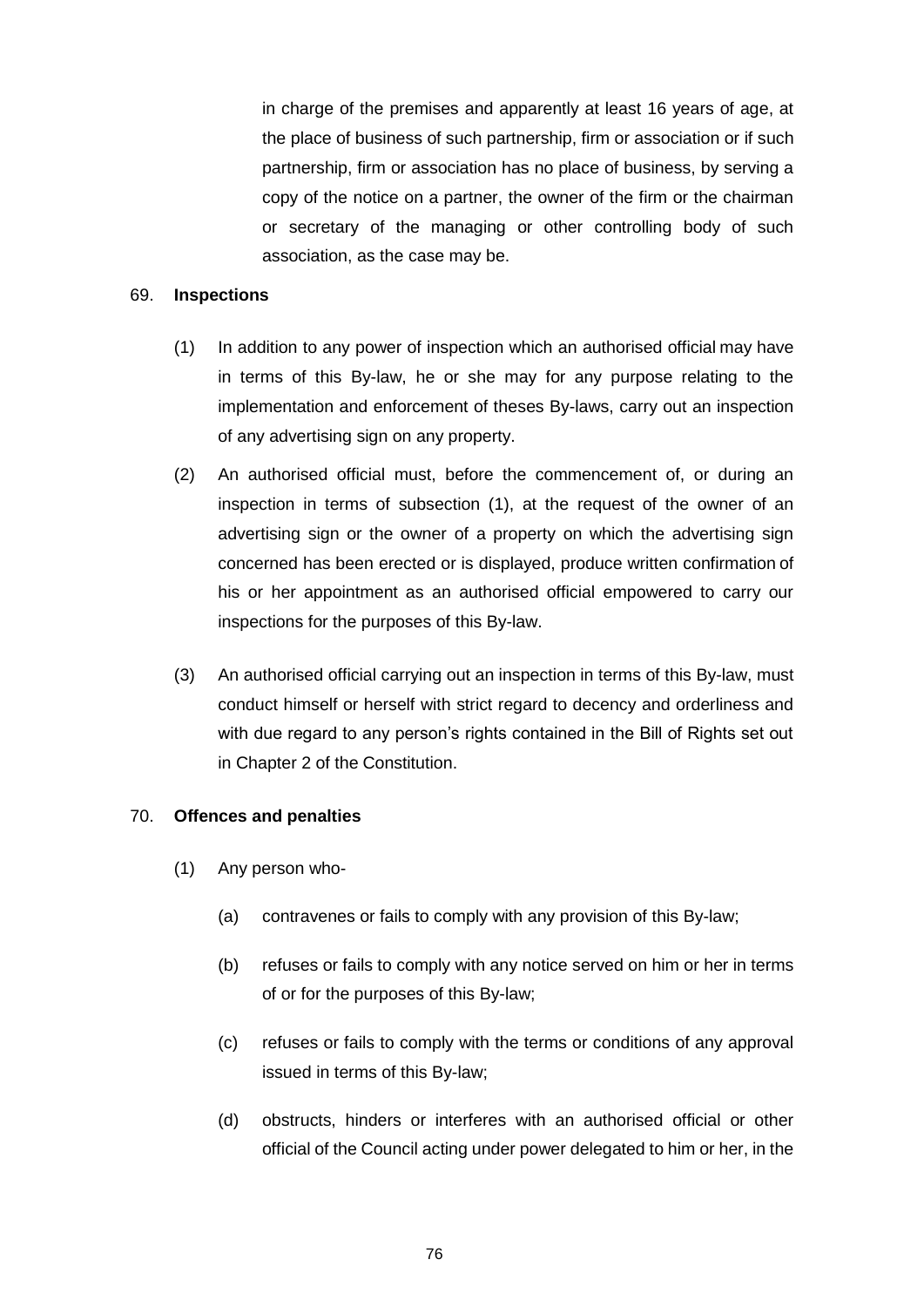exercise of any power or the performance of any duty under this Bylaw;

- (e) fails or refuses to furnish to an authorised official or other official of the Council acting under power delegated to him or her, with any documentation or information required for the purposes of these Bylaws or furnishes a false or misleading document or false or misleading information;
- (f) fails or refuses to comply with any instruction given in terms of or for the purposes of this By-law; or
- (g) pretends to be an authorised official or other official of the City acting under power delegated to him or her, shall be guilty of an offence and
- (h) upon conviction be liable to a fine or imprisonment not exceeding 5 years or to both a fine and such imprisonment and the fine shall be calculated according to the ratio determined for such imprisonment in terms of the Adjustment of Fines Act 101 of 1991; and
- (i) a person convicted of an offence under this By-law who, after conviction, continues with the action in respect of which he or she was so convicted, is guilty of a continuing offence and liable to a fine, or upon conviction, to imprisonment for a period not exceeding three months or to both such fine and imprisonment, in respect of each day on which he or she so continues or has continued with that act or omission.

#### 71. **Repeal of By-laws**

- (1) Subject to the provisions of subsection (2), the City of Johannesburg's Outdoor Advertising By-laws published under Local Authority Notice 2007 in Extraordinary Provincial Gazette No. 277 18 December 2009, are hereby repealed.
- (2) Anything done under or in terms of any provision of the By-laws repealed by subsection (1) is deemed to have been done under the corresponding provisions of this By-law and such repeal does not, subject to the provisions of section 6above, affect the validity of anything done under this By-law so repealed.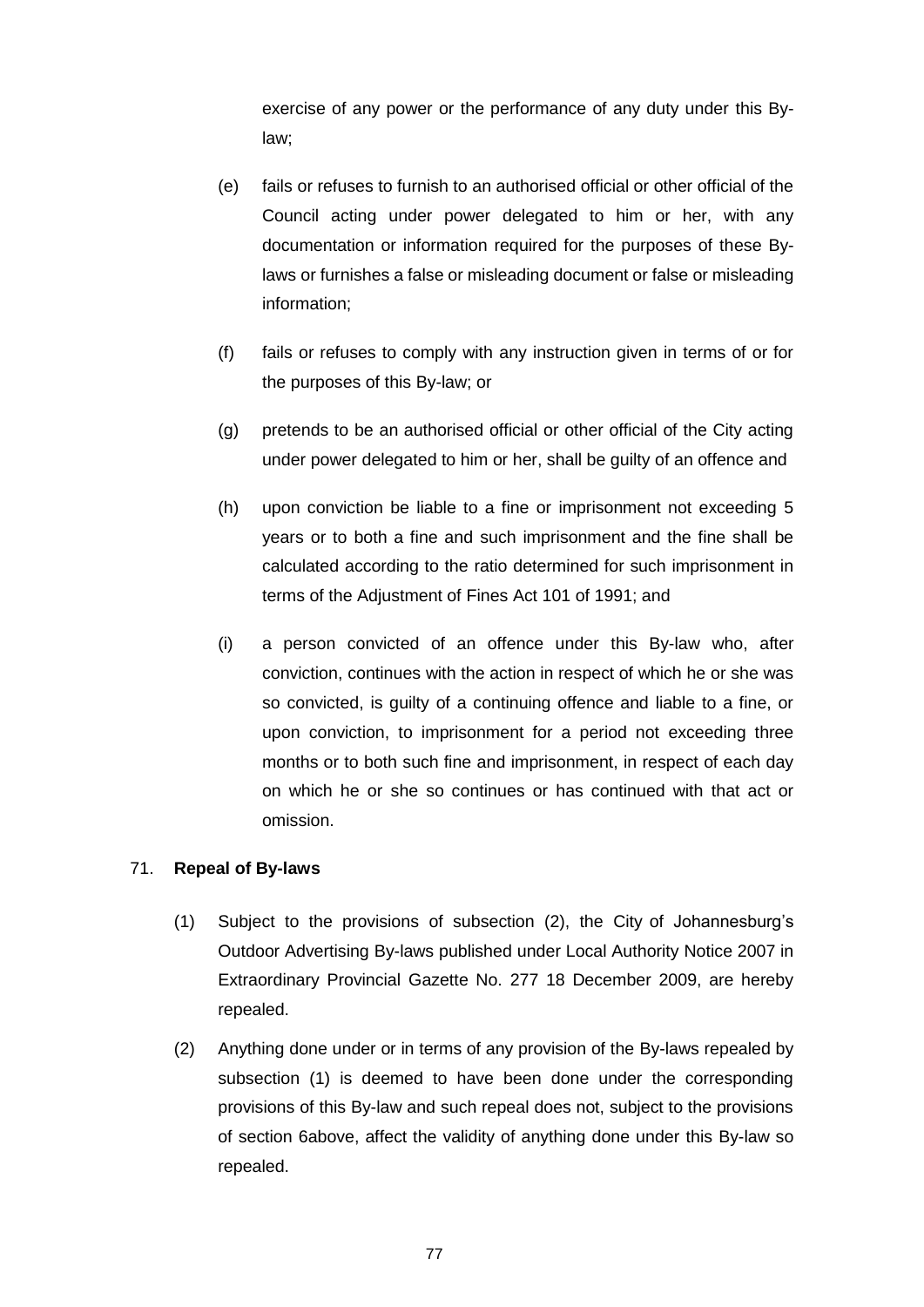(3) Any application in terms of this By-law repealed by subsection (1), pending before the Council at the date of commencement of this By-law must be dealt with in terms of this By-law.

# 72. **Tariffs**

(1) The City may determine tariff of charges dealing with any aspect, conduct or action in terms of this By-law and such tariff of charges shall be published in the Provincial Gazette for information after approval thereof by the City.

# 73. **Title**

(1) This By-law are referred to as the City of Johannesburg Outdoor Advertising By-law and commences on the date determined by the Council by proclamation in the Provincial Gazette.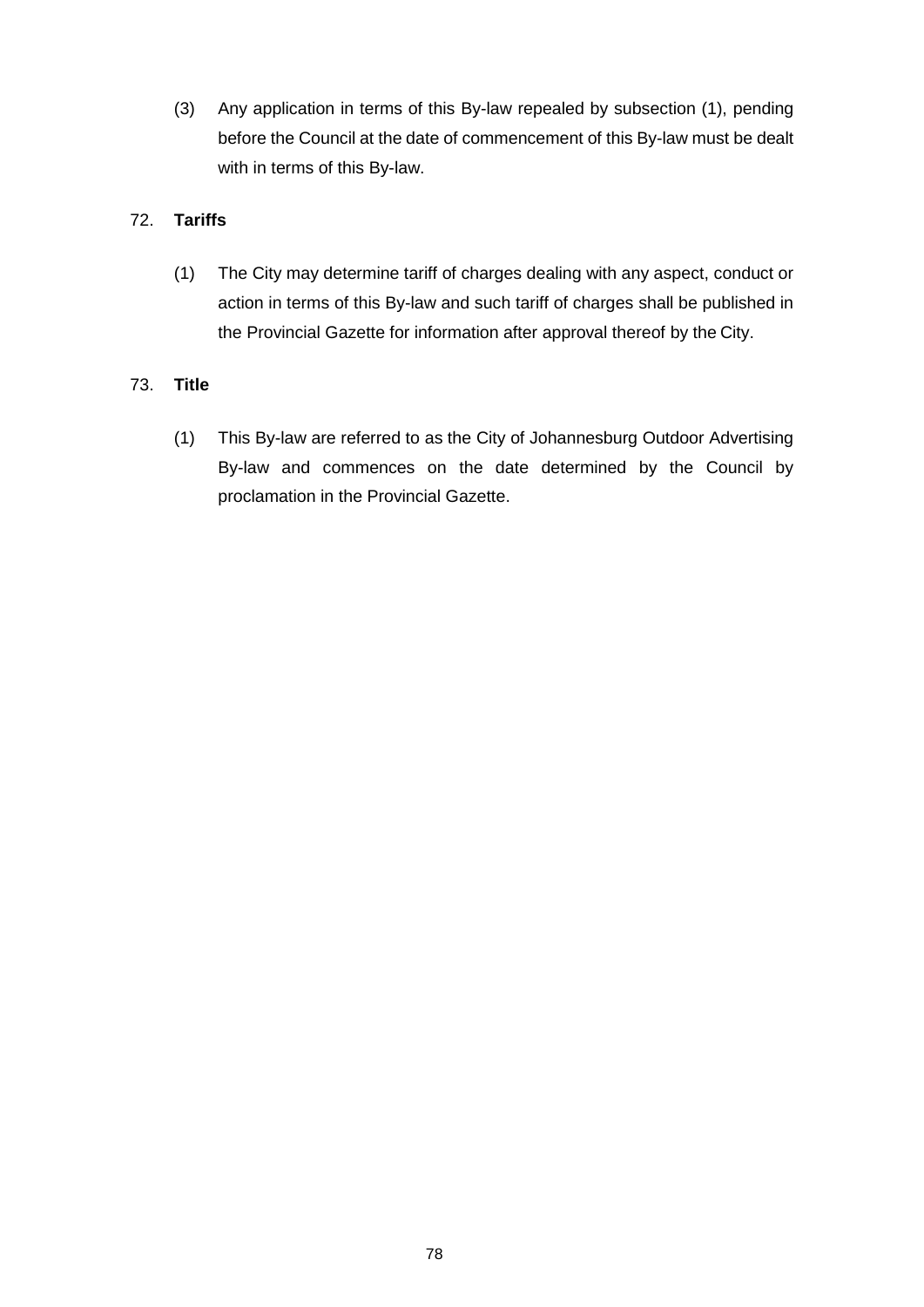#### **SCHEDULE 1**

**Documentation, information, maps, diagrams and plans to be submitted as part of an application envisaged in section 4 of this By-law:**

- (a) the prescribed fee;
- (b) the written consent of the owner of the proposed advertising sign and of the registered owner of the property or building upon which the advertising sign is to be erected or on behalf of the owner of the property or building by his or her agent duly authorised in writing by such owner;
- (c) a locality plan, in colour, indicating the proposed position of the advertising sign within the area of jurisdiction of the Council;
- (d) a block plan of the property upon which an advertising sign is to be erected, drawn to scale according to 10400 acceptable to Council, showing every building, geographic coordinate and servitude on the site and the position with dimensions of the advertising sign in relation to the boundaries of the property closest to the proposed advertising sign and the location of any public street and any building on a property adjacent to the property upon which such sign is to be erected;
- (e) an artistic impression, in colour, showing all the detail, location and measurements of the proposed advertising sign;
- (f) a drawing, in colour showing the proposed advertising sign and the distances in relation to any other 3rd party or free-standing advertising signs situated within a radius of 200m from the proposed advertising;
- (g) a copy of the title deed of the property upon which the proposed advertising sign is to be erected, if applicable;
- (h) a zoning certificate of the property concerned showing the area control issued under an applicable town planning scheme and a zoning map indicating the land uses in terms of such scheme of every property adjacent to the property upon which the advertising sign is to be erected;
- (i) proof of compliance with any other law, including but not limited to, the National Road Traffic Act 93 of 1996, the National Building Regulations and Building Standards Act 103 of 1977, and the National Environmental Management Act 107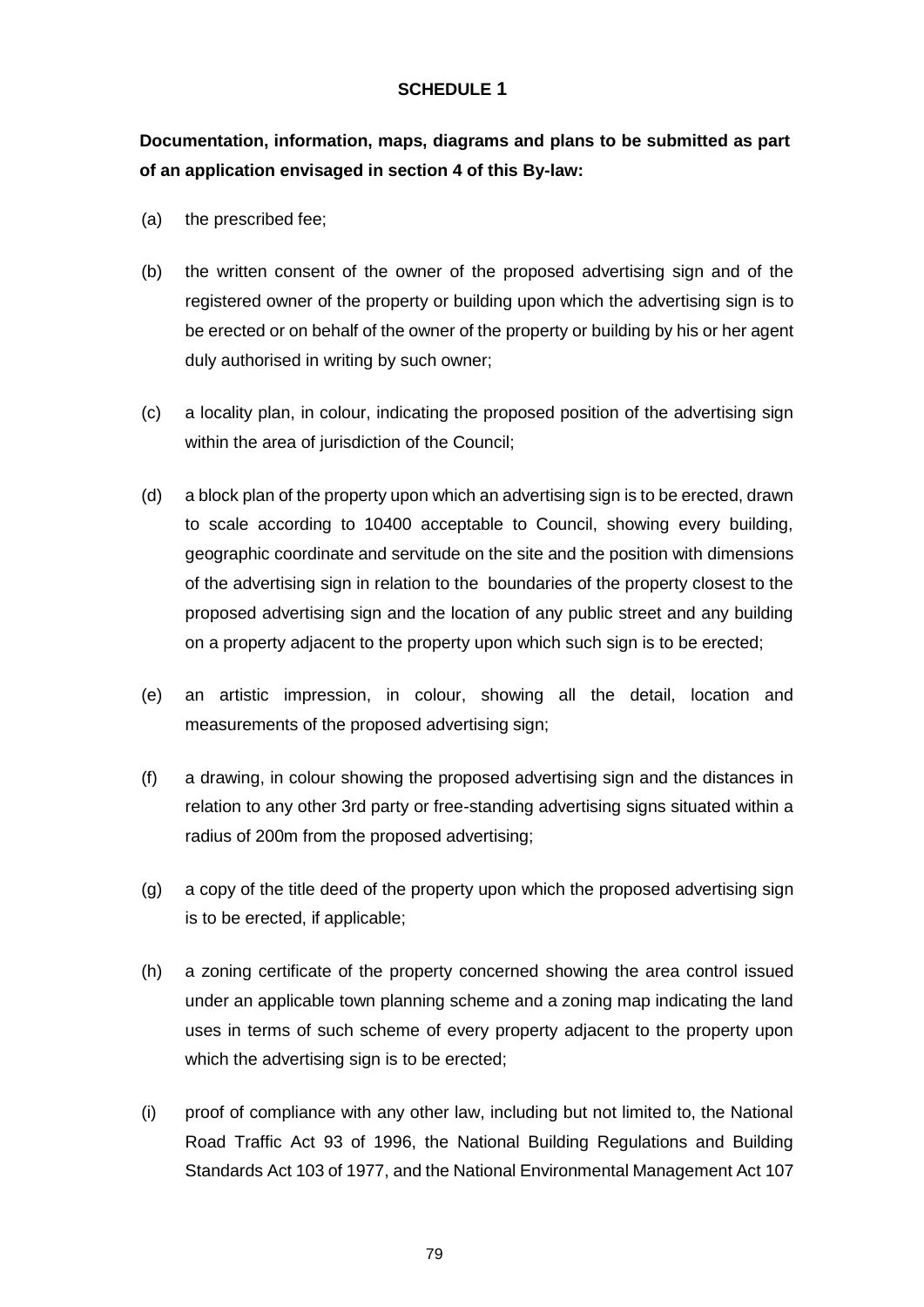of 1998, to the extent that such law is applicable in respect of the application concerned;

- (j) if a proposed advertising sign is to be attached to, or displayed on, the façade of a building, approved building plans of that building showing an elevation and measurements of the building, and the details, measurements and position of the proposed advertising sign and the details and the position of every existing advertising sign on the building drawn to a scale acceptable to the Council;
- (k) if a proposed advertising sign is to be displayed on a boundary fence or hoarding enclosing the whole of a construction site as contemplated in Regulation F1 to the National Building Regulations and Building Standards Act 103 of 1977, the approved building plans of the proposed building showing the details, measurements and position of the proposed advertising sign drawn to a scale acceptable to Council, or proof that a section 31 has been granted; a certificate by a registered person as envisaged by the provisions of the National Building Regulations and Building Standards Act, 103 of 1977, confirming the structural safety of the proposed advertising sign and its foundations, if applicable;
- (l) a certificate by a registered person as envisaged by the provisions of the National Building Regulations and Building Standards Act, 103 of 1977, confirming the structural safety of the proposed advertising sign and its foundations, if applicable;
- (m) any comments/objections/representations submitted by and conditions determined or prescribed by any statutory authority, for example, SANRAL or Gauteng Department of Transport, in terms of any legislation applicable to outdoor advertising, if applicable; and
- (n) any other written information which the City may in writing require which in the opinion of the City would assist in taking a proper decision.